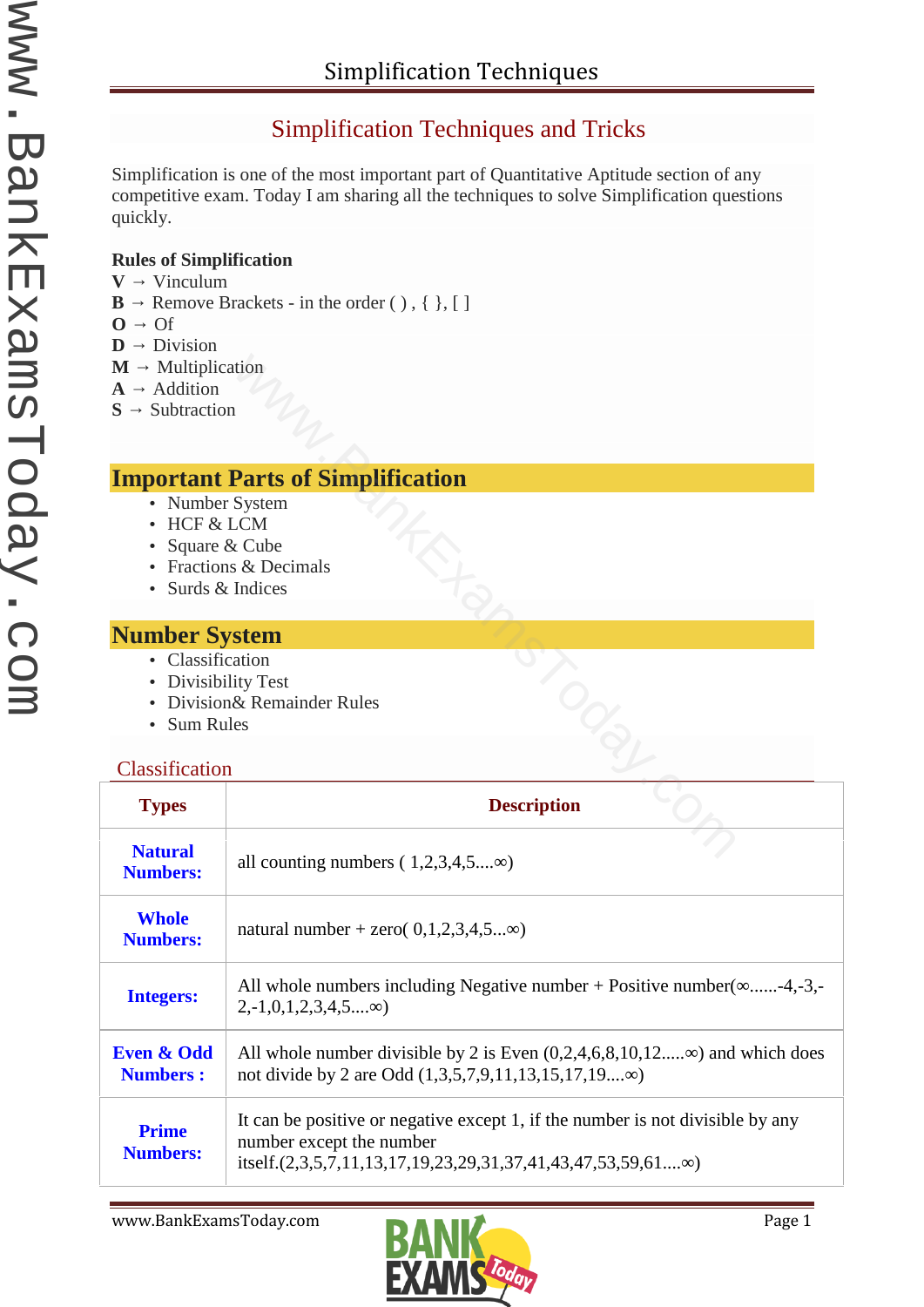# www.BankExamsToday.com www.BankExamsToday.com

# Simplification Techniques

| <b>Composite</b><br>Numbers: | Natural numbers which are not prime                                   |
|------------------------------|-----------------------------------------------------------------------|
| <b>Co-Prime:</b>             | Two natural number a and b are said to be co-prime if their HCF is 1. |

# Divisibility

| <b>Numbers</b>                       | <b>IF A Number</b>                                                                                       | <b>Examples</b>                                                                                                                                                                                                      |
|--------------------------------------|----------------------------------------------------------------------------------------------------------|----------------------------------------------------------------------------------------------------------------------------------------------------------------------------------------------------------------------|
| <b>Divisible</b><br>by <sub>2</sub>  | End with<br>$0,2,4,6,8$ are<br>divisible by 2                                                            | 254, 326, 3546, 4718 all are divisible by 2                                                                                                                                                                          |
| <b>Divisible</b><br>by <sub>3</sub>  | Sum of its digits<br>is divisible by 3                                                                   | 375,4251,78123 all are divisible by 3.<br>$[549=5+4+9][5+4+9=18]18$ is divisible by 3 hence 549 is<br>divisible by 3.                                                                                                |
| <b>Divisible</b><br>by <sub>4</sub>  | Last two digit<br>divisible by 4                                                                         | 5648 here last 2 digits are 48 which is divisible by 4 hence<br>5648 is also divisible by 4.                                                                                                                         |
| <b>Divisible</b><br>by <sub>5</sub>  | Ends with 0 or 5                                                                                         | 225 or 330 here last digit digit is 0 or 5 that mean both the<br>numbers are divisible by 5.                                                                                                                         |
| <b>Divisible</b><br>by <sub>6</sub>  | Divides by Both<br>2 & 3                                                                                 | 4536 here last digit is 6 so it divisible by 2 $\&$ sum of its digit<br>(like $4+5+3+6=18$ ) is 18 which is divisible by 3. Hence $4536$<br>is divisible by 6.                                                       |
| <b>Divisible</b><br>by <sub>8</sub>  | Last 3 digit<br>divide by 8                                                                              | 746848 here last 3 digit 848 is divisible by 8 hence 746848 is<br>also divisible by 8.                                                                                                                               |
| <b>Divisible</b><br>by <sub>10</sub> | End with 0                                                                                               | 220,450,1450,8450 all numbers has a last digit zero it means<br>all are divisible by 10.                                                                                                                             |
| <b>Divisible</b><br>by <sub>11</sub> | [Sum of its digit<br>in<br>odd places-Sum<br>of its digits<br>in even places]=<br>0 or multiple of<br>11 | Consider the number 39798847<br>(Sum of its digits at odd places)-(Sum of its digits at even<br>places) $(7+8+9+9)-(4+8+7+3)$<br>$(23-12)$<br>23-12=11, which is divisible by 11. So 39798847 is divisible<br>by 11. |

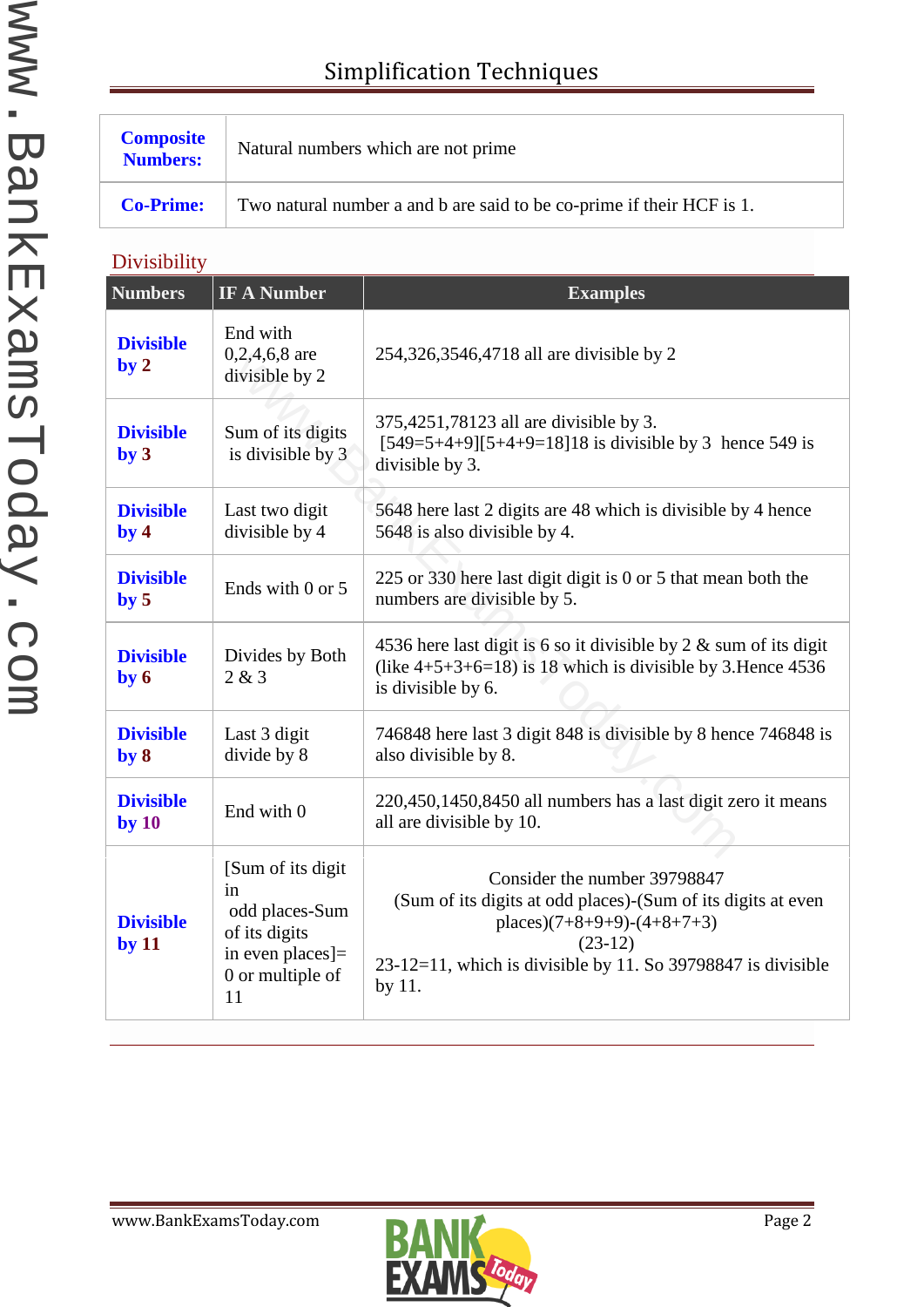#### Division & Remainder Rules

Suppose we divide 45 by 6



hence, represent it as: **dividend = ( divisor✘quotient ) + remainder ✘ or divisior= [(dividend)-(remainder] / quotient / quotient** could be write it as could be write it as<br> $x = kq + r$  where  $(x = \text{dividend}, k = \text{divisor}, q = \text{quotient}, r = \text{remainder})$ 

#### **Example:**

**On dividing a certain number by 342, we get 47 as remainder. If the same number is 47 as divided by 18, what will be the remainder ?**

Number =  $342k + 47$  $(18 \times 19k) + (18 \times 2) + 11$ 18  $\times$  (19k + 2) +11. Remainder  $= 11$ 

#### Sum Rules

 $(1+2+3+\ldots+ n) = \frac{1}{2} n(n+1)$  $(1^2+2^2+3^2+\ldots+1^2) = \frac{1}{6}n (n+1) (2n+1)$  $(1^3+2^3+3^3+\ldots+ n^3) = \frac{1}{4} n^2 (n+1)^2$ 

#### **Arithmetic Progression (A.P.) (A.P.)**

a,  $a + d$ ,  $a + 2d$ ,  $a + 3d$ , ....are said to be in A.P. in which first term = a and common  $difference = d$ . Let the nth term be  $t_n$  and last term = l, then a) nth term  $= a + (n - 1) d$ a,  $a + d$ ,  $a + 2d$ ,  $a + 3d$ , .... are said to be in A.P.<br>difference = d.<br>Let the nth term be  $t_n$  and last term = l, then<br>a) nth term =  $a + (n - 1) d$ visor **x** quotient ) + remainder<br>
dend)-(remainder] / quotient<br>
as<br>  $x \propto x$  dividend,  $k = \text{divisor}, q = \text{quotient}, r = \text{remainder}$ <br>
ertain number by 342, we get 47 as remainder. If the same num<br>
what will be the remainder ?<br>  $+ 47$ <br>  $+ 47$ <br>

b) Sum of n terms =  $\frac{n}{2}$  [2a + (n-1)d] c) Sum of n terms =  $\frac{n}{2}$  (a+l) where l is the last term

# Multiplication Tricks - Find solution within 20 seconds

Today I am going to share quick multiplication tricks that will help you find the solution within 20 seconds. Must read - 10 Coolest Maths tricks

# **Multiply by 9,99,999,etc... Multiply by**

56\*99=5544

Step 1:Place a zero at the end for each 9 :5600

Step 2 : Subtract the original number from Step 1 like this 5600-56=5544

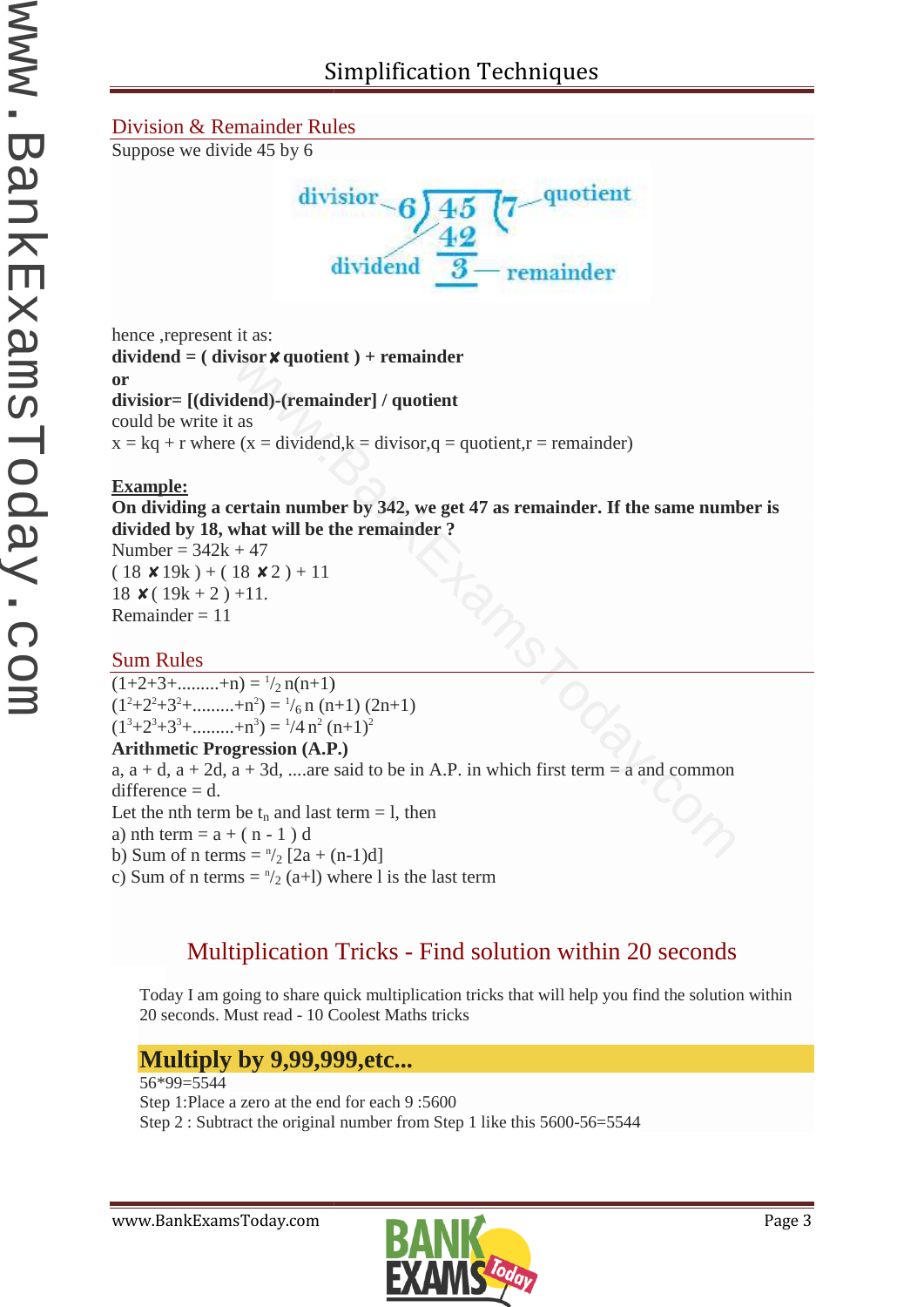$5425 \times 99$  $5425 \times (100 - 1)$  $54250 - 5425$  $37230223$ 6289  $\times$  9<br>
(3.  $\times$  9  $\times$  (1m<sup>-1</sup>)<br>
(6.  $\times$  9  $\times$  (1m<sup>-1</sup>)<br>
(6.  $\times$  9  $\times$  6. 19<br>
(by 125<br>
three zeros at the end of the number :68000<br>
(e the number from Step 1 by 8:68000/8=8500<br>
same as :<br>
same as :<br>
same as :<br>
s

#### $\bullet$  . The set of  $\bullet$ **Multiply by 125**

**68\*125=8500** Step 1 :Place three zeros at the end of the number :68000

Step 2: Divide the number from Step 1 by 8:68000/8=8500

64\*125 is the same as : 32\*250 is the same as 16\*500 is the same as 8\*1000

#### **64\*125**

www.BankExamsToday.com

www.BankExamsToday.com

Step 1. Each time you just need to pick 125 multiply it by 8 will get 1000 Step 2. Pick 64 and divide it by 8 will get 8 Step 3. Multiply the results with each other 8\* 1000 Hence Solution is 8000 [Hint: Just remember 125\*8=1000]

# **Multiply two digits numbers ending in 1**

#### **51\*31=1581**

Step 1: Multiply the left most digits : 5\*3=15

- Step 2: Add the left most digits:5+3=8
- Step 3: Places the result from Step 2 next to the result from Step 1:158 Step 4 : Places 1 next to the result from Step 3 : 1581



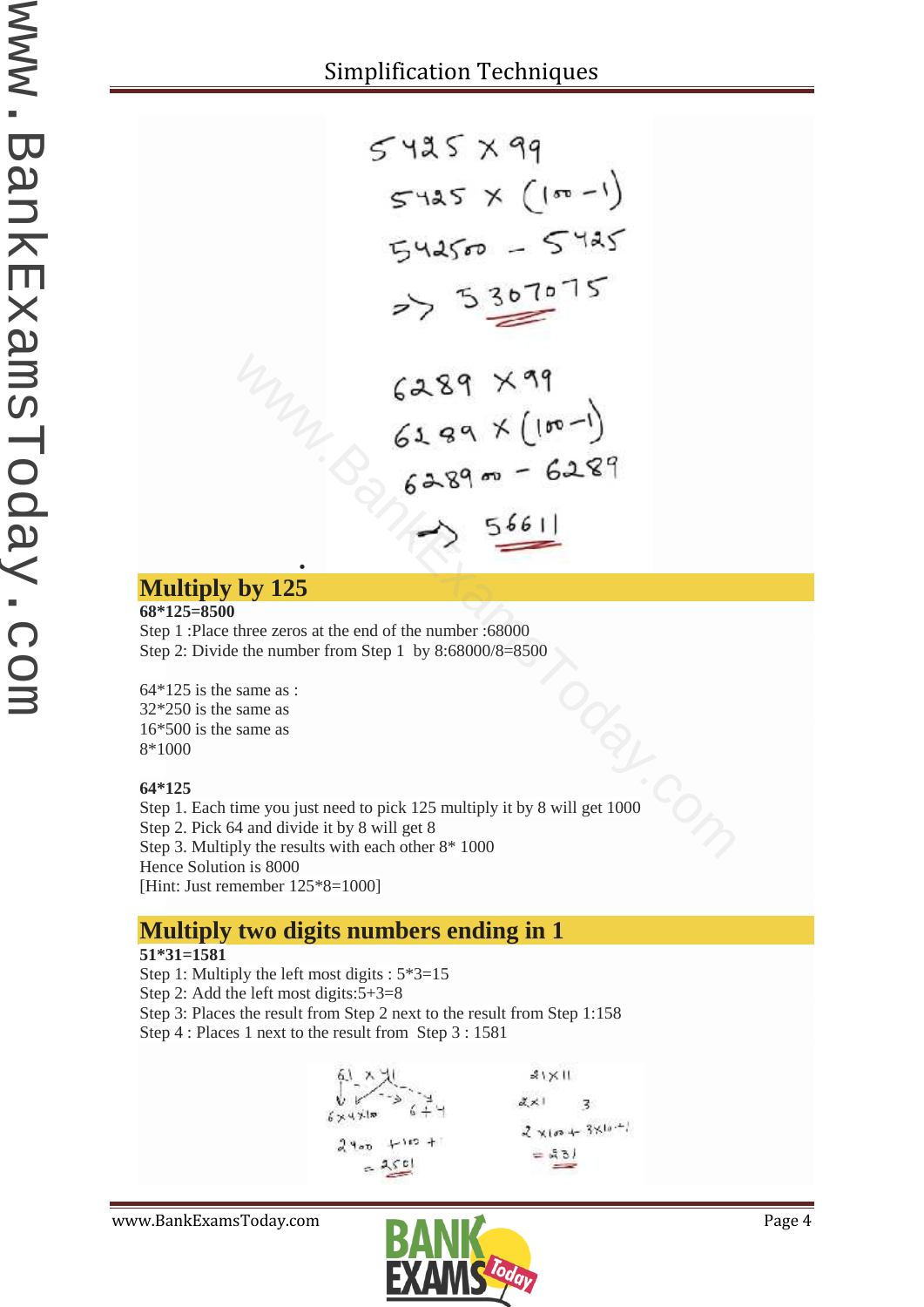

#### **Multiply numbers between 11 and 19 14\*18=252**

Step 1: Add the larger number to the right most digit of the other number:18+4=22 Step 2: Put a 0 at the end of the result from step 1:220 Step 3 :Multiply the right most digits of both original numbers : 8\*4=32 Step 4:Add Step 2 and step 3 :220+32=252



#### **Multiply two digit number by 11**

#### **53\*11=583**

Step 1: Add the both digts of the two digit number:  $5+3=8$ Step 2: Place the result in between both digits : 583 **59\*11=649** Step 1: 5+9=14 Step 2 : Carry the 1 when the result is greater than  $9:5+1=6$ 

Step 3: 649



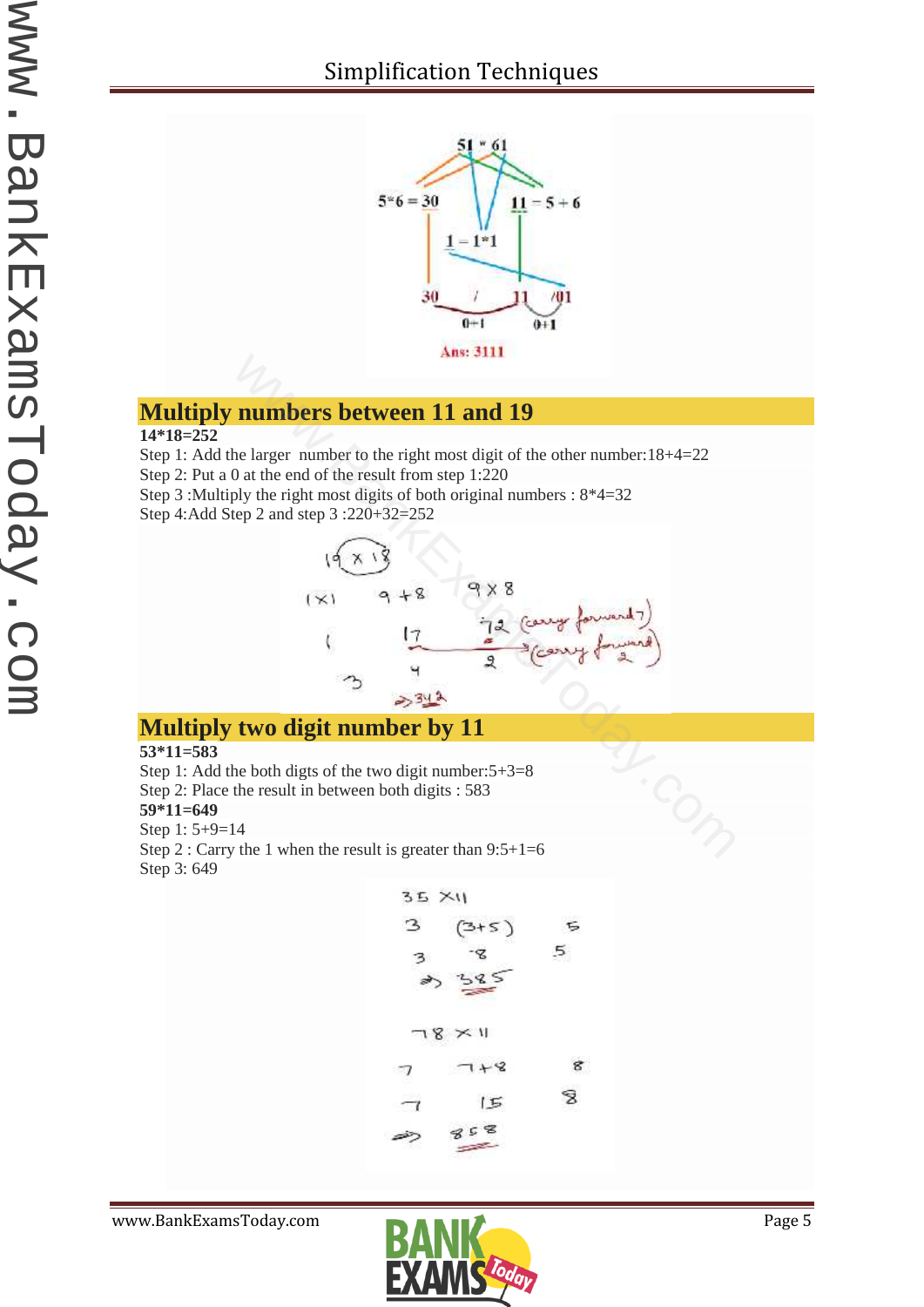# **Multiply by 5**

**1234 \*5 =6170** Step 1 : Divide the number by 2 :1234/2=617 Step 2: Multiply the result from Step 1 by 10 : 617\*10=6170

# **Multiply by 25**

#### **18\*25=450**

Step 1: Divide the number by 4:18/4 Step 2: Multiply the number from Step 1 by 100:  $4.5 * 100 = 450$ 

# **Multiply by 9**

#### **56\*9=504**

Step 1: Multiply the number by 10: 56\*10=560 Step 2: Subtract the original number from Step 1: 560-56=504

#### **Factorization**

By Factoring number,you can break down problems into simpler multiplication tasks.Also,you may be able to apply some techniques you learned. by the number by 10: 56\*10=560<br>
act the original number from Step 1: 560-56=504<br>
act the original number from Step 1: 560-56=504<br>
action<br>
number, you can break down problems into simpler multiplication tasks.<br>A<br>  $\begin{bmatrix} *3$ 

#### **21\*33**

step 1 : 21\*11\*3 Step 2: 231\*3 Step 3 :693

#### **67\*81**

Step 1: 67\*9\*9 Step 2:603\*9=5427

#### **28\*125=3500**

Step 1: 28\*125 Step 2: 28\*25\*5 Step 3:28\*(100/4)\*5 Step 4:28/4\*100\*5 Step 5:7\*500=3500

Find until digit of -  
\n
$$
148 \times 138^{148}
$$
  
\n $\rightarrow 1^{128} \rightarrow [7^{1})^{32} \rightarrow 1$  (i. 7<sup>1</sup> = 9491)  
\n $\rightarrow 6^{148} \rightarrow (6^{3})^{47} \times 6^{1}$  (ie. 6<sup>3</sup> = 216)  
\n $\rightarrow 6 \times 6 = 6$   
\n $\rightarrow 6 \times 1 = 6$ 

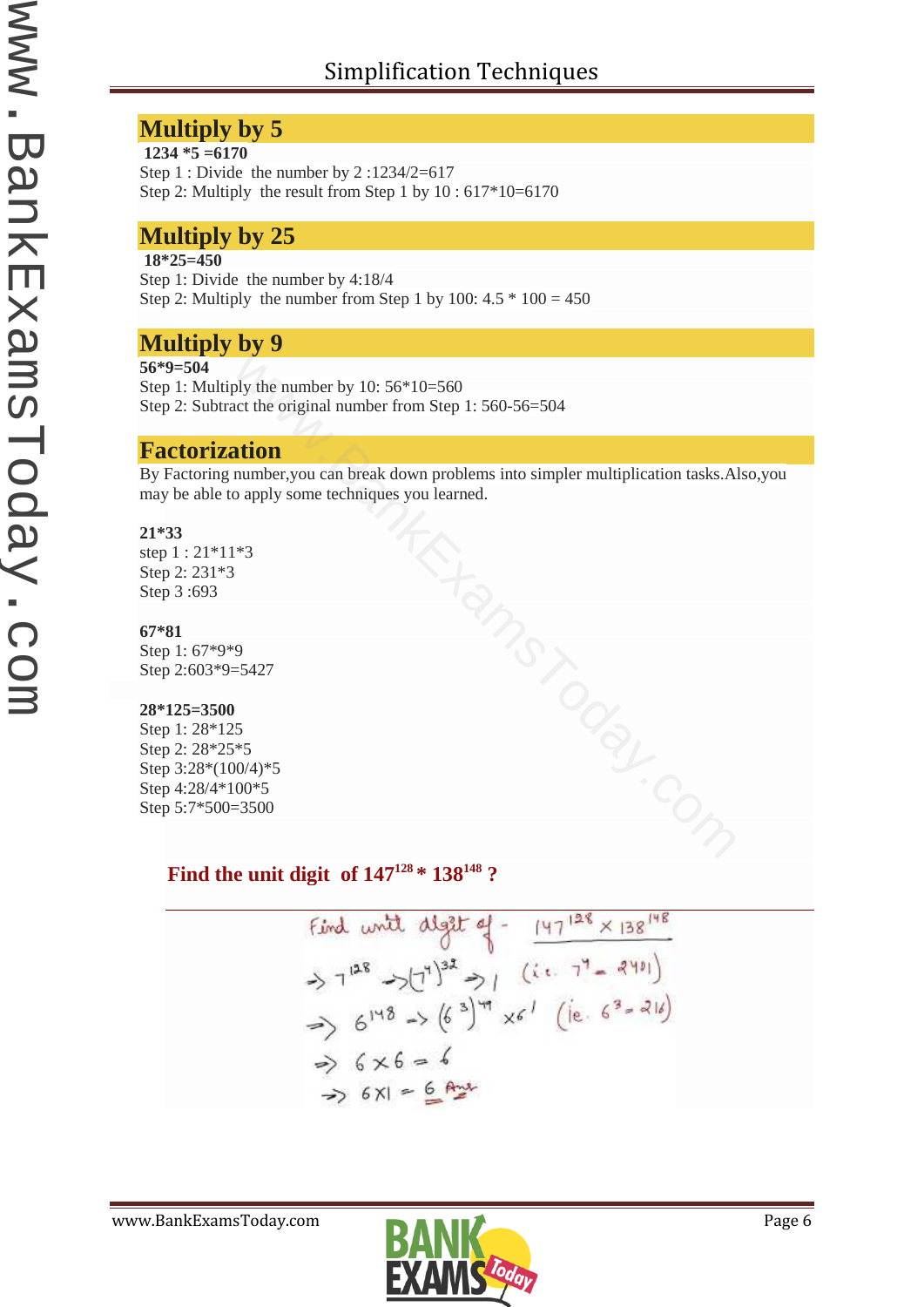# Unit Digit Shortcut - Find Last digit of any number

Suppose you have a series

P, Q, R, S ,T, P, Q, R, S ,T,P, Q, R, S ,T,P, Q, R, S ,T,P, Q, R, S , T,P, Q, R, S, T .....

And you have to find out the  $16<sup>th</sup>$  term of the series. How would you do this?

One way to solve this is by counting the  $16<sup>th</sup>$  term; you get your answer P.

**The other way to solve**: You can divide the 16 by 5 and get the remainder as 1. So now answer would be the  $1<sup>st</sup>$  term that is P. e this is by counting the 16<sup>th</sup> term; you get your answer P.<br> **to solve:** You can divide the 16 by 5 and get the remainder as 1. So is the 1<sup>st</sup> term that is P.<br>
vided by 5 because the terms in the series are repeated af

Why we have divided by 5 because the terms in the series are repeated after a cycle of 5.

Let us take another question.

Find out the 25<sup>th</sup> term of the above series. Following the same procedure you get

25/ 5 gives you the remainder zero (0)

In such case, your answer should be the last term of the cycle and the last term of the cycle is T

 $25<sup>th</sup>$  term is T.

#### **Find out the unit digit in**  $268 \times 453$ **?**

Now to solve this question, you are going to pick up the only last digits and in this case

 $\frac{1}{2}$   $8 \times 2 = 3$  which means  $8 \times 3 = 24$ 

Unit digit

So the unit digit in the product  $268 \times 453$  is 4.

Remember in such questions, in such questions, you are only going to get concerned about the unit digits

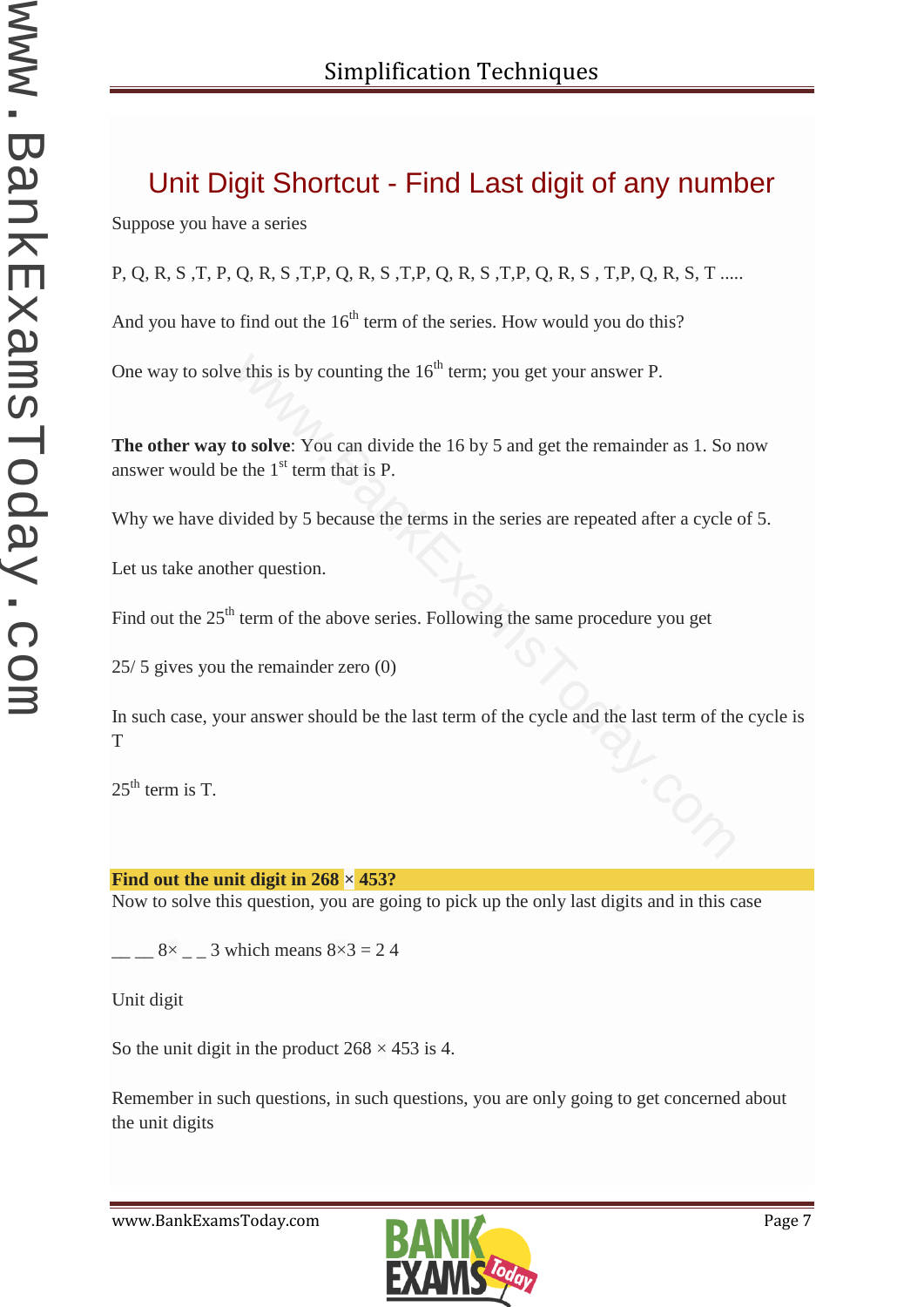

From above table we can see that

In case unit digit is 2 or 3 or 7 or 8, it repeats itself after 4 cycles

Now let us pick up some questions based on this observation

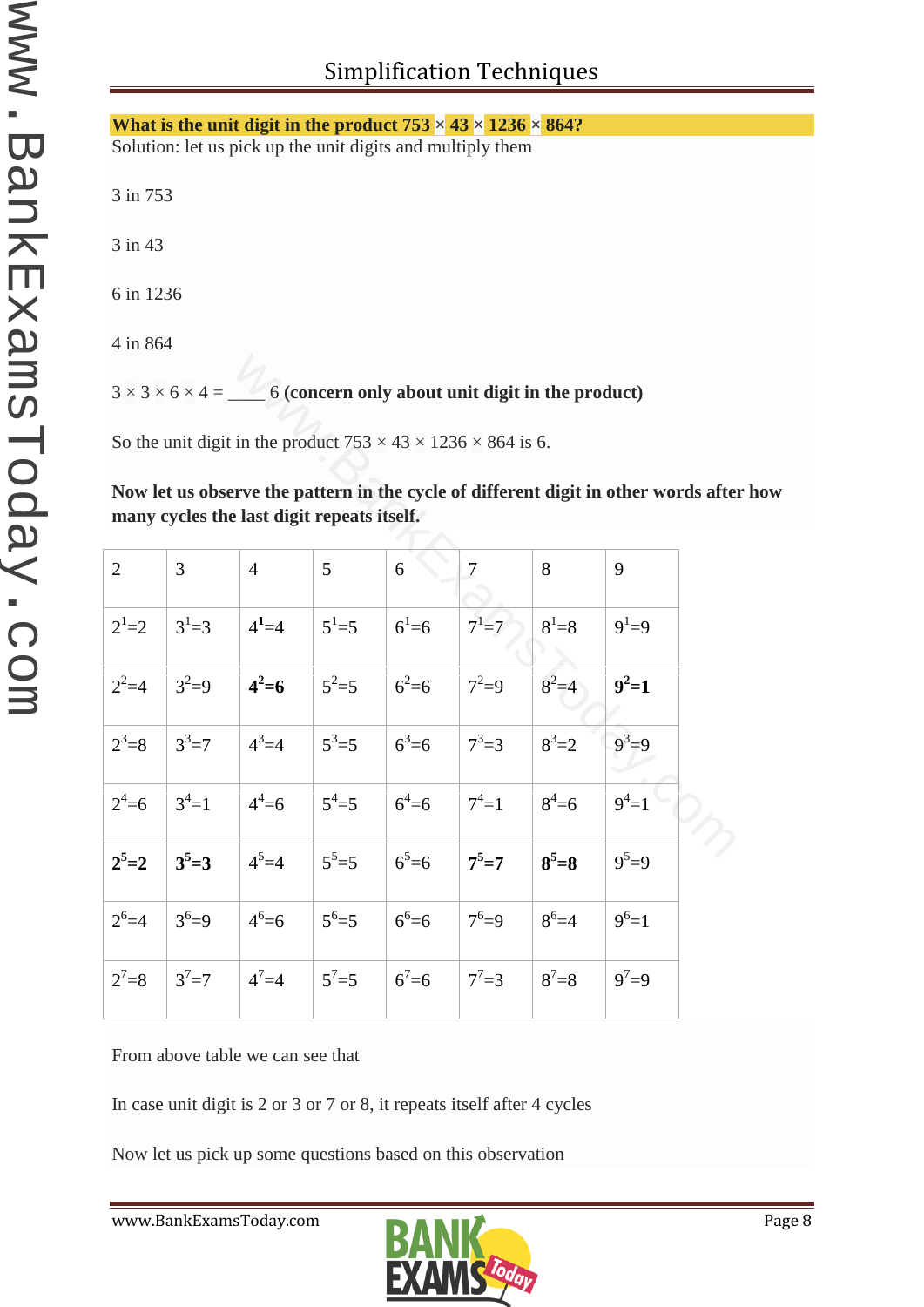#### **Find the unit digit in 2<sup>49</sup>?**

We know in case of 2, it repeats itself after a cycle of 4. We will divide 49 by 4

49/4 remainder is 1

We write it as

 $2^{49} = 2^1 = 2$ 

That means the unit digit in the  $2^{49}$  is 2.

#### **Find the unit digit in 3<sup>52</sup> .**

Solution: Now here the power is 52 and we know that in case of 3, it repeats itself after a cycle of 4 . unit digit in the 2<sup>49</sup> is 2.<br>
igit in 3<sup>52</sup>.<br>
igit in 3<sup>52</sup>.<br>
der is 0.<br>
ur answer should be the 4<sup>th</sup> power<br>
it digit in 3<sup>4</sup> is 1.<br>
more complex examples<br>
git in the 7<sup>45304000</sup><br>
case we need to divide the power by 4

52/4 the remainder is 0.

In such cases, our answer should be the  $4<sup>th</sup>$  power

So answer is unit digit in  $3<sup>4</sup>$  is 1.

Let us do some more complex examples

#### **Find the last digit in the 7<sup>45304000</sup>**

Solution: In this case we need to divide the power by 4

The power is 453040**00**

We know that a number is divisible by 4 if the number formed the last two digits is divisible by 4.

 $00/4 = 0$  that means remainder is ZERO and we know that in case of 7, the cycle is 4 so we will find out the  $4<sup>th</sup>$  power of 7

7 4 if you still find difficult, let us simplify it

 $7^4$  =  $7^2 \times 7^2$ 

 $= 9 \times 9$  (Unit digits)

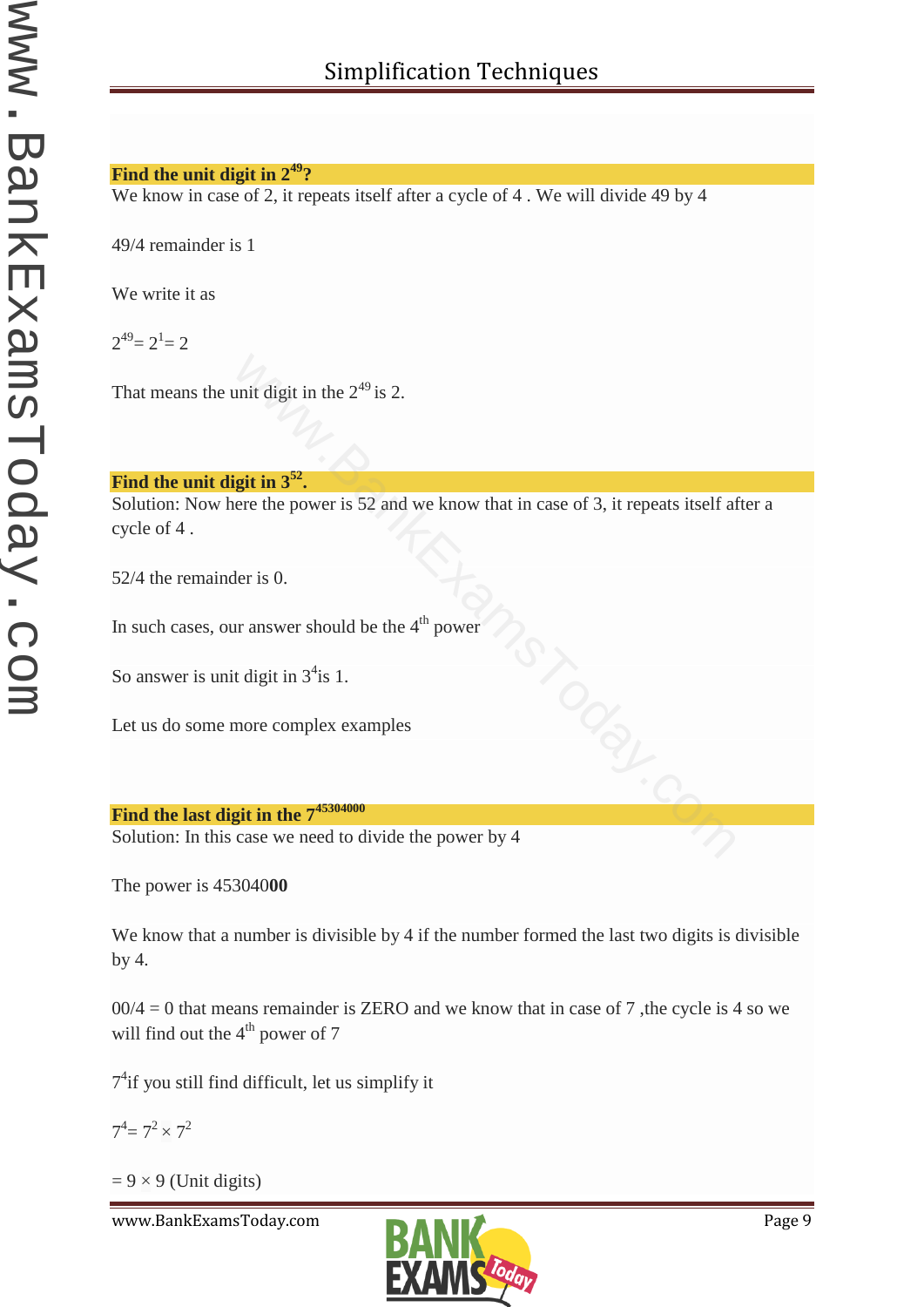#### $= 81$  Unit digit so the last digit in the  $7^{45304000}$  is 1

From the table we also observe that

#### **in case of 4**

If the power is odd, the unit digit is 4 and if the power is even, the unit digit is 6 **And same is the case with 9**

If the power is odd, the unit digit is 9 and if the power is even, the unit digit is 1

Let us do some of its applications

**Find out the unit digit in 4<sup>39</sup>**  $\times$  **9<sup>78</sup> ? In 4<sup>39</sup> the unit digit is 4 (the power is odd)** In 9<sup>78</sup> the unit digit is 1 ( the power is even )

The answer is  $4 \times 1 = 4$ 

# **Multiply by 11,111,1111....so on**

#### **111111111 ✘ 111111111 = ? Sol:** No of digits in multiplier  $= 9$

Write in ascending order from left side like this: 987654321 and now 9-1=8 write it in descending order just after it 12345678 now you will get like this: 12345678987654321 hence  $111111111 \times 111111111 = 12345678987654321$ 

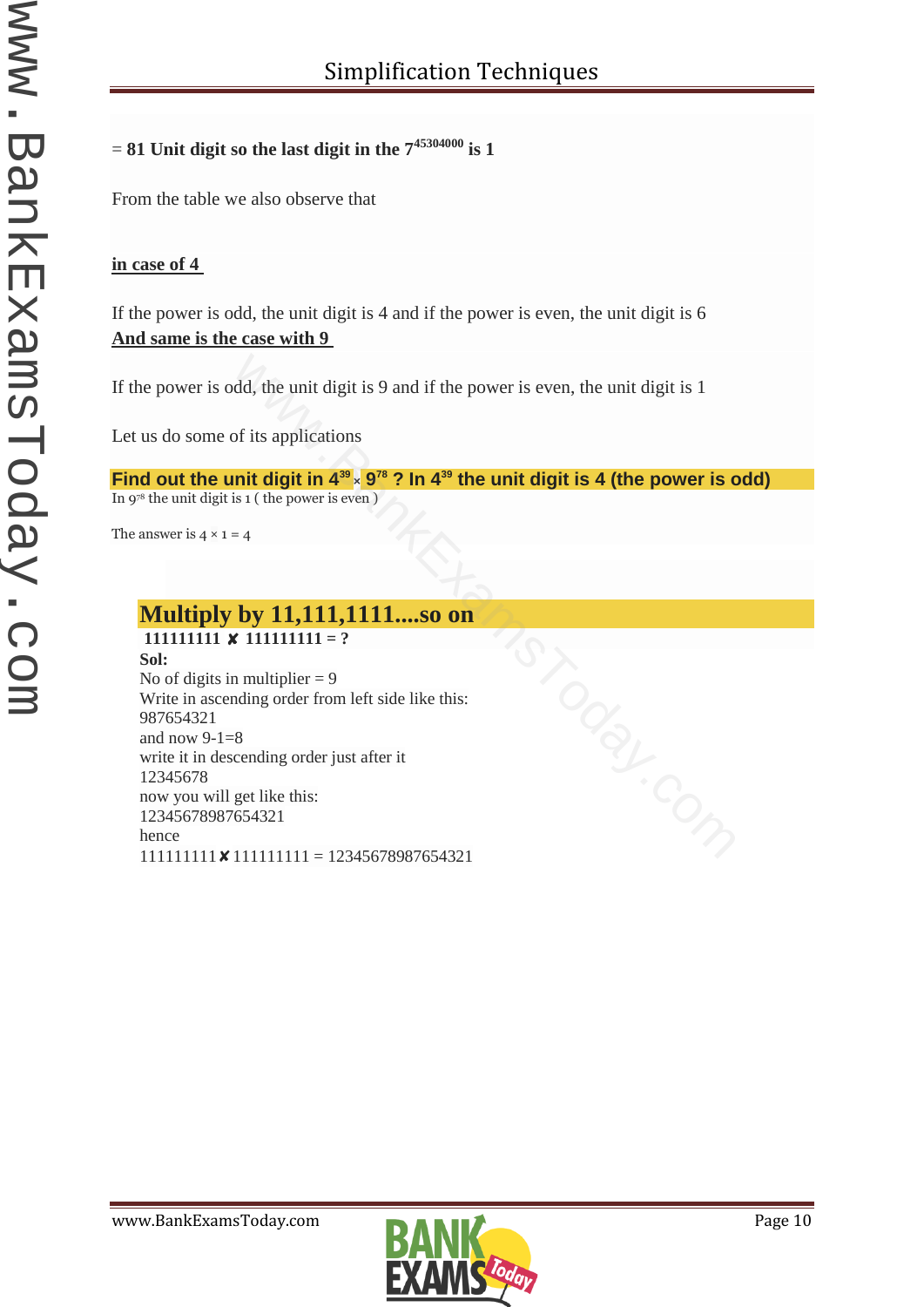



#### **1111111111 ✘ 1111111111 = ?**

#### **Sol: Sol:**

No of digits in multiplier  $=10$ Write in ascending order from left side like this: 10 9 8 7 6 5 4 3 2 1 and now  $10-1=9$ write it in descending order just after it 1 2 3 4 5 6 7 8 9 and after it just add **the carry** 1 2 3 4 5 6 7 8/ 9/ **10** 9 8 7 6 5 4 3 2 1  $8+1/9+1/0$ 1 2 3 4 5 6 7 9 0 0 9 8 7 6 5 4 3 2 1 now you will get like this: 1234567900987654321 hence  $1111111111 \times 1111111111 = 1234567900987654321$ Write in ascending order from left side<br>10987654321<br>and now 10-1=9<br>write it in descending order just after it<br>123456789<br>and after it just add **the carry** 

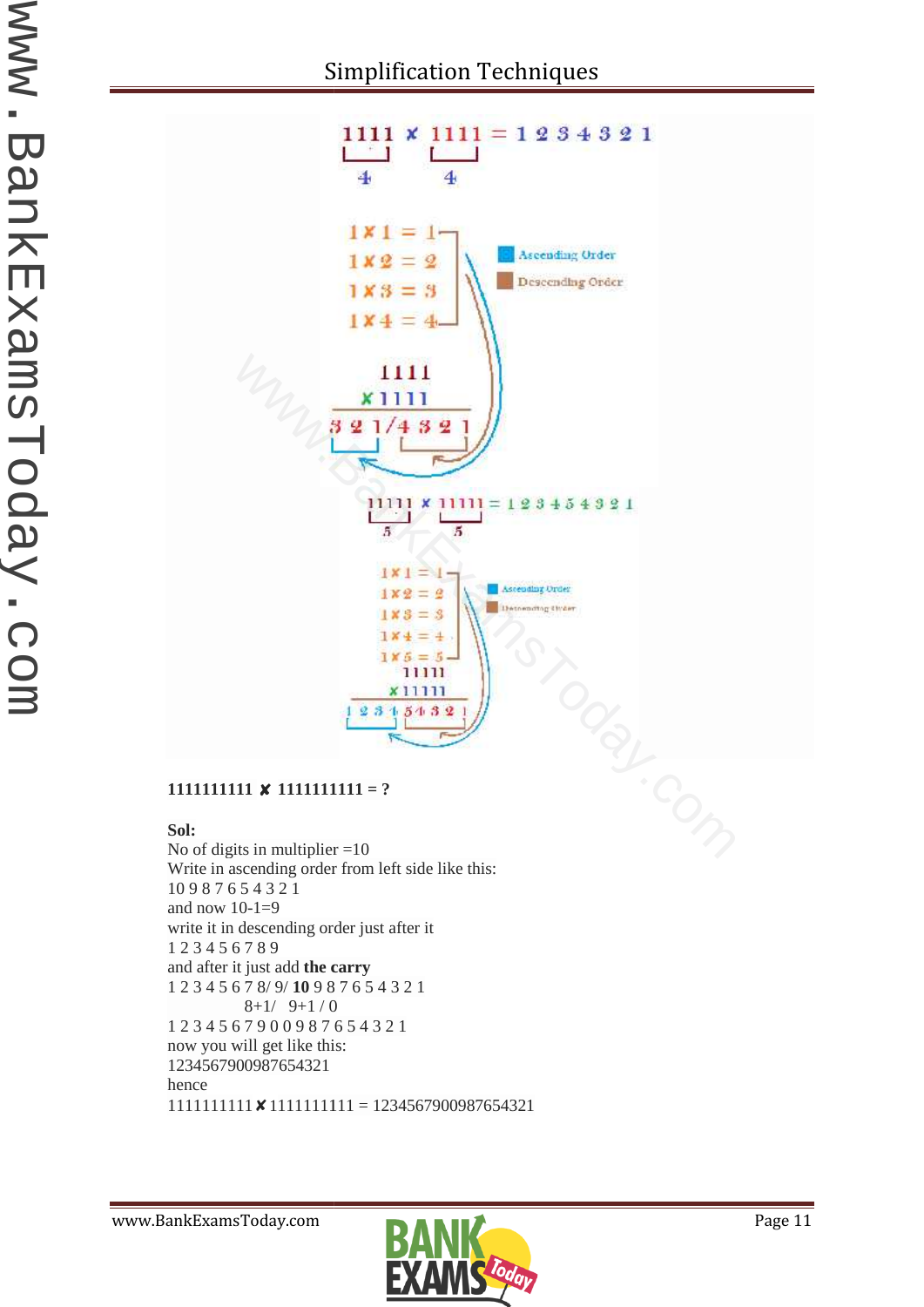

#### **1111111✘2222222 = ?**

#### **Sol:**

No of digit in the multiplier is 7 then let n=7; Now Just multiply the digit 2 from 1 to 7 time & arrange them from extreme left to right in ascending order,you will get like this: 14 12 10 8 6 4 2 and now just subtract one from n.like this n=7,so n-1=6. Multiply the digit 2 from 1 to 6 time & arrange them from just right after it,you will get like this: 2 4 6 8 10 12 Now placing both outcome like this & add the carry 2 4 6 8 **10 12 14 12 10** 8 6 4 2  $8+1/0+1/2+1/4+1/2+1$ You will get the answer: 2 4 6 9 1 3 5 3 0 8 6 4 2

#### **1111111✘5555555 = ? Sol:** No of digit  $= 7$

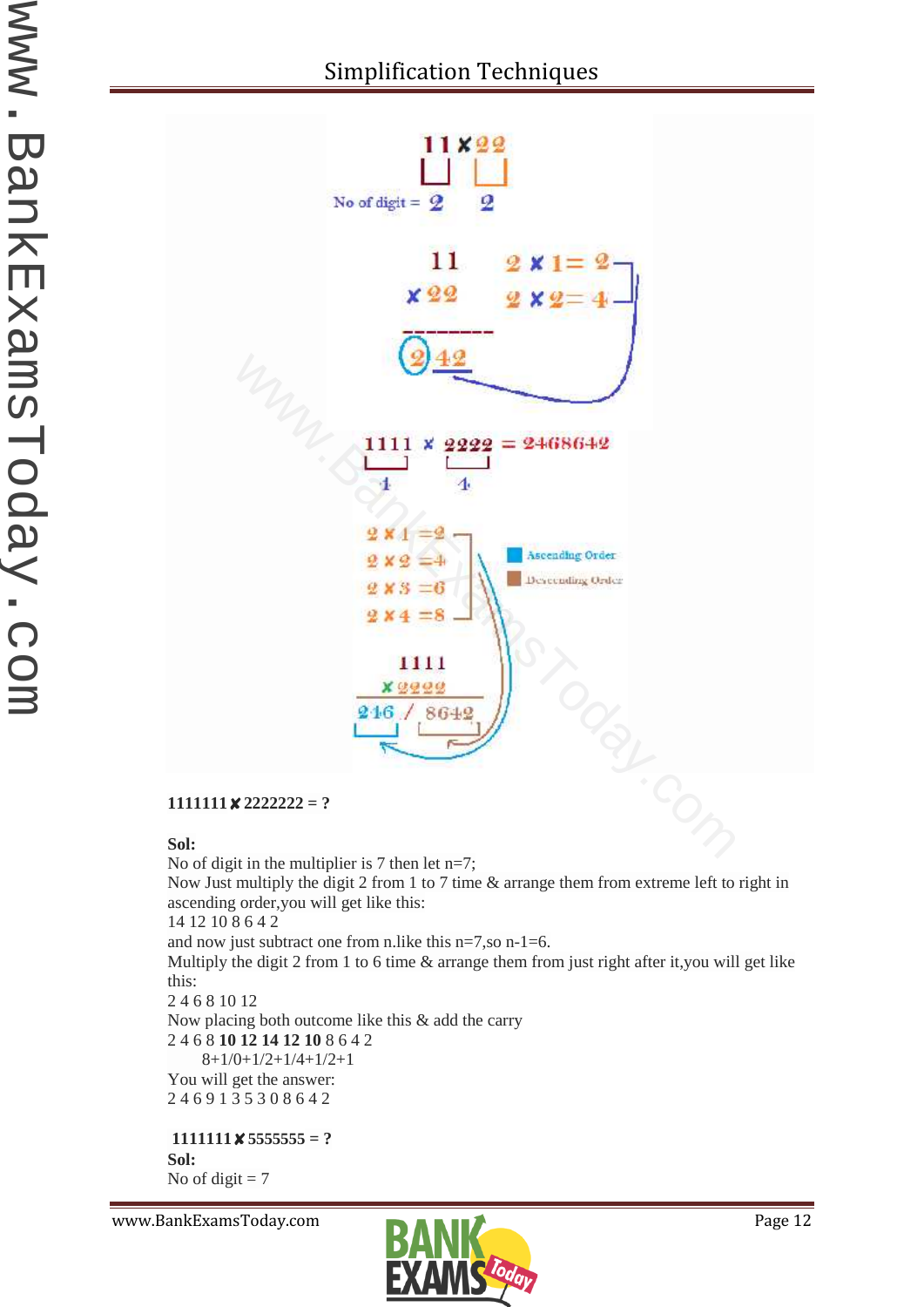Now Just multiply the digit 5 from 1 to 7 time & arrange them from extreme left to right in ascending order,you will get like this: 35 30 25 20 15 10 5 Just right after it perform same action but in descending order & till 6 times only.like this: 5 10 15 20 25 30 Now placing together ,just add the carry 5 10 15 20 25 30 35 30 25 20 15 10 5 6 1 7 2 8 3 8 2 7 1 6 0 5

1111111 **×** 5555555=6172838271605



# 3 Step Multiplication Trick - A shortcut method

In the series of providing quantitative shortcuts and tricks, today I come up with multiplication trick.

While doing multiplication of a two digit number with another two digit number, we take at least 6 steps. Try yourself. Multiply 62 with 32.

Now let's do this with a trick

# STEP 1

First step is same as conventional method, here we multiply 2 with 2.

| with bankers are all | <b>COMB.</b>  |
|----------------------|---------------|
|                      | <b>COULD:</b> |
| E.<br>$\mathbf{U}$   | v.com         |
| ìш<br>W2J.           | $\Box$ $\Box$ |
|                      | 2001          |
| car Him              | $=$ $600$     |
|                      | $-1/111$      |
| voltimi              | FTT:          |
| <b>Starlie</b>       | m             |

# STEP 2

This is an interesting step. Now multiply last digit first value and first digit of second value and vice versa. Then we add outcomes. But we need the last number that is 8 here.

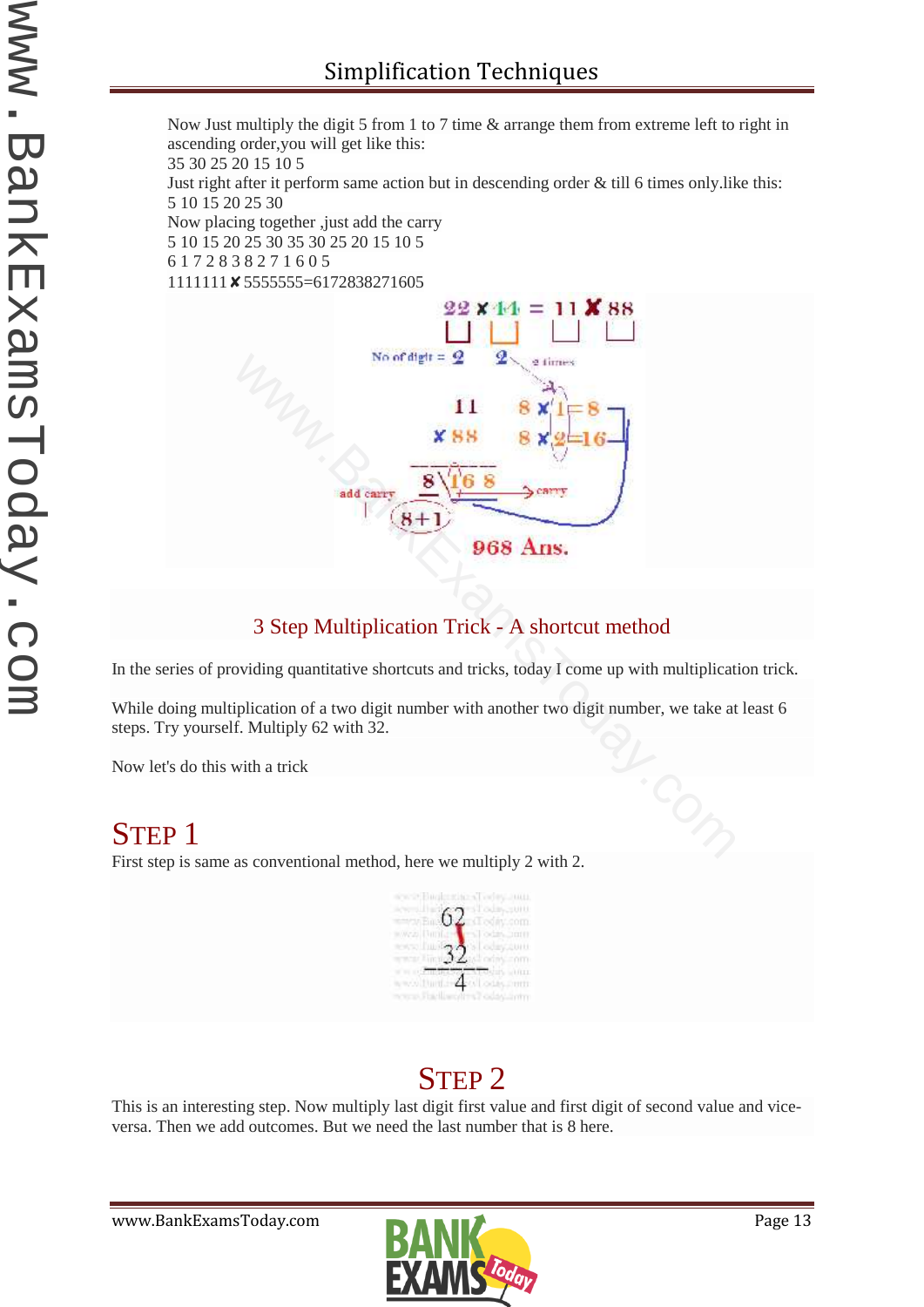

# STEP 3

This is the last step, in this step we do multiplication ten's digit of both value and add the remainder from previous calculation. That's it, we completed the calculation in 3 steps instead of six steps.



We can use this method for multiplication of three or even four digit numbers but time management is really important in IBPS exam and other recruitment exams so for longer calculations, estimation is the best trick. I will post an article about how to do long calculations using estimation and result is 95% accurate which is enough to arrive at answer. From this step we do multiplication ten's digit of both value and add the reculation. That's it, we completed the calculation in 3 steps instead of six st<br>
culation. That's it, we completed the calculation in 3 steps inst

Update 06-09-2013

As two of the readers namely Rahul and Ansh have requested me to use this technique in longer calculations multiplications. I am updating this article.

# MULTIPLICATION OF 3 DIGIT NUMBERS

In this example I will multiply 432 with 346. Now the 3 step multiplication method will become 5 step. This method can be used for 4 and even 5 digit numbers but as in bank exams there is lack of time available for calculations I recommend you to use approximation for long calculations.

# **Step 1**

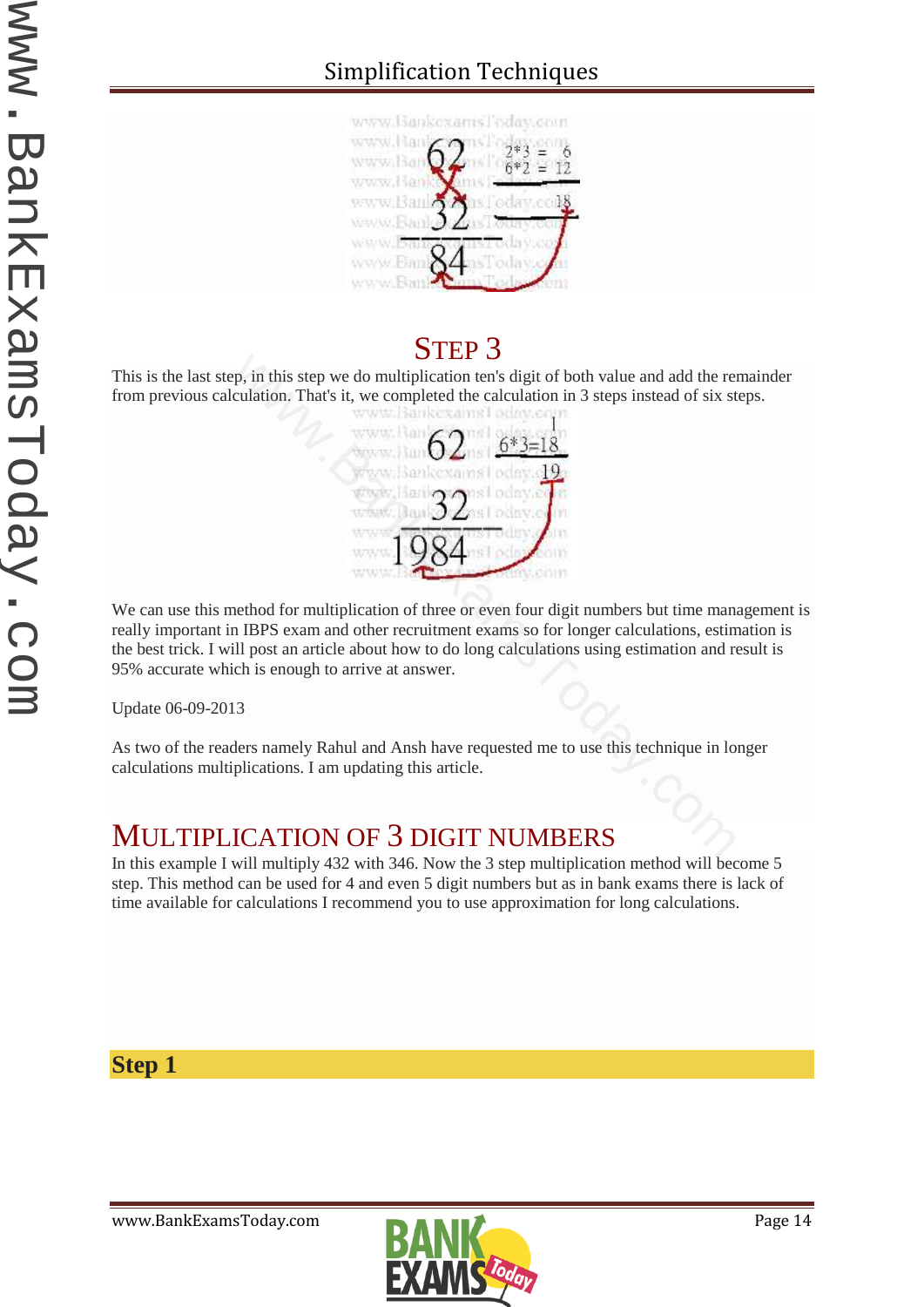www.BankeyamsTodey.com mining l'in Invienno Grey forant **SCONTO** sumaTedev.com 340 xums1edex.com xemslests.com www.flaxamaTeday.com www.Fariketentelle.lay.com www.FlankexarnsToday.com www.FrankexamsToday.com

**Step 2** 



# **Step 3**



# **Step 4**

www.BankcommeToday.com antsil eday com  $4 + 393 + 494$  $= 29$  and order comm

 $\cdot$  Carry forward 2 sanyil oday.com 9472 cxamsToday.com examaTeday.com www.BankexamsTeday.com

www.BankexamsToday.com www.BankexamsToday.com

# **Step 5**

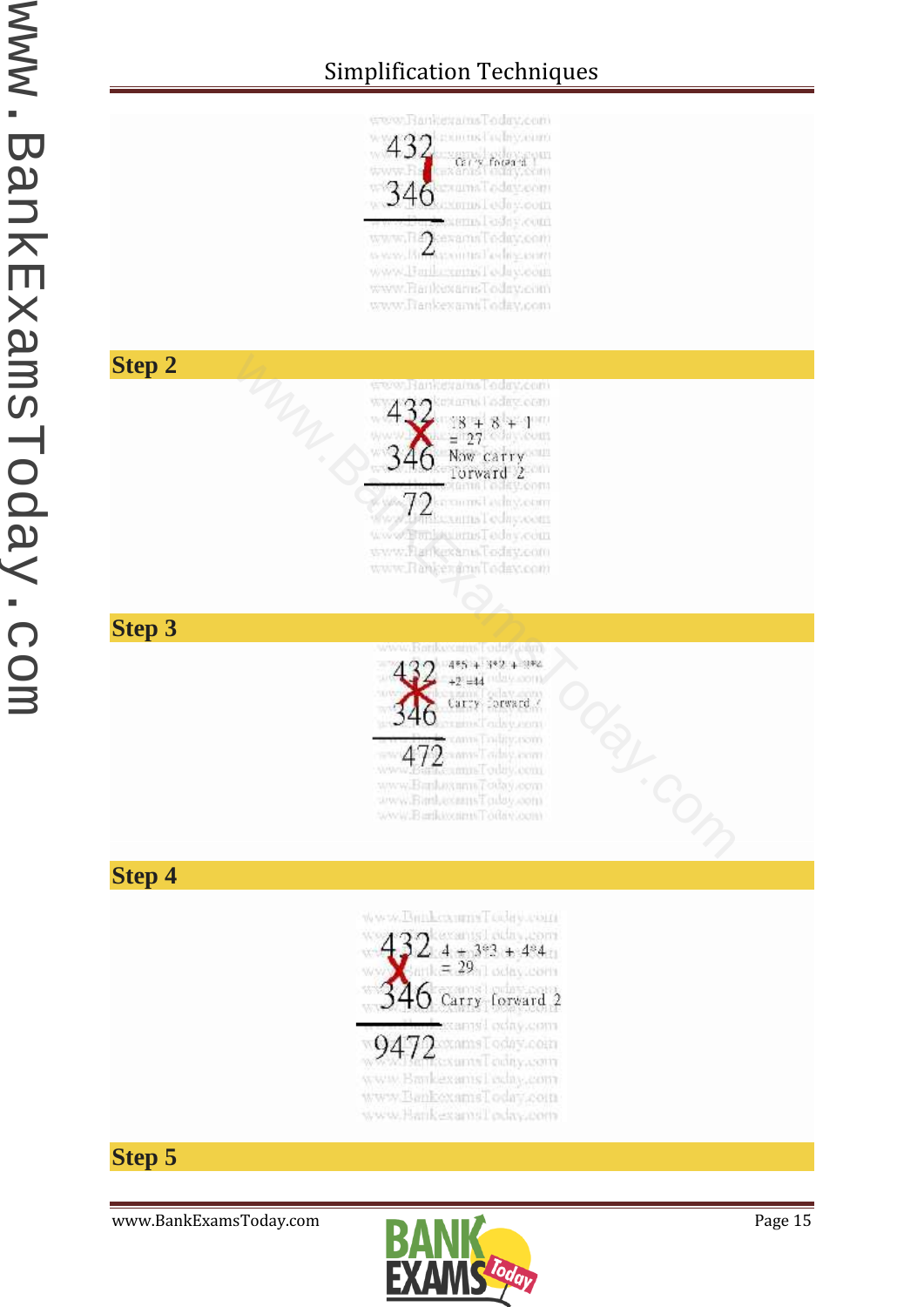

In case you find any difficulty to understand the above multiplication method then ask your question in the comments. I will try to answer every query asap.

# Tricks to Solve Simplification - Addition and Subtraction



a) 97760 b) 98572 c) 98672 d) 97672 e) None of the above



**Q2. Find 9.4 + 99.44 + 999.444 + 9999.4444 ?**

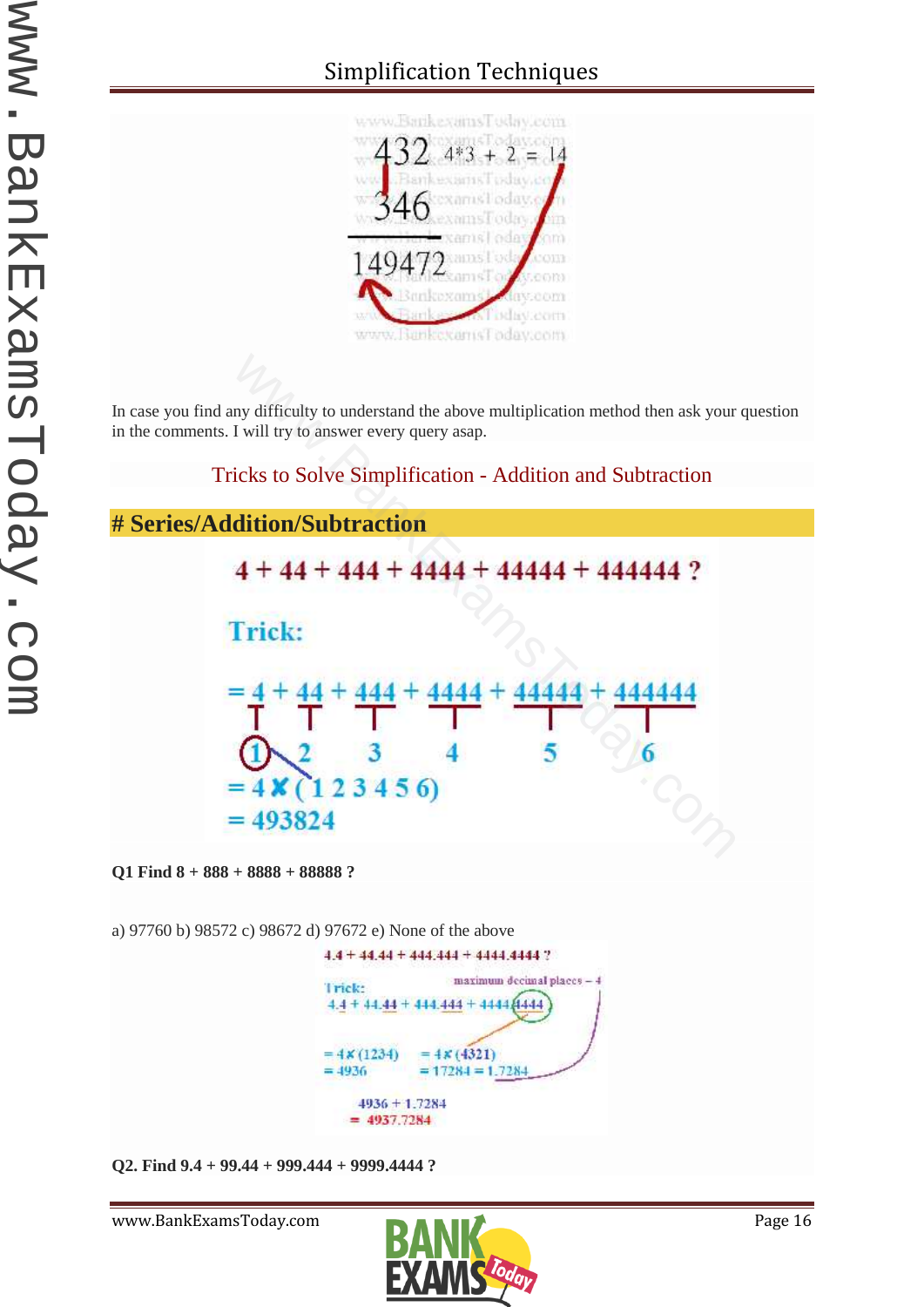a) 11207.728 b) 11107.728 c) 11106.728 d) 11111.728 e) None of these

 $(15-6) = [(15)^{2}]$  15 k G |  $(6)^{2}$ ] = 2 Trick  $(s^3 - b^3) = (a - b)(s^2 + ab + b^2)$  $a = 15, b = 6;$  $(a)^3 = 62.5$ ;  $(b)^3 - 216$ ;  $\Gamma(a)^3 - (b)^3 = 109$ 

(a+ ii)  $[(3 + 5) [ (3)^{2} (5)^{2}] = ?$ <br>
(a+ ii)  $=(a - b) (a + b) (a^{2} - b^{2})$ <br>
(a+ ii)  $=(a - 5) (a + b) (a^{2} - b^{2})$ <br>
(a = 3, b = - 5;<br>
(a = 3 ; (d) = 81<br>
b = 5 ; (d) = 825<br>
(a<sup>1</sup> - d) = 81<br>
(2.3)<sup>2</sup> - 2.3 **x** 3.3 + (3.3)<sup>2</sup> ] = ?<br>
(3) 2 + (

**Q3.**  $(2.3 + 3.3)$   $[(2.3)^{2} - 2.3 \times 3.3 + (3.3)^{2}] = ?$ 

a) 48.104 b) 47.104 c) 47.204 d) 48.204 e) None of these

**Q4. (3-2) [(3)<sup>4</sup>+((3)<sup>3</sup>✘2)+(3)<sup>2</sup>✘(2)<sup>2</sup>+(3✘2 <sup>3</sup>)+2<sup>4</sup>] = ?**

a) 311 b) 211 c) 201 c) 221 d) 301 e) None of these

**Q5. (125.824+124.654)<sup>2</sup> + (125.824-124.54)<sup>2</sup> / ((125.824)<sup>2</sup>+(124.54)<sup>2</sup>)**

a) 1.166 b) 1 b) 2 c) 625 d) 250.478 e) None of these

$$
\frac{q+q+q+q+q+q+q}{\frac{q}{2} \times q \times q \times q \times q} = ?
$$
\n
$$
\frac{q}{2} \times q \times q \times q \times q} = ?
$$
\n
$$
\frac{q}{2} \times q \times q \times q \times q} = ?
$$
\n
$$
\frac{q}{2} \times q \times q \times q \times q} = ?
$$
\n
$$
\frac{q}{2} \times q \times q \times q \times q} = ?
$$

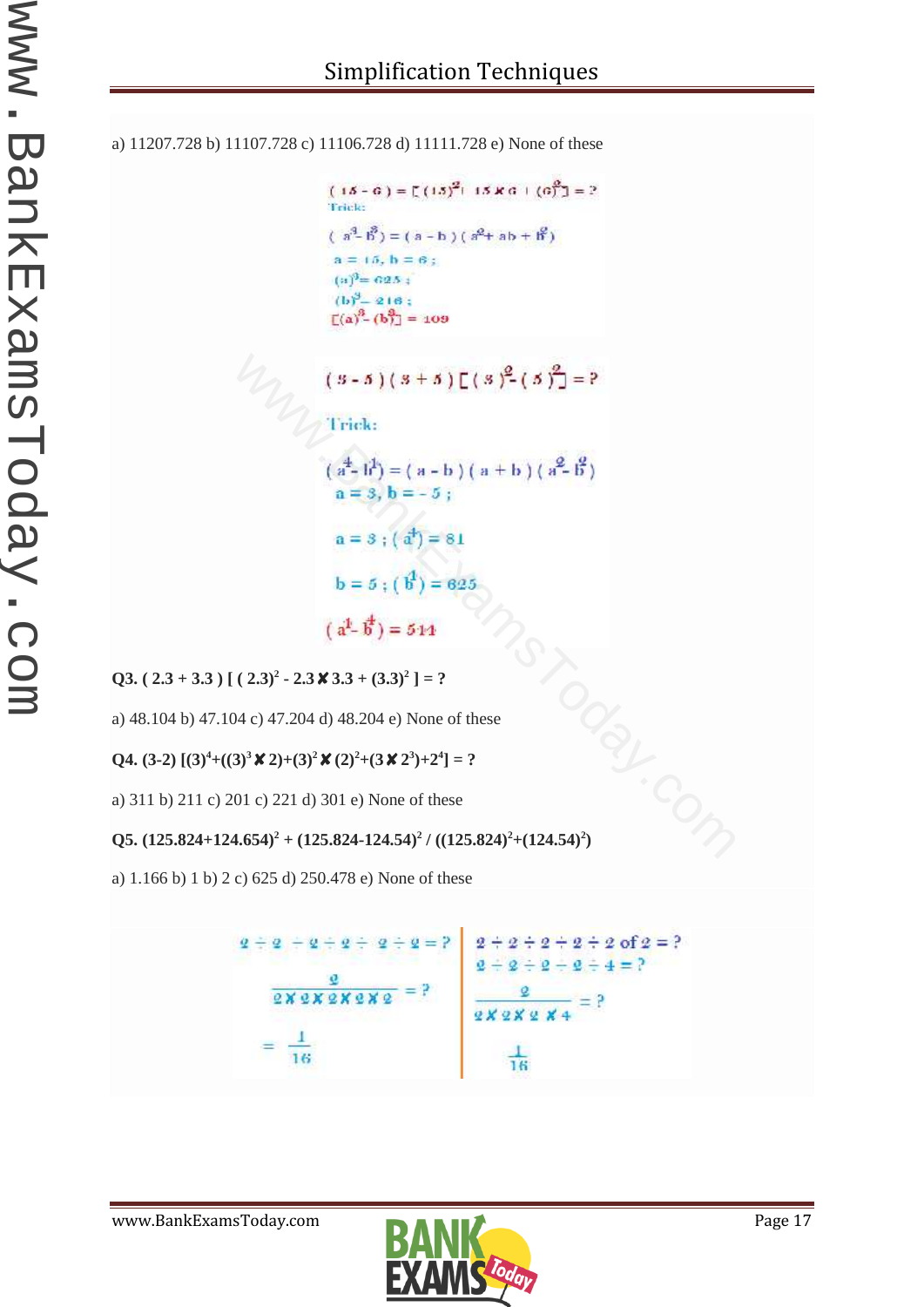

Q6. Evaluate  $1 + \frac{1}{1*3} + \frac{1}{1*3*9} + \frac{1}{1*3*9*27} + \frac{1}{1*3*9*27*81}$  up to three places of decimals ?

a)1.367 b) 1.370 c) 1.361 d) 1.267 e) None of these

Q7.  $2 \div [2 + 2 \div {2 \div 2 \div 4}] = x / 19$ . Find x.

a) 3 b) 4 c) 5 d) 6 e) None of these

# $Q8.4.45 + 2.927 + 0.6$  ?

a) 0.67 b) 0.77 c) 0.87 d) 0.97 e) None of these

#### **Q9) Find the sum of all even natural numbers less than 75.**

a) 1416 b) 1426 c) 1396 d) 1406 e) None of these

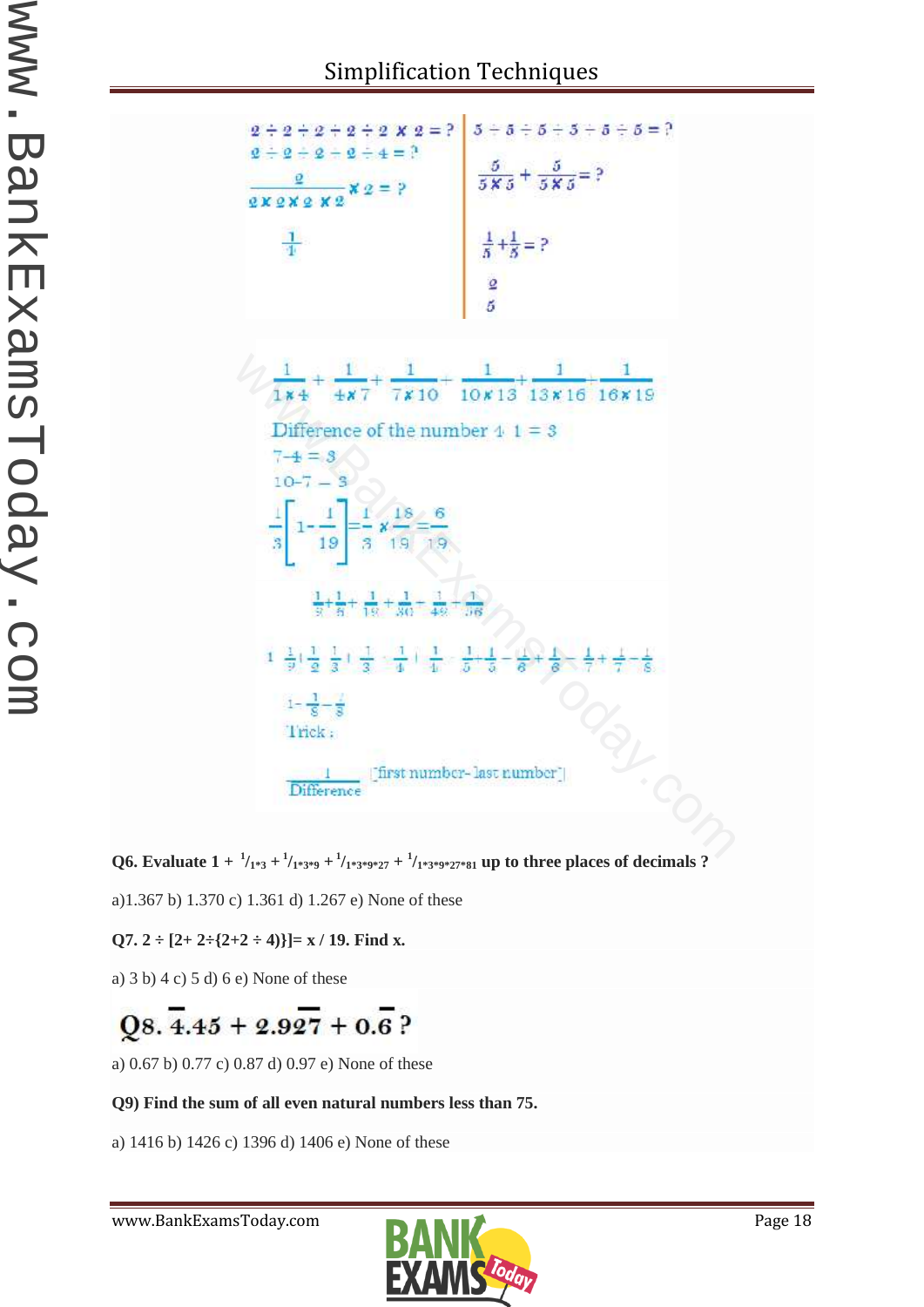

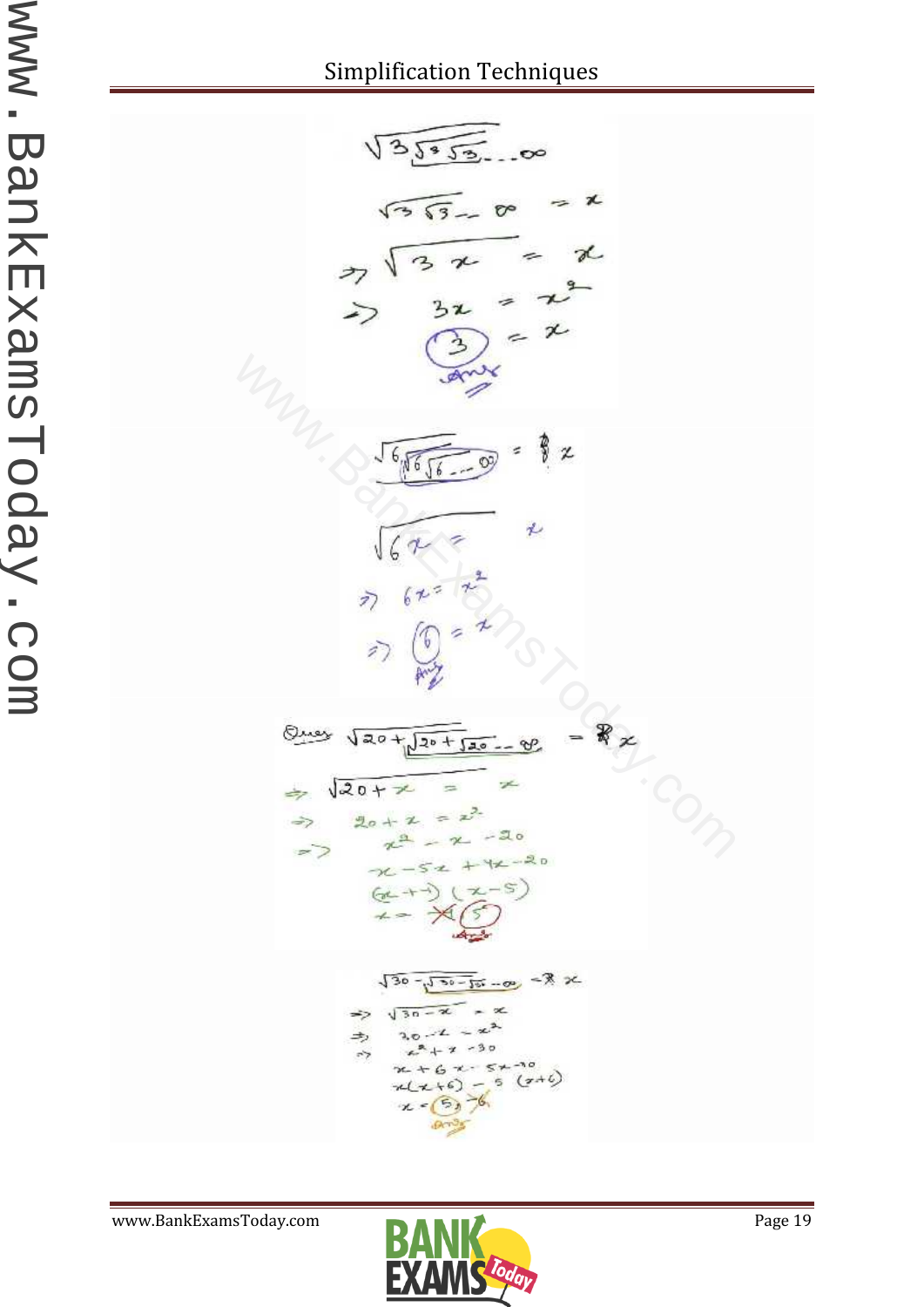$$
\begin{aligned}\n\text{Given } exp. &= \left( \frac{1}{12} - \frac{1}{4^2} \right) + \left( \frac{1}{4^2} - \frac{1}{3^2} \right) + \left( \frac{1}{3^2} - \frac{1}{4^2} \right) \\
+ \left( \frac{1}{12} - \frac{1}{5^2} \right) + \cdots \\
- \cdots \\
+ \left( \frac{1}{12} - \frac{1}{10^2} \right) &= \left( 1 - \frac{1}{10} \right) = \frac{91}{10} \text{ days}\n\end{aligned}
$$

# **Solution:**

**(1)** Sol: Option (c)  $8*(12345) - 88 = 98672$ 

#### **(2)**

Sol: Option (b)  $9$  $\mathsf{X}(1234) = 11106$ 4**✘**(4321) = 17284  $=1.7284$ =11106+1.7284=11107.7284

#### **(3)**

Sol: Option (a)  $(a^{3} + b^{3}) = (a+b)(a^{2}-ab+b^{2})$  $a = 2.3, b = 3.3;$  $(a)<sup>3</sup> = 12.167$ ,  $(b)<sup>3</sup> = 35.937$   $(a<sup>3</sup>+b<sup>3</sup>)=48.104$ ampturamsToday.com

#### **(4)**

Sol: option (b)  $(a^5-b^5)=(a-b)(a^4+a^3b+a^2b^2+ab^3+b^4)=?$  $a = 3$ ,  $b = 2$ ; (3)5=243, (2)5=32;  $(a<sup>5</sup>-b<sup>5</sup>) = 243-32=211$ 

#### **(5)**

Sol: Option (b)  $(a+b)^2 + (a-b)^2 = 2((a)^2 + (b)^2)$  Hence Answer is 2

#### **(6)**

Sol: Option (a) 1+0.33+0.0370 ... hence (a) is the answer no further addition is required.

#### **(7)**

Sol: option (e) Using VODMAS method Step 1.  $[2+2/4] = 5/2$ . Step 2.(  $2 + 2 \div 5/2$ ) = 2 $\div 2 \times 2/5 = 14/5$ Step 3. [2+2÷14/5]=2+2\*5/14=19/7 Step 4. L.H.S =  $2\div 19/7=14/19 = x/19$  Hence  $x=19$ 

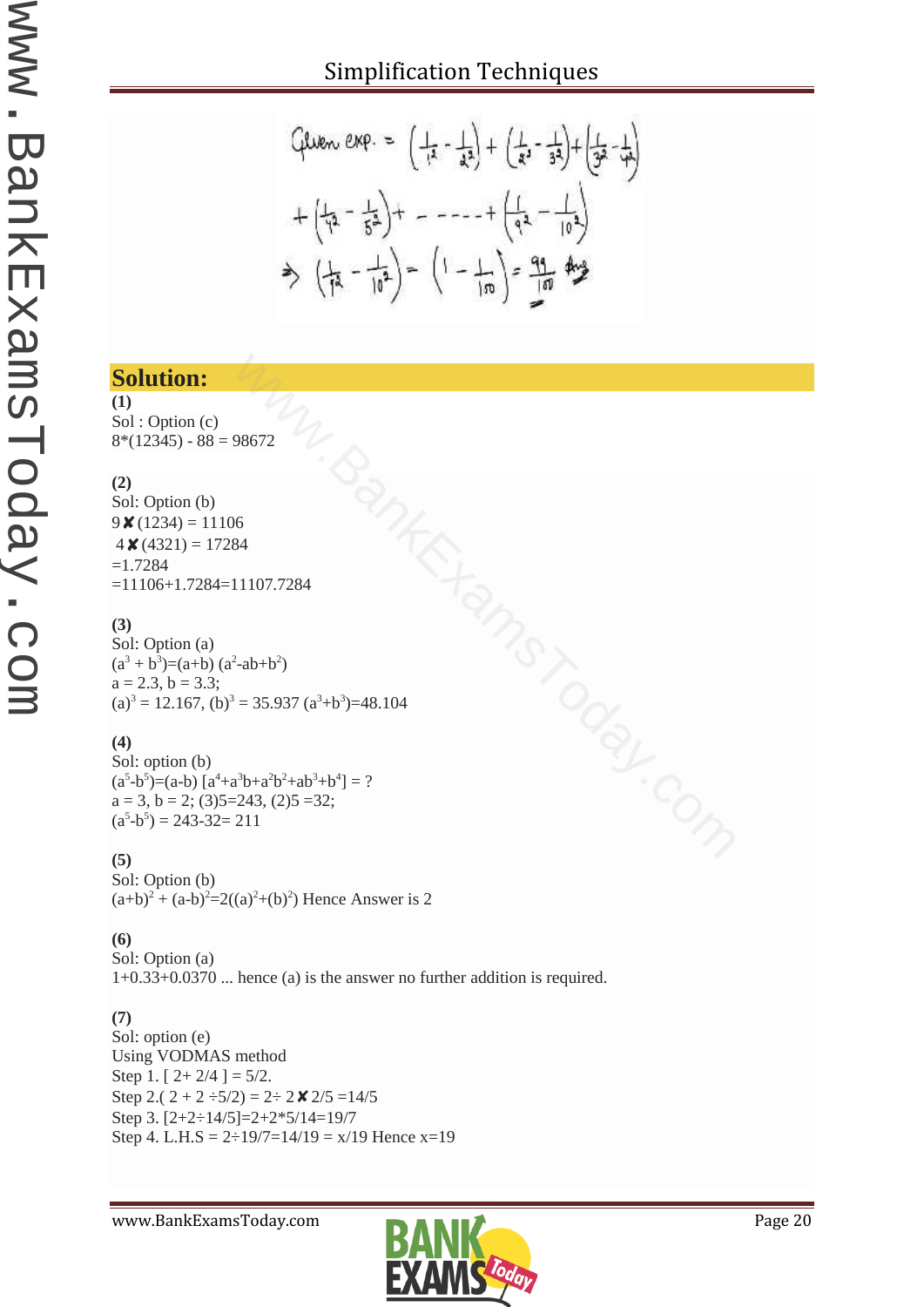#### **(8)**

#### **(9)**

# **H.C.F. & L.C.M.**

#### Methods

|                                                       | Simplification Techniques                                                                                                                                                                                                                                                                                                            |                                                                                                                                                                                                                                                                                                                                                                                                                                                         |
|-------------------------------------------------------|--------------------------------------------------------------------------------------------------------------------------------------------------------------------------------------------------------------------------------------------------------------------------------------------------------------------------------------|---------------------------------------------------------------------------------------------------------------------------------------------------------------------------------------------------------------------------------------------------------------------------------------------------------------------------------------------------------------------------------------------------------------------------------------------------------|
| (8)<br>Sol: Option (c)<br>$= -2 + 1.95 + 0.92 = 0.87$ | $= -4 + 0.45 + 2 + \langle \text{sup} \rangle 927 - 9 \langle \text{sup} \rangle / \langle \text{sub} \rangle 990 \langle \text{sub} \rangle + 6/9$<br>$= -4 + 0.45 + 2 + \langle \text{sup}{\rangle}918 \langle \text{sup}{\rangle}/990 + 3/2$<br>$= (-4 + 2) + (0.45 + 1.5) + (\langle \text{sup}{>}51 \langle \text{sup}{>}755)$  |                                                                                                                                                                                                                                                                                                                                                                                                                                                         |
| (9)<br>Sol: Option (d)<br><b>H.C.F. &amp; L.C.M.</b>  | sum= 2 + 4 + 6 + +74 a=2, d=(4-2)=2,l=74 n=37; sum= n/2 (a+l) $37/2$ × (2+74)=(37 × 38)<br>$=$ 37 <b>X</b> (40-2) $=(37 \times 40)$ - $(37 \times 2)$ $=(1480-74)$ =1406<br>• Factorization & Division Method                                                                                                                        |                                                                                                                                                                                                                                                                                                                                                                                                                                                         |
| <b>Methods</b>                                        | • HCF & LCM of Fractions & Decimal Fractions                                                                                                                                                                                                                                                                                         |                                                                                                                                                                                                                                                                                                                                                                                                                                                         |
| On Basis                                              | H.C.F. or G.C.M                                                                                                                                                                                                                                                                                                                      | L.C.M.                                                                                                                                                                                                                                                                                                                                                                                                                                                  |
| Factorization<br>Method                               | Write each number as the product<br>of the prime factors. The product<br>of least powers of common prime<br>factors gives H.C.F.<br><b>Example:</b><br>Find the H.C.F. of 108, 288 and<br>360.<br>$108 = 2^2 \times 3^3$ , $288 = 2^5 \times 32$ and<br>$360 = 23 \times 5 \times 32$<br>$H.C.F. = 22 \times 32 = 36$                | Write each numbers into a product<br>of prime factors. Then, L.C.M is<br>the product of highest powers of<br>all the factors.<br><b>Examples:</b><br>Find the L.C.M. of 72, 108 and 2100.<br>72=23 $\times$ 32,108=33 $\times$ 22,<br>$2100=22 \times 52 \times 3 \times 7$ .<br>L.C.M.=23 $\times$ 33 $\times$ 52 $\times$ 7=37800                                                                                                                     |
| Division<br>Method                                    | Let we have two numbers .Pick<br>the smaller one and divide it by<br>the larger one. After that divide<br>the divisor with the remainder.<br>This process of dividing the<br>preceding number by the<br>remainder will repeated until we<br>got the zero as remainder. The last<br>divisor is the required H.C.F.<br><b>Example:</b> | Let we have set of numbers.<br>First of all find the number<br>which divide at least two of<br>the number in a given set of<br>number.remainder and<br>not divisible numbers<br>will carry forward as it is.<br>Repeat the process till<br>at least two number is<br>not divisible by any number<br>except 1. The product of<br>the divisor and the<br>undivided numbers is the required<br>L.C.M.<br><b>Example:</b><br>Find the L.C.M. of 12,36,48,72 |

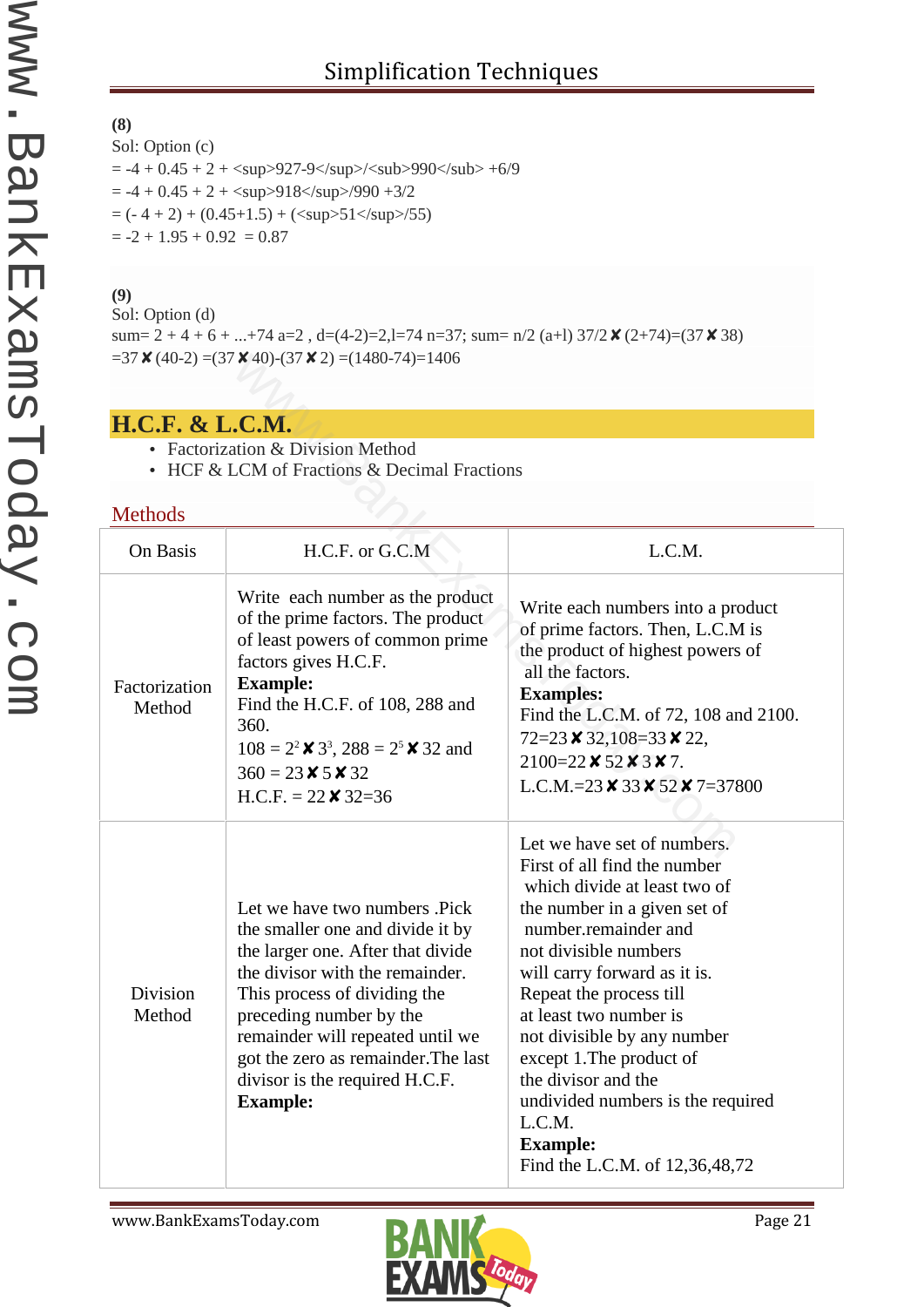| <b>Simplification Techniques</b> |
|----------------------------------|
|----------------------------------|

|                                      | Find H.S.F. & Rob, Rule and 245<br>H.C.F. of given numbers = $69$                                                                                                                                                                                    | 18<br>3x3x2x3x3                                                                                                                                                                                                                                   |
|--------------------------------------|------------------------------------------------------------------------------------------------------------------------------------------------------------------------------------------------------------------------------------------------------|---------------------------------------------------------------------------------------------------------------------------------------------------------------------------------------------------------------------------------------------------|
| $H.C.F.$ &<br>L.C.M. of<br>Fractions | H.C.F. of Numerator $\big/$ L.C.M. of<br>$H.C.F. =$<br>Denominators                                                                                                                                                                                  | $L.C.M. = {}^{L.C.M. \text{ of Numerator}}/{}_{H.C.F. \text{ of Denominators}}$                                                                                                                                                                   |
| Product of<br>$H.C.F.$ &<br>L.C.M.   |                                                                                                                                                                                                                                                      | $H.C.F * L.C.M. = product of two numbers$                                                                                                                                                                                                         |
| Decimal<br>numbers                   | H.C.F. of Decimal numbers<br>Step 1. Find the HCF of the given<br>numbers without decimal.<br>Step 2.Put the decimal point (in<br>the<br>HCF of Step 1) from right to left<br>according to the MAXIMUM<br>deciaml places among the given<br>numbers. | L.C.M. of Decimal numbers<br>Step 1. Find the LCM of the given<br>numbers without decimal.<br>Step 2.Put the decimal point (in the<br>LCM of Step 1) from right to left<br>according to the MINIMUM<br>deciaml places among the given<br>numbers. |

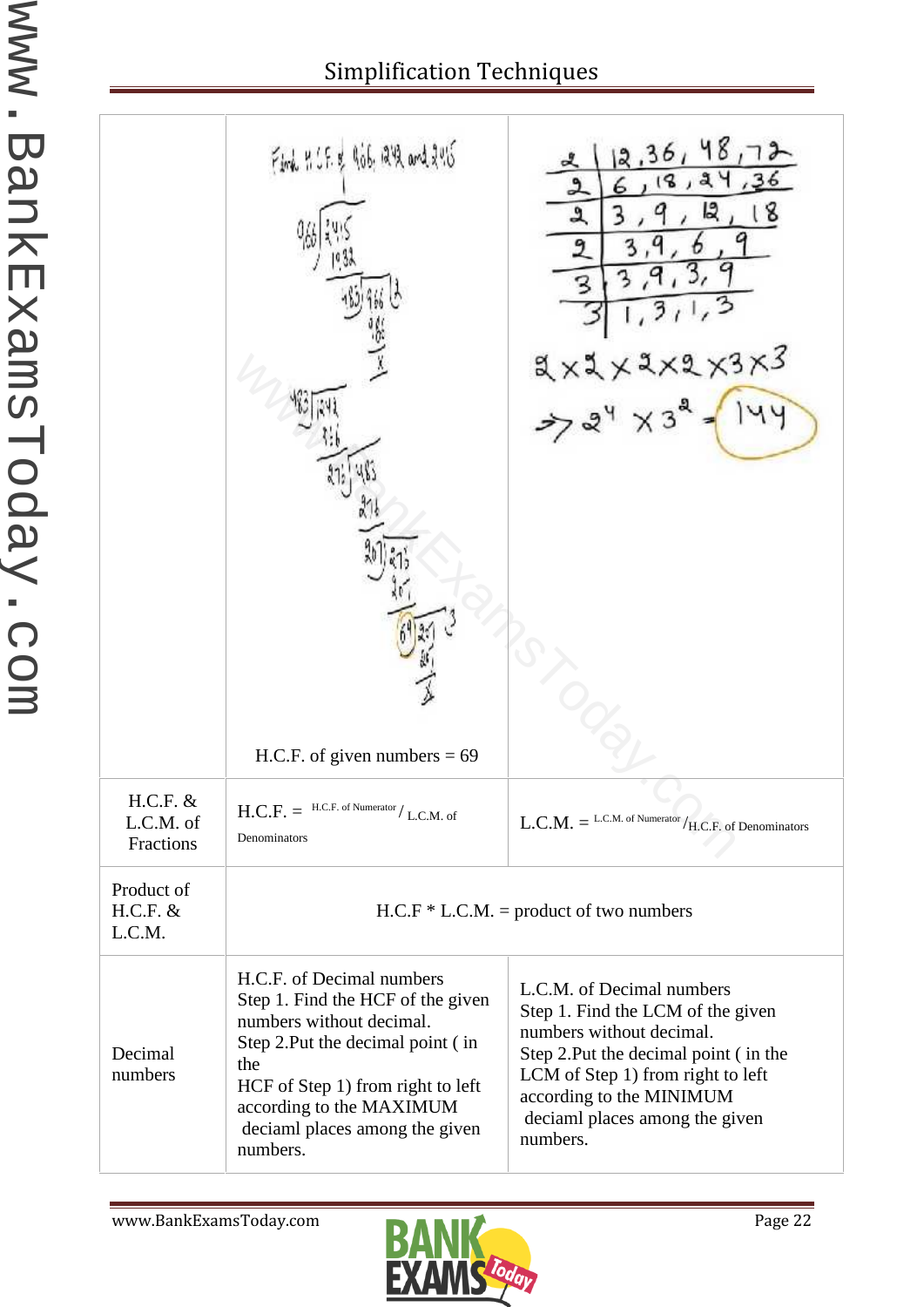## HCF & LCM - Practice Set 1

- **Q1.**  $12^2$ ,  $12^4$ ,  $12^{10}$ ,  $12^6$  Find the L.C.M.
- a) 12 b)  $12^2$  c) $12^6$  d) $12^{10}$
- **Q2.**  $6^{-1}$ , $6^{-3}$ , $6^{-10}$ , $6^{-12}$  Find the H.C.F. a)  $6^{-1}$  b) 1 c) $6^{-12}$  d) $6^{-11}$

**Q3.** The L.C.M of the fraction of  $^{2}/3$ ,  $^{4}/9$ ,  $^{5}/6$ ,  $^{7}/12$  is: • a)  $\frac{35}{9}$  b)  $\frac{1}{36}$  c)  $\frac{1}{18}$  d) $\frac{140}{3}$ 

**Q4.** The ratio of two number is 5:6, if their H,C.F. is 9 and L.C.M. is 270. Find the numbers. a) 72,63 b) 81,108 c) 45,54 d) 225,108

**Q5.** The multiplication of two numbers is 20,000 if their L.C.M is 800. Find the H.C.F. a)400 b) 25 c) 2,000 d) 800

**Q6.** Find the least number which when divided by 4,6,7,8,9,12. leaves the same remainder 3 in each case. a) 504 b) 501 c) 507 d) 506

**Q7.** The smallest number which is divisible by 12,15,20 and is a perfect square is: a) 400 b) 900 c) 1600 d) 3600

**Q8.** The largest number which divided by 77, 147 and 252 to leave the same remainder in each case is: a) 9 b) 15 c)35 d) 25 and on two numbers is 20,000 if their L.C.M is 200. Find the H.O. Solid Life and on two numbers is 20,000 if their L.C.M is 800. Find the H.O. Solid 25 c) 2,000 d) 800<br>the least number which when divided by 4,6,7,8,9,12.

**Q9.** The H.C.F. of the fraction of  $\frac{36}{25}$ ,  $\frac{48}{25}$ ,  $\frac{72}{75}$ a)<sup>12</sup>/75 b)<sup>4</sup>/25 c)<sup>36</sup>/25 d)<sup>36</sup>

#### **Solution:**

- **(1)**
- **Sol: Option (d)** •  $12^2,12^4,12^{10},12^6$  Find the L.C.M.  $L.C.M. = 12^{10}$

```
(2)
      Sol: Option(c) • 6^{-1},6^{-3},6^{-10},6^{-12} Find the H.C.F.
\bullet \frac{1}{6}, \frac{1}{6}, \frac{3}{6}, \frac{1}{6}, \frac{10}{6}, \frac{1}{6}, \frac{12}{6}• H.C.F.= ^{H.C.F.}/_{L.C.M.} = \frac{1}{6}^{12}= 16^{-12}(3)
      Sol: Option (d)
```
Fraction of L.C.M. =  $^{L.C.M.}/H.C.F. =^{140}/3$ **(4) Sol: Option (c)** The ratio of numbers is 5:6 The number is  $5 \times 9 = 45$  $=6 \times 9 = 54$ 

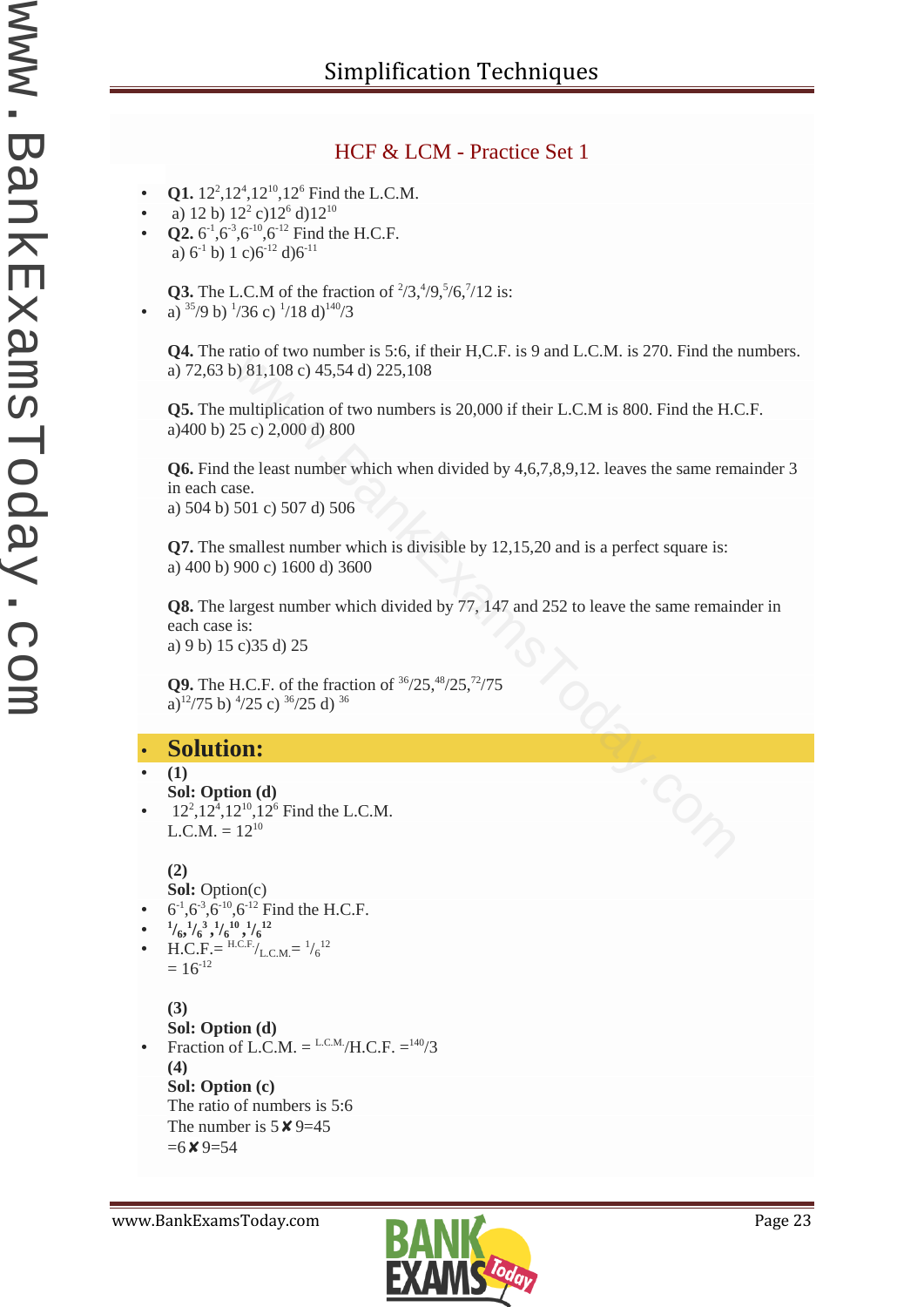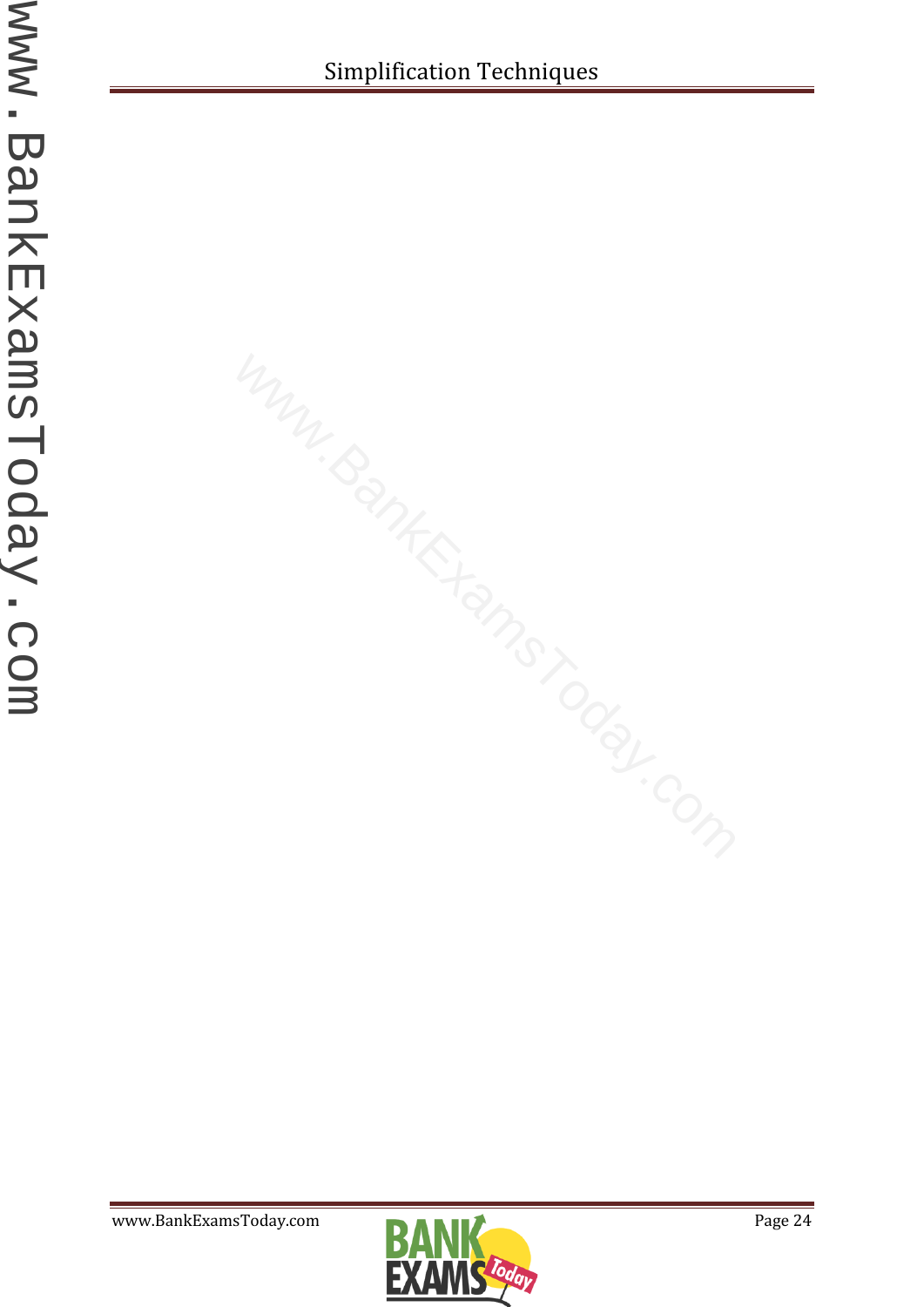#### **(5) Sol: Option (b)**

L.C.M.  $\times$  H.C.F. = Ist No  $\times$  2nd No.  $800 \times H.C.F. = 20,000$  $H.C.F. = {^{20,000}}/{_{800}} = 25$ 

#### **(6)**

**Sol: Option (c)** L.C.M. of the number 4,6,7,8,9,12 L.C.M. =  $8 \times 9 \times 7 = 504$ and Remainder  $= 3$ So the number is L.C.M. + 3  $504 + 3 = 507$ 

#### **(7)**

**Sol: Option (b)** L.C.M. =  $(3 \times 5 \times 2^2)$ Required number =  $(3^2 \times 5^2 \times 2^2) = 900$ 

#### **(8)**

**Sol: Option (c)** Required number = H.C.F. of  $(147-77)$ (252-147) and (252-77) = H.C.F. of 70,105 and 175  $= 35$  $(70 = 2 \times 5 \times 7, 105 = 5 \times 3 \times 7$  and  $175 = 5 \times 5 \times 7$ H.C.F.  $=5 \times 7 = 35$ = 507<br>
ion (b)<br>  $(3 \times 5 \times 2^2)$ <br>
number =  $(3^2 \times 5^2 \times 2^2)$ =900<br>
ion (c)<br>
number = H.C.F. of (147-77)<br>
of 70,105 and 175<br>
of 70,105 and 175<br>  $5 \times 7$ , 105 = 5  $\times 3 \times 7$  and 175=5  $\times 5 \times 7$ <br>  $\times 7 = 35$ <br>
ion (a)<br>
MCF & L

#### **(9)**

**Sol: Option (a)**  $=$  H.C.F. of numerator/ L.C.M. of denominator  $H.C.F. = <sup>12</sup>/75$ 

# HCF & LCM - Practice Set 2

**Q1. 468 can be expressed as as a product of prime as :**a) 2×2×13×7×2×3 b) 2×2×13×7 c)  $2 \times 2 \times 13 \times 3 \times 3$  d)  $2 \times 2 \times 3 \times 3 \times 7$  e) None of these

**Q2. A number n is said to be perfect if the sum of all its divisor (excluding n itself ) is equal to n. An example of perfect number is:** a) 27 b) 35 c) 21 d) 6 e) None of these

**Q3. <sup>70105</sup>/<sup>21035</sup> when expressed in simplest form is** a)  $^{203}/601$  b)  $^{2003}/603$  c)  $^{2003}/601$  d)  $^{2001}/603$  e) None of these

#### **Q4. H.C.F.** of  $2^2 \times 3^3 \times 5^5$ ,  $2^3 \times 3^2 \times 5^2 \times 7$  and  $2^4 \times 3^4 \times 7^2 \times 5 \times 11$  is : a)22×32×5 b)22×32×5×7×11 c)24×34×55 d)24×34×55×7×11 e) None of these

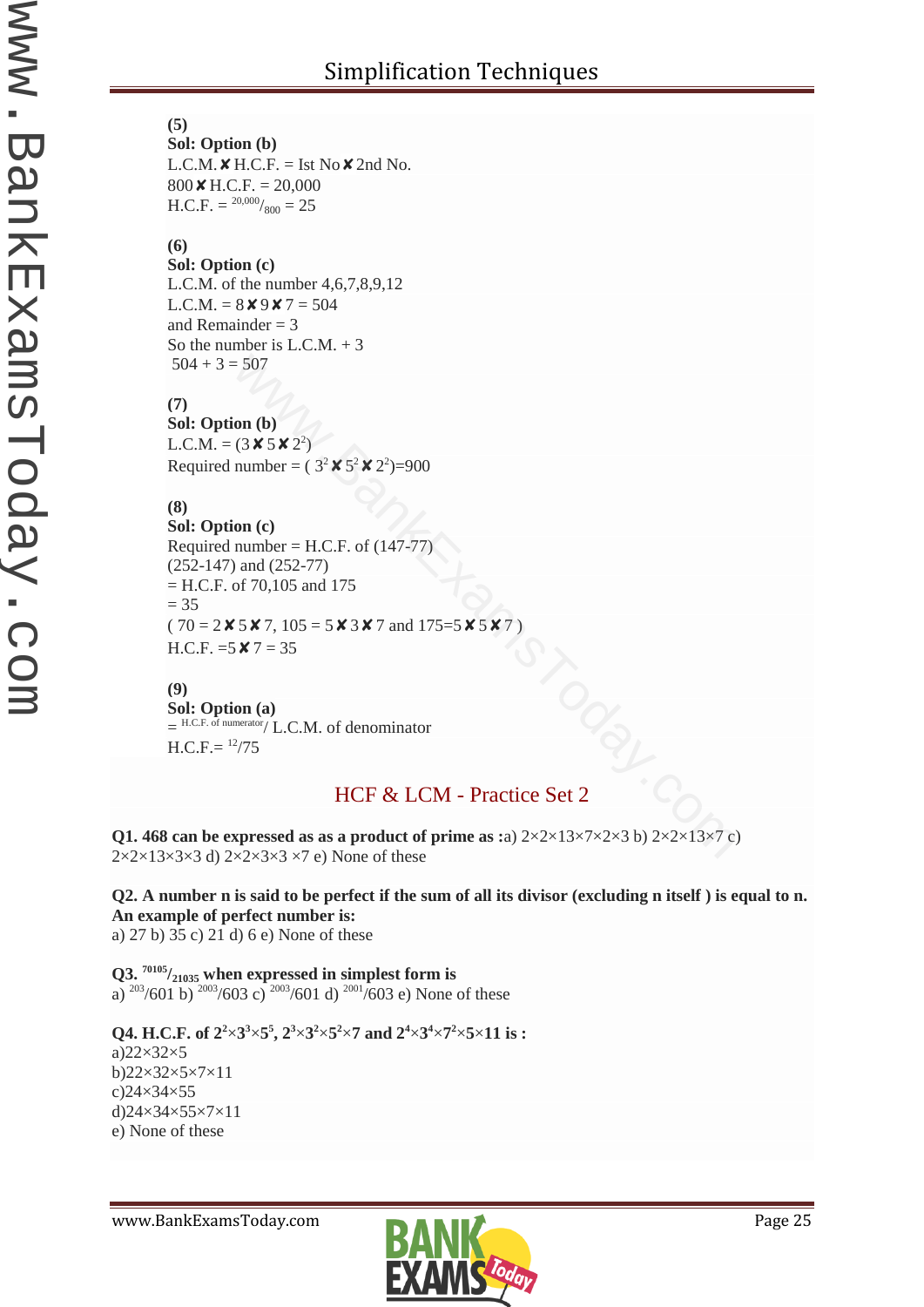#### **5. 5<sup>2</sup>**×**3**×**2 <sup>4</sup>**×**2 <sup>2</sup>**×**3 <sup>2</sup>**×**7 Find the L.C.M.** a) 12300 b) 12600 c) 24600 d) 25200

**Q6. H.C.F. of 4**×**27**×**3125, 8**×**9**×**25**×**27 & 16**×**81**×**5**×**11**×**49 is:** a) 180 b) 360 c) 540 d) 1260 e) None of these

**Q7. The greatest 5-digit number that is exactly divisible by 100 is:** a) 99899 b) 99800 c) 99900 d) 99889 e) None of these

**Q8. What will be the remainder when (29)<sup>36</sup> is divided by 28 ?** a) 0 b) 1 c) 29 d) 5 e) Cannot be determined

**Q9. A number when divided by 627 leaves a remainder 43. By dividing the same number by 19, the remainder will be**

a)19 b) 24 c) 43 d) 5 e) 13

**Q10. The numbers 1, 3, 5 ... 25 are multiplied together. The number of zeroes at the right end of the product is :** a) 22 b) 8 c) 13 d) 6 e) 0 then divided by 627 leaves a remainder 43. By dividing the same number<br>iil be<br>  $0.5 \text{ e } 13$ <br>  $0.5 \text{ e } 13$ <br>  $0.5 \text{ e } 13$ <br>  $0.6 \text{ e } 0$ <br>  $0$ <br>  $0.7 \text{ tain number is multiplied by 21, the product consist of only fours. The number of zeros at the right, we can use the result of the number of zeros. The number is:  $0.444444 \text{ d } 144 \text{ e } 1$$ 

#### **Q11. When a certain number is multiplied by 21, the product consist oof only fours. The smallest such number is:**

a) 21164 b) 4444 c) 444444 d) 444 e) None of these

**Q12. In a question, divisor is 2/3 of the dividend and twice the remainder. If the remainder is 5, then the dividend is**

a) 85 b) 145 c) 225 d) 65 e) None of these

# **Solution**

#### **(1)**

**Sol :** Option (c)  $2 \times 2 \times 13 \times 3 \times 3 = 468$ 

#### **(2)**

**Sol :** Option (d)

| $\mathbf n$ | Divisors excluding n          | Sum of divisor |
|-------------|-------------------------------|----------------|
| 27          | $3$ <i>X</i> $9$ <i>X</i> $1$ | 13             |
| 35          | $5$ $\times$ $7$ $\times$ $1$ | 13             |
| 21          | $3$ X $7$ X 1                 | 11             |
| 6           | $3 \times 2 \times 1$         | 6              |

#### **(3) Sol :** Option (c)

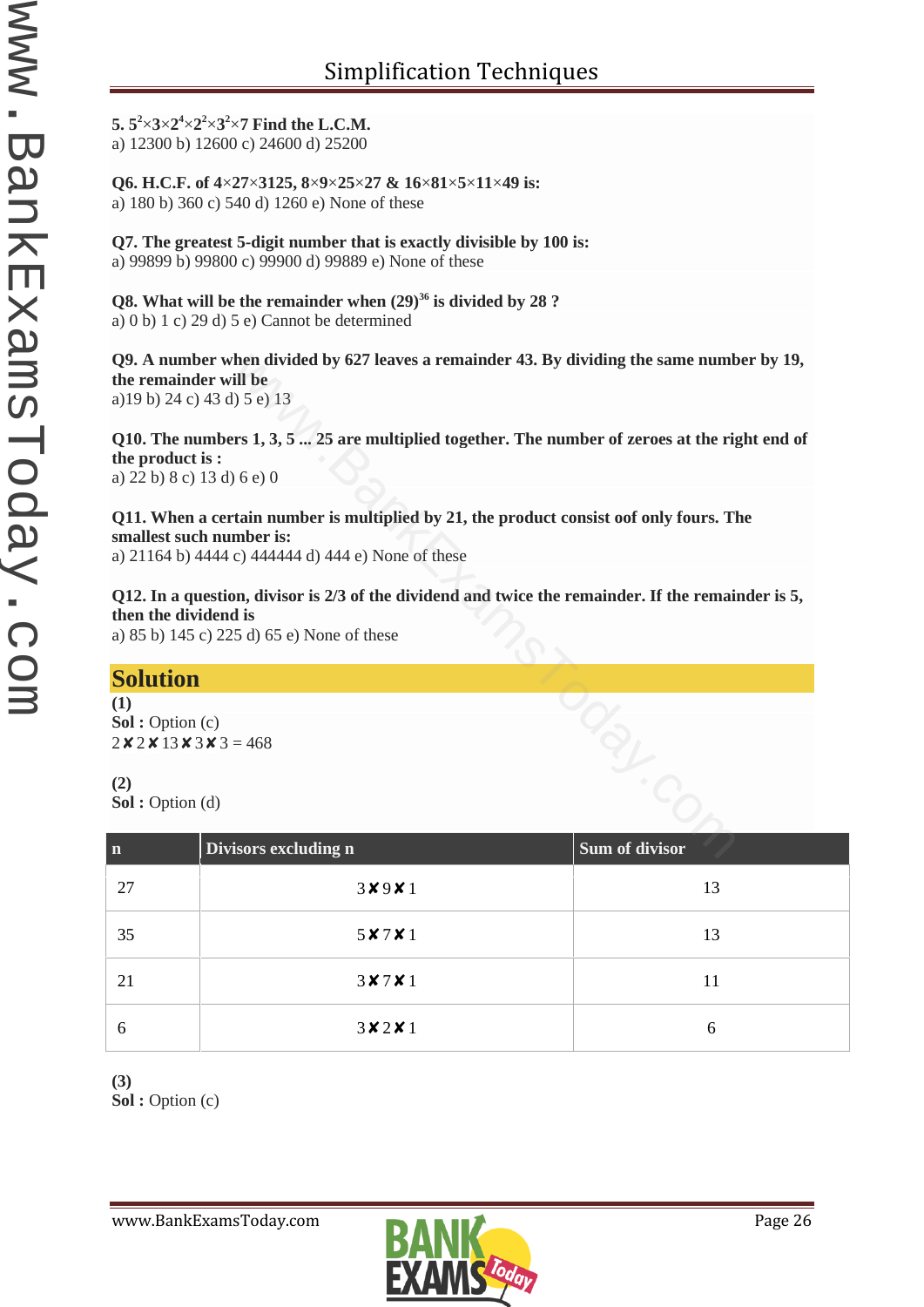

**(12)** Sol: Option (e)

# **Square & Cube**

- Square & Cube
- Square Root & Cube Root
- Factorization Method

| <b>Perfect Square</b>       | <b>Non-Perfect Square</b>  |
|-----------------------------|----------------------------|
| last digit is 1, 4, 9, 6, 5 | last digit is $2, 3, 7, 8$ |

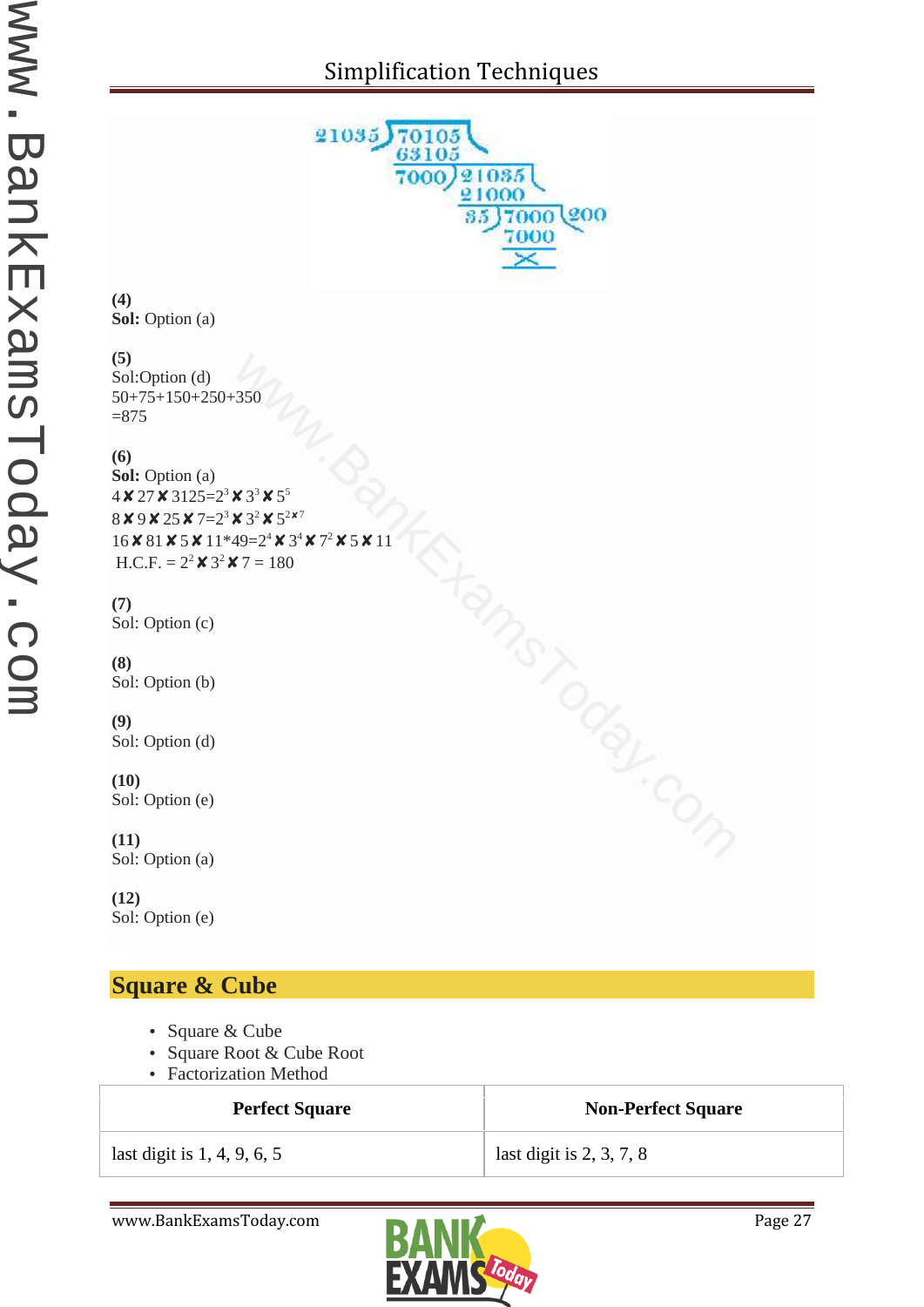|                | $21^2 = 111$                                                                                             |
|----------------|----------------------------------------------------------------------------------------------------------|
| $12^2$ 144     | $22^2 = 181$                                                                                             |
| $13^{2} - 159$ | $23^2 = 529$                                                                                             |
| $14^2 = 196$   | $21^2 = 576$                                                                                             |
|                | $25^2 = 625$                                                                                             |
|                | $26^2 = 676$                                                                                             |
|                | $27^2 = 729$                                                                                             |
|                | $28^2 = 784$                                                                                             |
|                | $29 - 841$<br>$30^2 = 900$                                                                               |
|                | $11^2$ 121<br>$15^2 = 225$<br>$16^2$ 256<br>$17^2 - 289$<br>$18^2 = 324$<br>$19^2 = 361$<br>$20^2 = 100$ |

Chart of Perfect Squares 1 to 30

|              |      | $10^{\circ}$ | 100                                       | $20^2 = 100$ |                     |      | $30^2 = 900$ |      |           |
|--------------|------|--------------|-------------------------------------------|--------------|---------------------|------|--------------|------|-----------|
| $\mathbf{I}$ |      | 9            | 16                                        | 25           | 36                  | 49   | 64           | 81   | 100       |
| 121          | 144  | 169          | 196                                       | 225          | 256                 | 289  | 324          | 361  | 400       |
| 441          | 484  | 529          | 576                                       | 625          | 676                 | 729  | 784          | 841  | 900       |
| 961          | 1024 | 1089         | 1156                                      | 1225         | 1296                | 1369 | 1444         | 1521 | 1600      |
| 1681         | 1764 | 1849         | 1936                                      | 2025         | 2116                | 2209 | 2304         | 2401 | 2500      |
| 2601         | 2704 | 2809         | 2916                                      | 3025         | 3136                | 3249 | 3364         | 3481 | 3600      |
| 3721         | 3844 | 3969         | 4096                                      | 4225         | 4356                | 4489 | 4624         | 4761 | 4900      |
| 5041         | 5184 | 5329         | 5476                                      | 5625         | 5776                | 5929 | 6084         | 6241 | 6400      |
| 6561         | 6724 | 6889         | 7056                                      | 7225         | 7396                | 7569 | 7744         | 7921 | 8100      |
| 8281         | 8464 | 8649         | 8836                                      | 9025         | 9216                | 9409 | 9604         |      | 980110000 |
|              |      |              |                                           |              | since $1^2$         |      |              |      |           |
|              |      |              |                                           |              | = 2 since $2^2$ = 4 |      |              |      |           |
|              |      |              | 9                                         |              | = 3 since $3^2$ = 9 |      |              |      |           |
|              |      |              | $\sqrt{16}$ = 4 since $4^2$ = 16          |              |                     |      |              |      |           |
|              |      |              | $25 = 5$                                  |              | since $5^2$ = 25    |      |              |      |           |
|              |      |              | $\sqrt{36}$ = 6 since 6 <sup>2</sup> = 36 |              |                     |      |              |      |           |
|              |      |              | 49                                        |              | since $7^2$ =       | 49   |              |      |           |
|              |      |              | $64 =$                                    | $\beta$      | $since B^2 =$       |      |              |      |           |

**Square Root & Cube Root**

|               | $1 = 1$ since $1^2$                       |        |
|---------------|-------------------------------------------|--------|
|               | $\sqrt{4}$ = 2 since $2^2$ = 4            |        |
|               | $9 = 3$ since $3^2 = 9$                   |        |
|               | $\sqrt{16}$ = 4 since $4^2$ = 16          |        |
|               | $25 = 5$ since $5^2 = 25$                 |        |
|               | $\sqrt{36}$ = 6 since 6 <sup>2</sup> = 36 |        |
|               | $\sqrt{49}$ = 7 since $7^2$ = 49          |        |
|               | $64 = 8$ since $8^2 = 64$                 |        |
|               | $\sqrt{81}$ = 9 since $9^2$ = 81          |        |
|               | $\sqrt{100}$ = 10 since $10^2$ = 100      |        |
| numbers       | squares                                   | last c |
|               |                                           |        |
| $\mathcal{D}$ |                                           |        |
| 3             | 9                                         |        |
| 4             | 16                                        | 66.    |

| s | last digit         |
|---|--------------------|
|   |                    |
|   | $rac{96}{66}$<br>5 |
|   |                    |
|   | л                  |

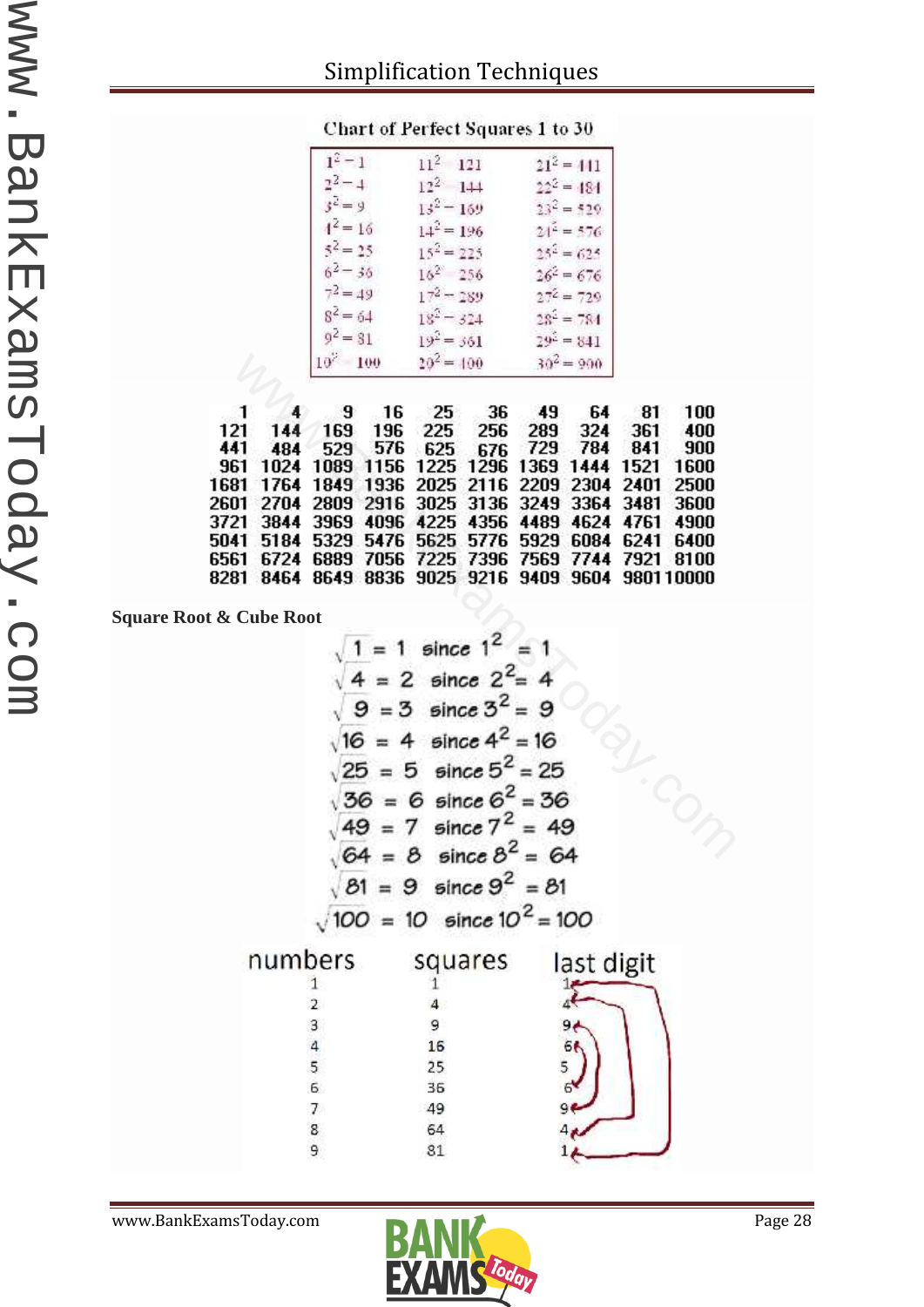

# Find Square of any number within 10 seconds

Today i am going to share an interesting vedicmaths trick. At first you will find it difficult but with practice, you will be able to find square of any number within 10 seconds.

# **Square numbers ending in 25**

www.BankExamsToday.com

www.BankExamsToday.com

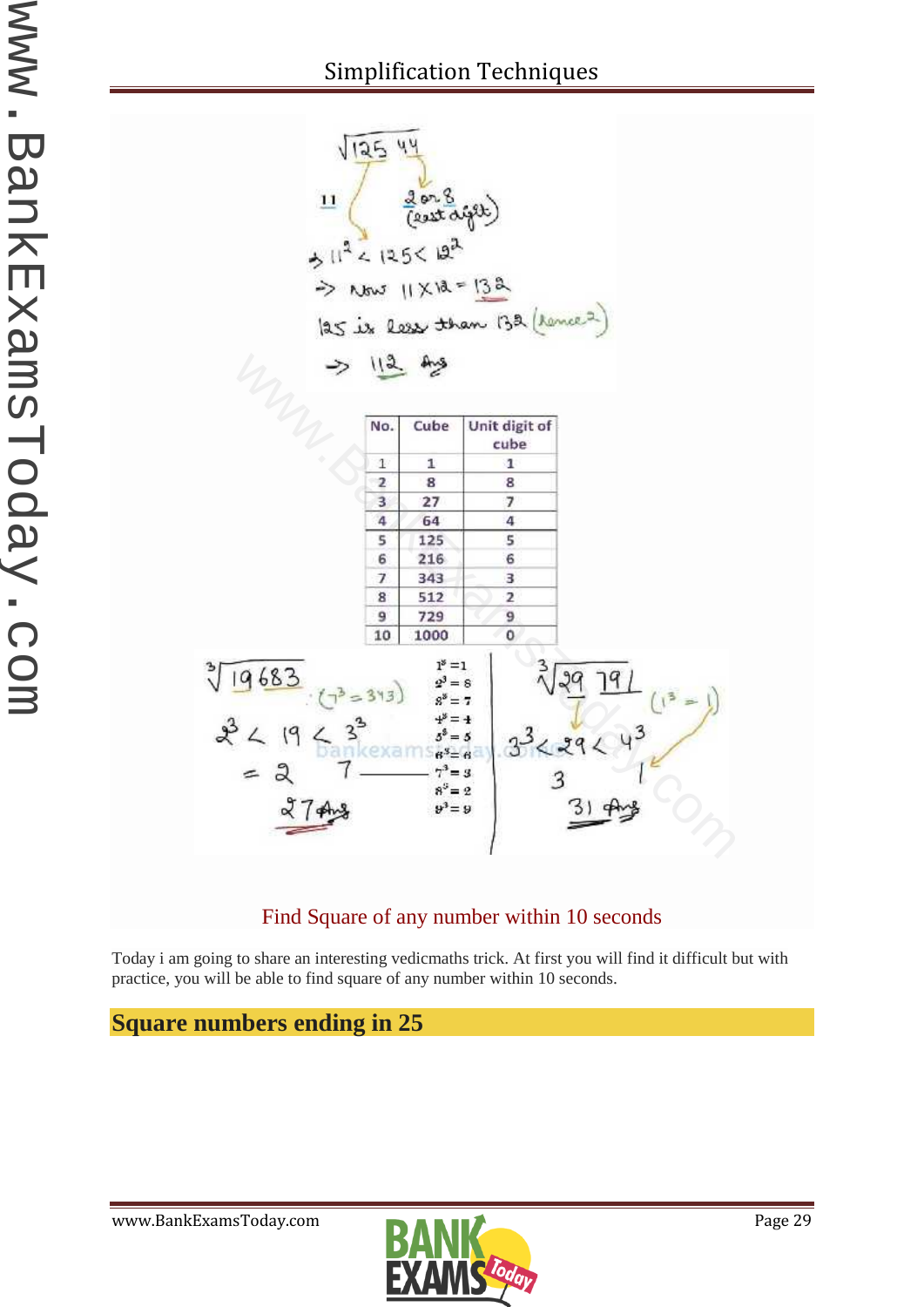

 $325^2 = 105625$ 

**Step 1.**  $325 = 3 \cdot 25 \Rightarrow 3$ 

**Step 2.** Square the number from Step 1:  $3^2 = 9$ 

**Step 3.** Divide the number from Step 1 by 2:  $3/2 = 1.5$ 

**Step 4.** Add Step 2 and Step  $3:9 + 1.5 = 10.5$ 

**Step 5.** Multiply the number from Step 4 by 10:  $10.5 * 10 = 105$ 

**Step 6.** Write the number 625 next to the result from Step 5:  $105\,625 = 105625$ 

#### **Square numbers between 80 and 130**

# # Above 100

 $103^2 = 10609$ 

**Step 1.** Add the number to the ones digit:  $103 + 3 = 106$ 

**Step 2.** Square the ones digit number (if the result is a single digit put a 0 in front of it):  $3^2 = 09$ e number from Step 1 by 2:  $3/2 = 1.5$ <br>
2 and Step 3 :  $9 + 1.5 = 10.5$ <br>
the number from Step 4 by 10:  $10.5 * 10 = 105$ <br>
number 625 next to the result from Step 5:  $105\_625 = 105625$ <br> **number solution 80 and 130**<br>
umber to the

**Step 3.** Place the result from Step 2 next to the result from Step 1 : 10609



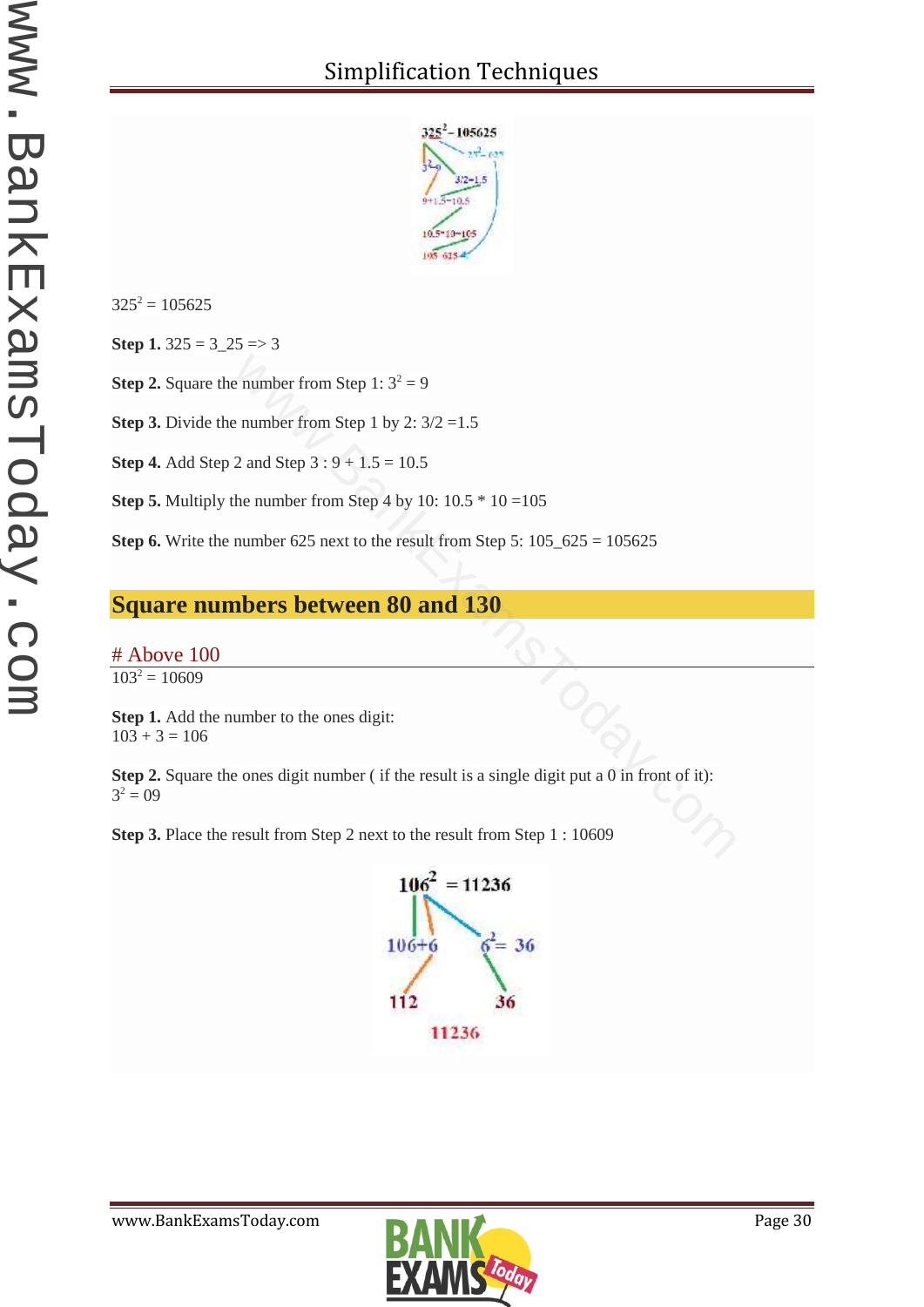

#### # Below 100  $\overline{97^2} = 9409$

**Step 1.** Subtract the number from 100: 100-  $97 = 3$ 

**Step 2.** Subtract the number ( from Step 1) from original number : 97-3 = 94

**Step 3.** Square the result from Step 1 ( if the result is a single digit put a 0 in front of it) :  $3^2 = 09$ 

**Step 4.** Place the result from Step 3 next to the result from Step 2: 9409



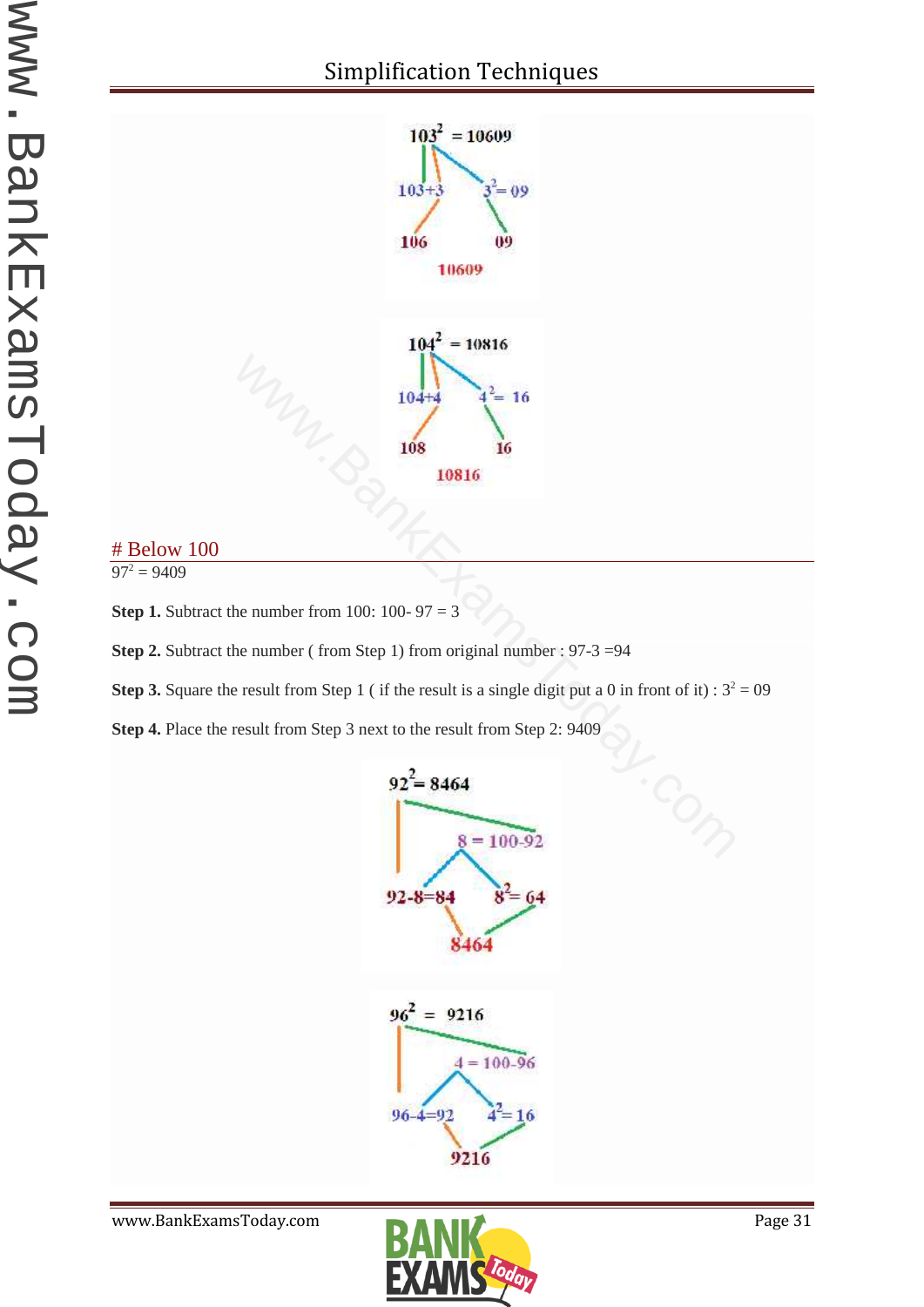# **Square numbers between 30 and 80**

#### # Below 50

 $48^2 = 2304$ 

**Step 1 .** Subtract the number from 50: 50-48=2

**Step 2.** Subtract the result ( from Step 1 ) from 25: 25-2 = 23

**Step 3.** Square the result from Step 1 (if the result is a single digit put a 0 in front of it):  $2^2 = 04$ 

**Step 4 .** Place the result from Step 3 next to the result from Step 2 : 2304



#### # Above 50

 $53^2 = 2809$ 

**Step 1.** Add 25 to the ones digit:  $25 + 3 = 28$ 

**Step 2.** Square the ones digit number ( if the result is a single digit put a 0 in front of it) :  $3^2 = 09$ 

**Step 3.** Place the result from Step 2 next to the result from Step 1 : 2809

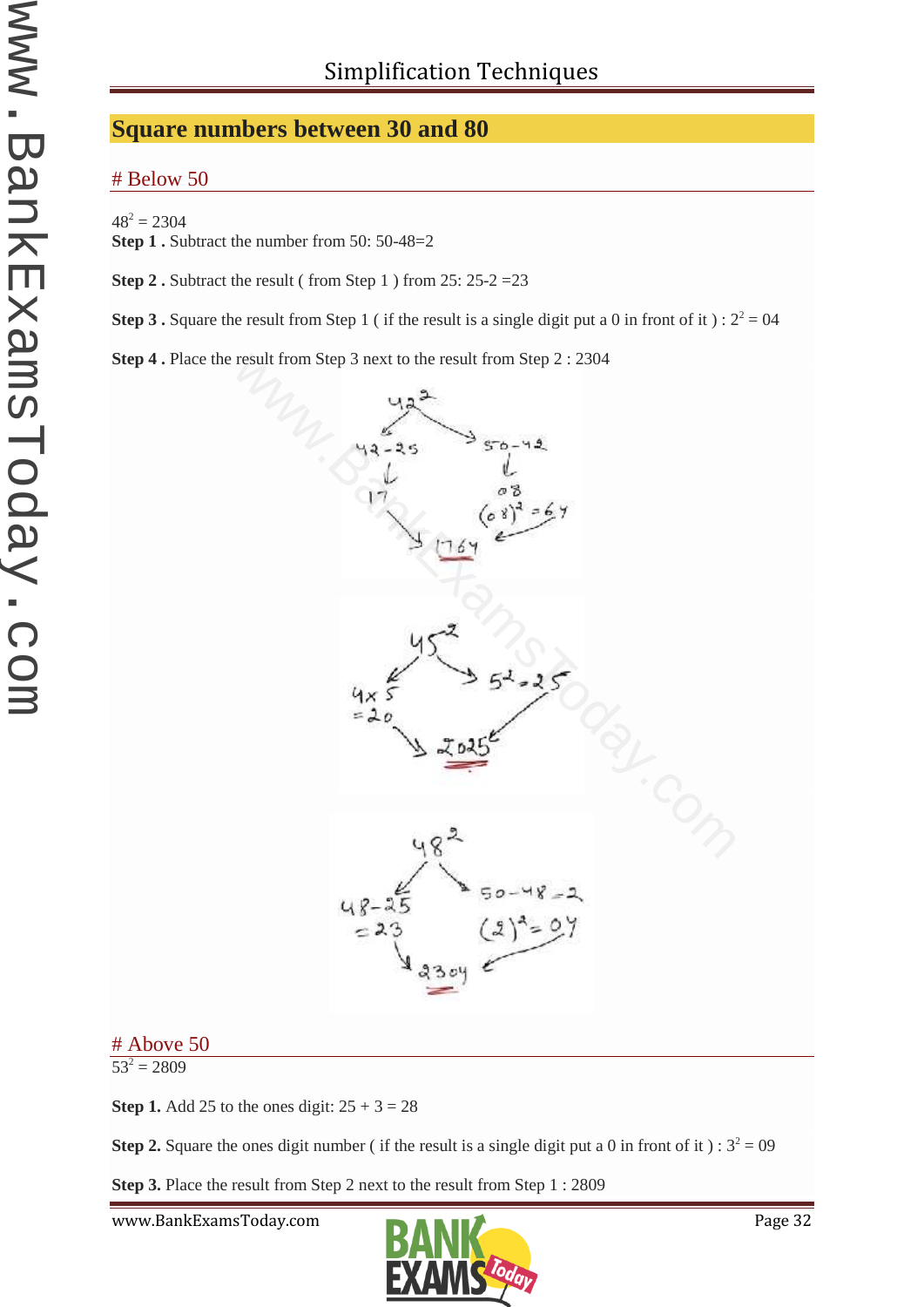



#### SQUARE NUMBERS ENDING IN 5

 $35^2 = 1225$ 

**Step 1.** Multiply the first digit by the first digit plus one:  $3 * (3 + 1) = 12$ 

**Step 2.** Write the numbers 25 next to the result from Step 1 : 1225



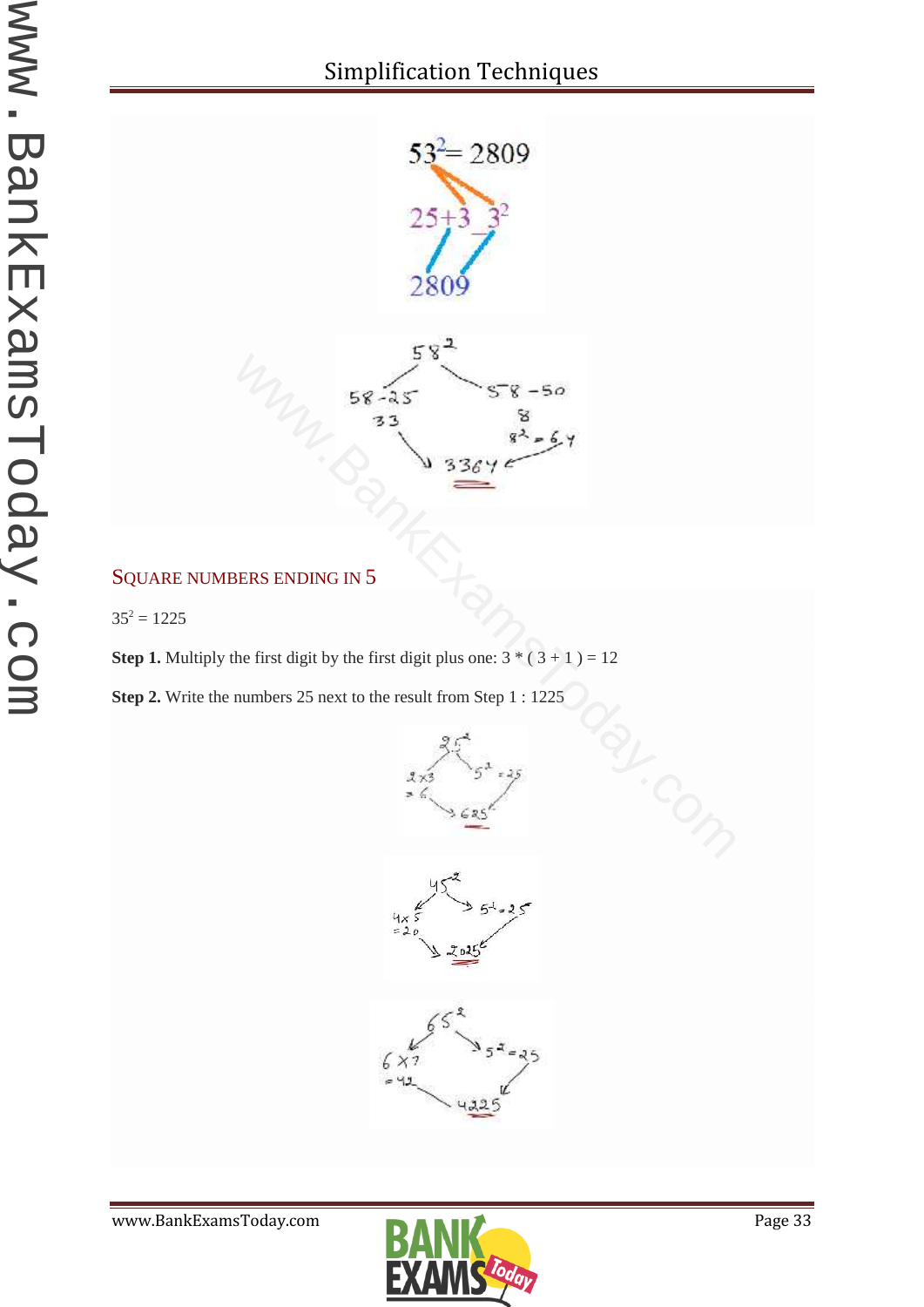# **Updated On 29th June 2015 Square numbers between 10 and 19**

 $14^2 = 196$ 

- **Step 1**: Add the number to the ones digit :  $14 + 4 = 18$
- **Step 2**: Multiply the number from Step 1 by 10:  $18 * 10 = 180$
- **Step 3**: Square the ones digit number  $4^2 = 16$
- **Step 4**: Add Step 2 and Step 3 :  $180 + 16 = 196$



#### **Square of Nearest value of 100,200,300...so on**





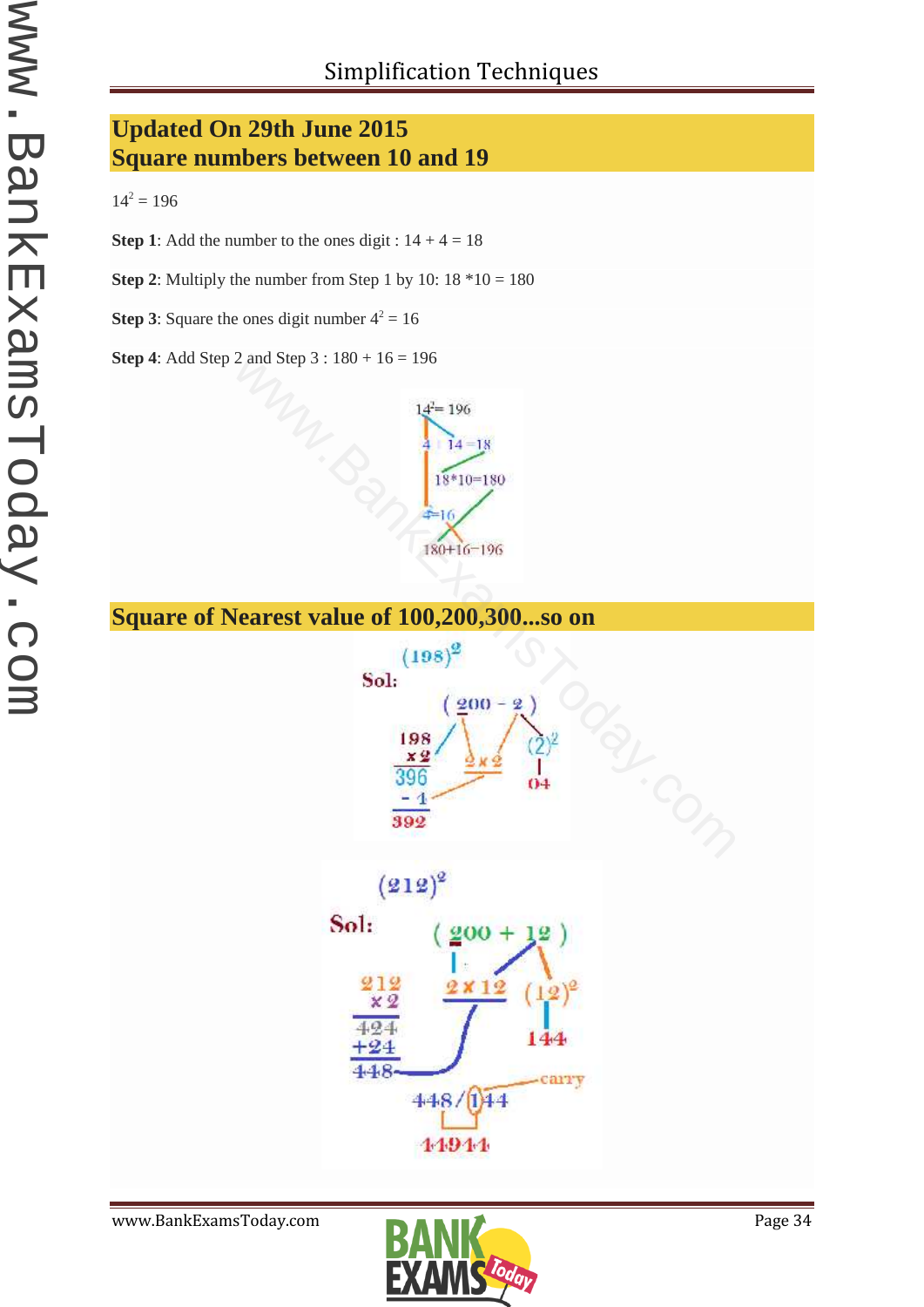



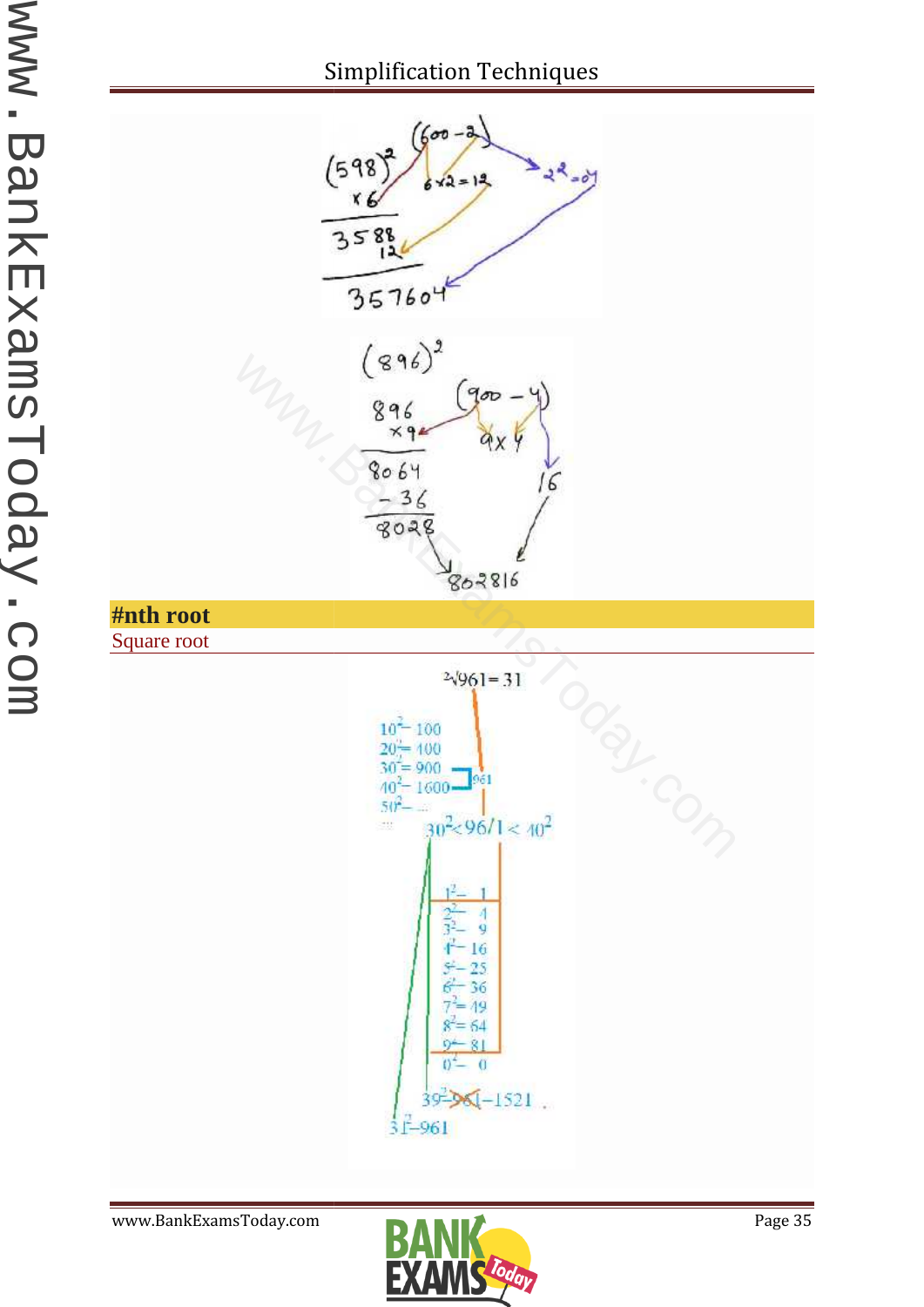

# Squaring Technique - Find Square of any number under 10 seconds

Simple technique to find square of a two digit or three digit number under 10 seconds.

Here we are going to use simple algebric formula that it

 $[a+b]^2 = a^2 + 2ab + b^2$ 

By applying this formula, let's do some examples:-

#### **Find 43²**

 $\Rightarrow$ [43]<sup>2</sup>  $\Rightarrow$ [4|3]<sup>2</sup>  $\Rightarrow$ [4<sup>2</sup> | 2 × 4 × 3 | 3<sup>2</sup>]  $\Rightarrow$ [16 | 24 | 9 ] 1849

# **More shortcut techniques**

**Find 114²**  $\Rightarrow$ [11| 4]<sup>2</sup>  $\Rightarrow$  [11<sup>2</sup> | 2 × 11 × 4 | 4<sup>2</sup>]

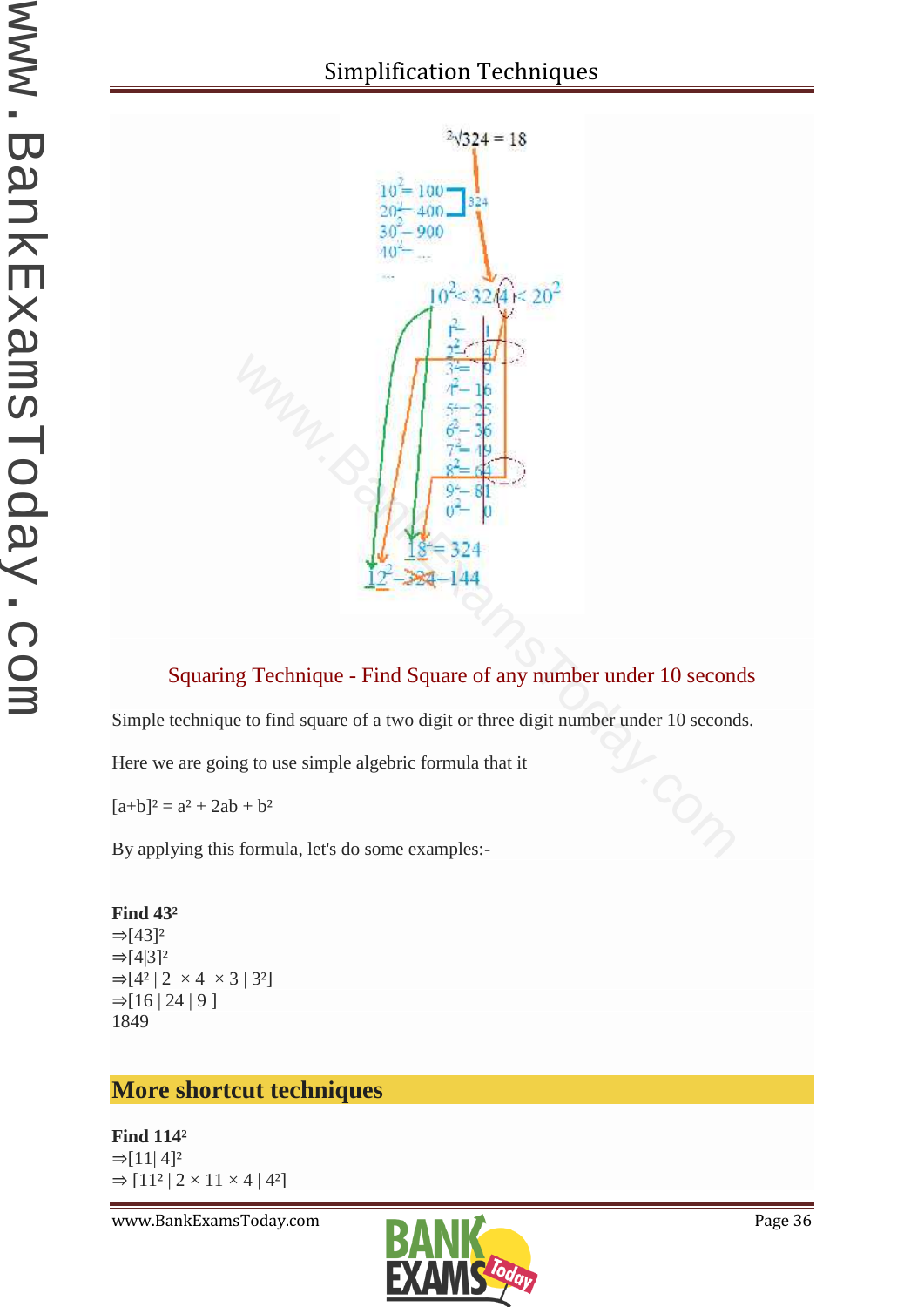$\Rightarrow$  [121 | 88 | 16]  $\Rightarrow$ [121| 88 + 1 | 6]  $\Rightarrow$  [ 121 | 89 | 6 ] ⇒  $[129 | 9 | 6]$ 12996

#### **Find 253²**

 $\Rightarrow$ [25|3]<sup>2</sup>  $\Rightarrow$ [25<sup>2</sup> | 2 × 25 × 3 | 3<sup>2</sup>]  $\Rightarrow$ [625 | 150 | 9] 64009

#### **TECHNIQUE**

In case of two digit number deduct last digit and add it to another number and then add square of same.

In this technique we simplify the squaring method by making one unit's digit zero. It is far easy to multiply 50\*24 than 54\*24. So I used this technique. Try practice more to become expert in this technique.

#### LET'S TAKE SOME EXAMPLES

Find square of 53.  $=(53*53)$  $= (53+3) * (53-3) + (3*3)$  $= (56*50) + 9$  $= (560*5) + 9$  $= 2800 + 9 = 2809$ 

Let's take another example Find square of 69  $= (69*69)$  $= (69+1) * (69-1) + (1*1)$  $= (70*68) + 1$  $= (680*7) + 1$  $= 4761$ 

Let's take one more example Find square of 45  $= (45*45)$  $= (45-5)*(45+5) + (5*5)$  $= (40*50) + 25$  $= 2000 + 25$  $= 2025$ 

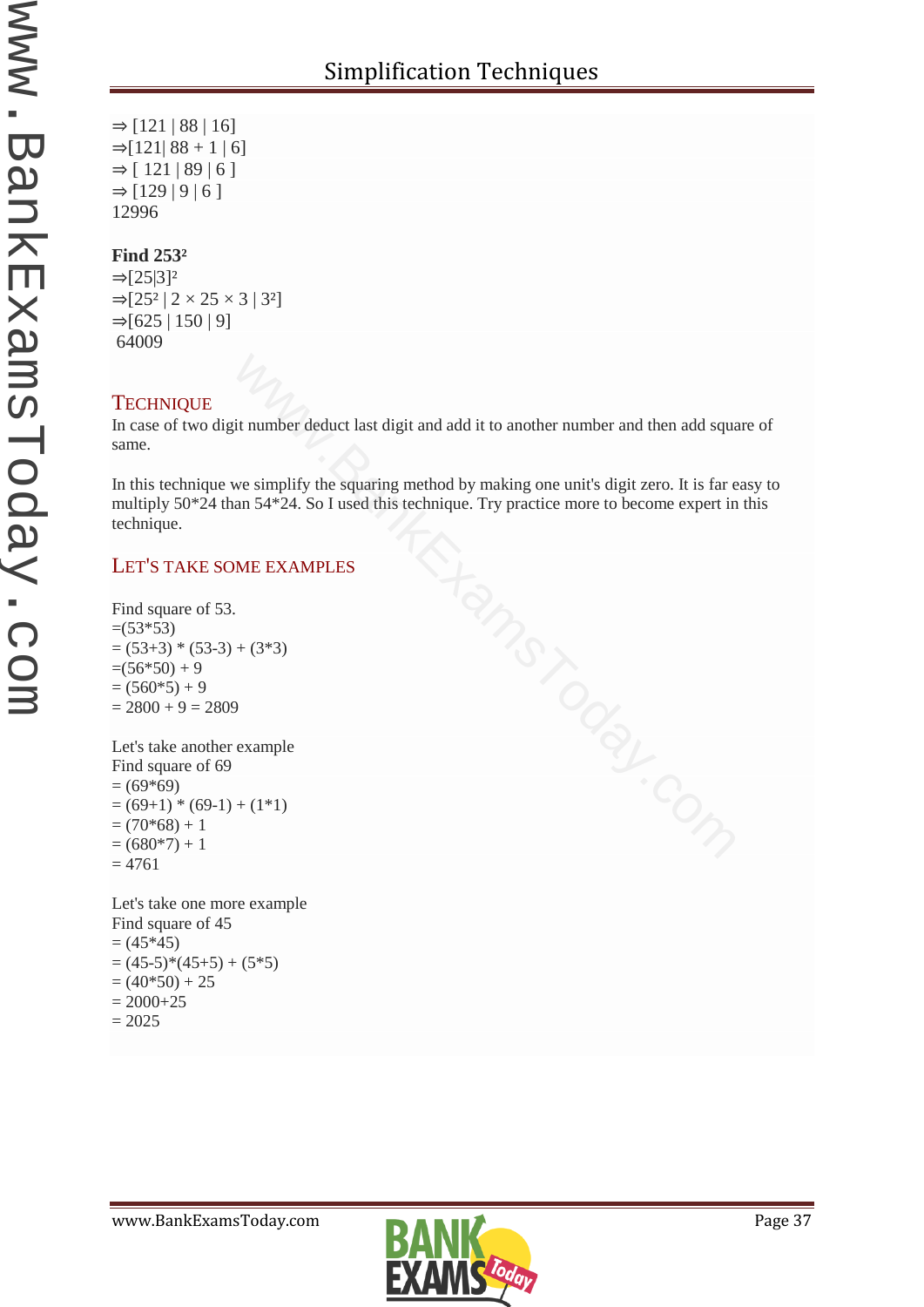# Tricks to find Square Root and Cube Roots



# **# Division Method**

- **Step 1**. Make Pair of digits of given number from left to right
- **Step 2.** Pick first pair, like here 6 find the square which is equals to 6 or less than it.Like 2
- **Step 3.** So Place it to in the section of Quotient as well as in the divisor.
- **Step 4:** then subtract from square of no which is equals to 6 or less than it with 6
- **Step 5.** Now comes to second pair bring it down like here 40,double the quotient like  $2 = 4$  and write the result on the left of 240. It is just like division. Now repeat From Step 2 until you got the remainder zero.

| <b>Step 1.</b> Make Pair of digits of given number from left to right<br>it.Like 2<br>Step 2 until you got the remainder zero. |                                                             | Step 2. Pick first pair, like here 6 find the square which is equals to 6 or less than<br>Step 3. So Place it to in the section of Quotient as well as in the divisor.<br>Step 4: then subtract from square of no which is equals to 6 or less than it with 6<br>Step 5. Now comes to second pair bring it down like here 40, double the quotient like<br>$2 = 4$ and write the result on the left of 240. It is just like division. Now repeat From |
|--------------------------------------------------------------------------------------------------------------------------------|-------------------------------------------------------------|------------------------------------------------------------------------------------------------------------------------------------------------------------------------------------------------------------------------------------------------------------------------------------------------------------------------------------------------------------------------------------------------------------------------------------------------------|
|                                                                                                                                |                                                             |                                                                                                                                                                                                                                                                                                                                                                                                                                                      |
|                                                                                                                                | $64009 = ?$                                                 |                                                                                                                                                                                                                                                                                                                                                                                                                                                      |
|                                                                                                                                |                                                             | $\boxed{09}$ 253 = Quotient                                                                                                                                                                                                                                                                                                                                                                                                                          |
|                                                                                                                                |                                                             |                                                                                                                                                                                                                                                                                                                                                                                                                                                      |
| 45                                                                                                                             | 40                                                          |                                                                                                                                                                                                                                                                                                                                                                                                                                                      |
| $+5$                                                                                                                           | 25<br>$\Omega$                                              |                                                                                                                                                                                                                                                                                                                                                                                                                                                      |
|                                                                                                                                |                                                             | (since 45 x 5 225)                                                                                                                                                                                                                                                                                                                                                                                                                                   |
|                                                                                                                                | 503 15 09                                                   | (since 503 x 3 1509)                                                                                                                                                                                                                                                                                                                                                                                                                                 |
|                                                                                                                                | 15 09                                                       |                                                                                                                                                                                                                                                                                                                                                                                                                                                      |
|                                                                                                                                | $\sqrt{64009}$ = 253 (i.e. Quotient)                        |                                                                                                                                                                                                                                                                                                                                                                                                                                                      |
| <b># Prime Factor Method</b>                                                                                                   |                                                             |                                                                                                                                                                                                                                                                                                                                                                                                                                                      |
|                                                                                                                                | $11025 - ?$<br>11025<br>3675<br>3<br>٩<br>1225<br>245<br>49 |                                                                                                                                                                                                                                                                                                                                                                                                                                                      |
|                                                                                                                                |                                                             | $1025 - 3 \times 5 \times 7 = 105$                                                                                                                                                                                                                                                                                                                                                                                                                   |
|                                                                                                                                |                                                             |                                                                                                                                                                                                                                                                                                                                                                                                                                                      |

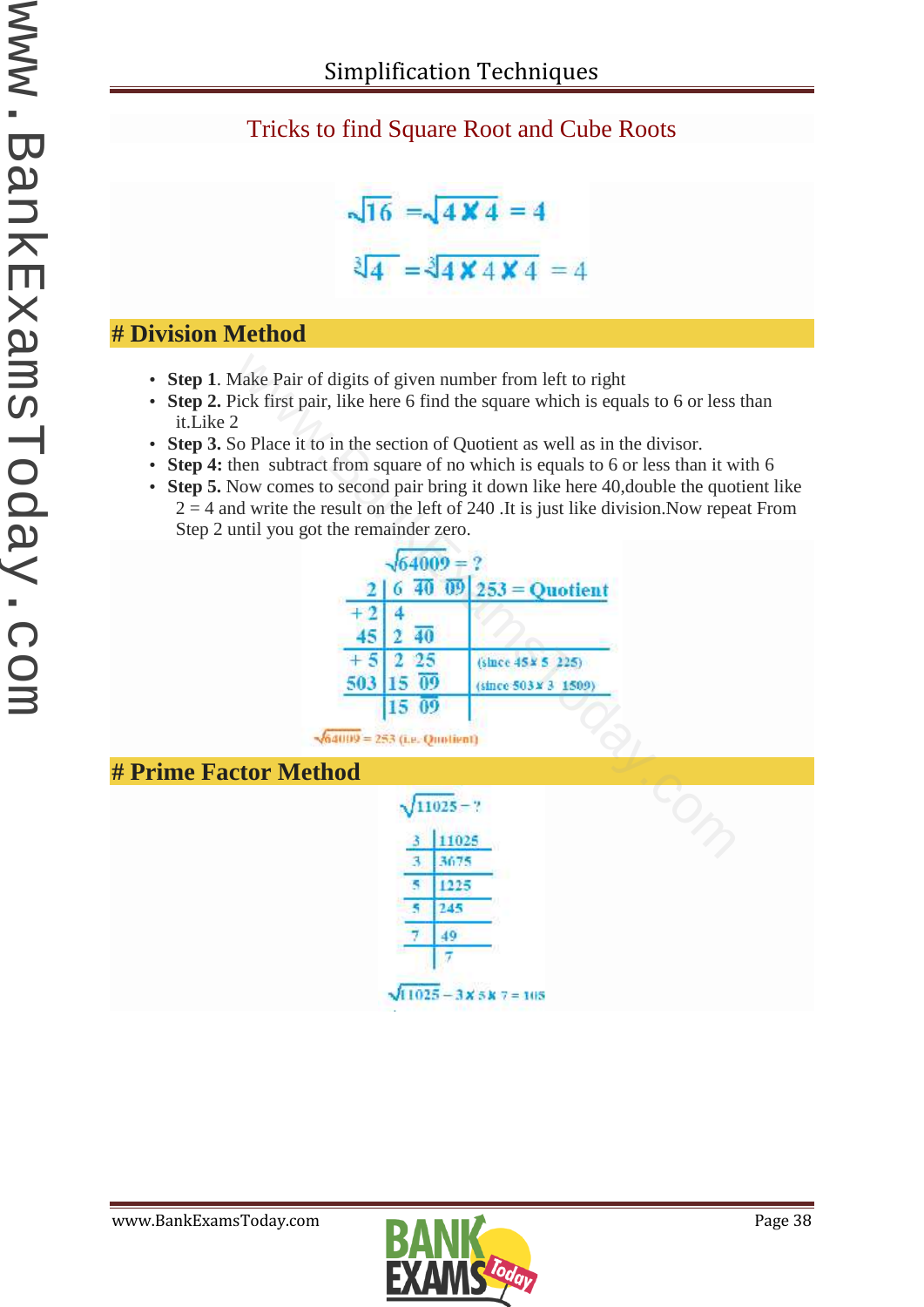# **# Square Root of a Decimal Fraction**

- Step 1. Make the pair of integer part first.
- Step 2. Now find whether the decimal part is odd or even if it is odd then make it odd by placing at the end of it zero.
- Now just find the square root by the division method as discussed above and don't forget to put the decimal point in the square root as the integer part is over.

|                                                |           | Simplification Techniques                |                                                                                                                                                                                                                                                     |
|------------------------------------------------|-----------|------------------------------------------|-----------------------------------------------------------------------------------------------------------------------------------------------------------------------------------------------------------------------------------------------------|
|                                                |           |                                          |                                                                                                                                                                                                                                                     |
|                                                |           |                                          | $529 = 23^2$<br>$900 = 30^{2}$                                                                                                                                                                                                                      |
|                                                |           | $\sqrt{\frac{529}{900}} - \frac{23}{30}$ |                                                                                                                                                                                                                                                     |
| <b># Square Root of a Decimal Fraction</b>     |           |                                          |                                                                                                                                                                                                                                                     |
| • Step 1. Make the pair of integer part first. |           |                                          |                                                                                                                                                                                                                                                     |
| by placing at the end of it zero.              |           | $\sqrt{387.09126} = ?$                   | • Step 2. Now find whether the decimal part is odd or even if it is odd then ma<br>• Now just find the square root by the division method as discussed above and<br>forget to put the decimal point in the square root as the integer part is over. |
|                                                |           | 387.09 12 60                             | 19.674                                                                                                                                                                                                                                              |
|                                                | 29<br>9   | 287<br>$261$ (lateger part is over)      | since $29 \times 9 = 261$                                                                                                                                                                                                                           |
|                                                | 386<br>6  | 2609<br>23 16                            | since 386 x 6=2316                                                                                                                                                                                                                                  |
|                                                | 3927<br>7 | 29312<br>27489                           | since 3927 x 7=27489                                                                                                                                                                                                                                |

# **# Method of Finding Cube Root of Perfect Cube**

$$
\sqrt[3]{2744} = ?
$$
\n
$$
\frac{2|2744|}{2|1372|}
$$
\n
$$
\frac{2|686|}{7|343|}
$$
\n
$$
\frac{7|49|}{7|7|}
$$
\n
$$
\sqrt[3]{2744} = 2 \times 7 = 14
$$

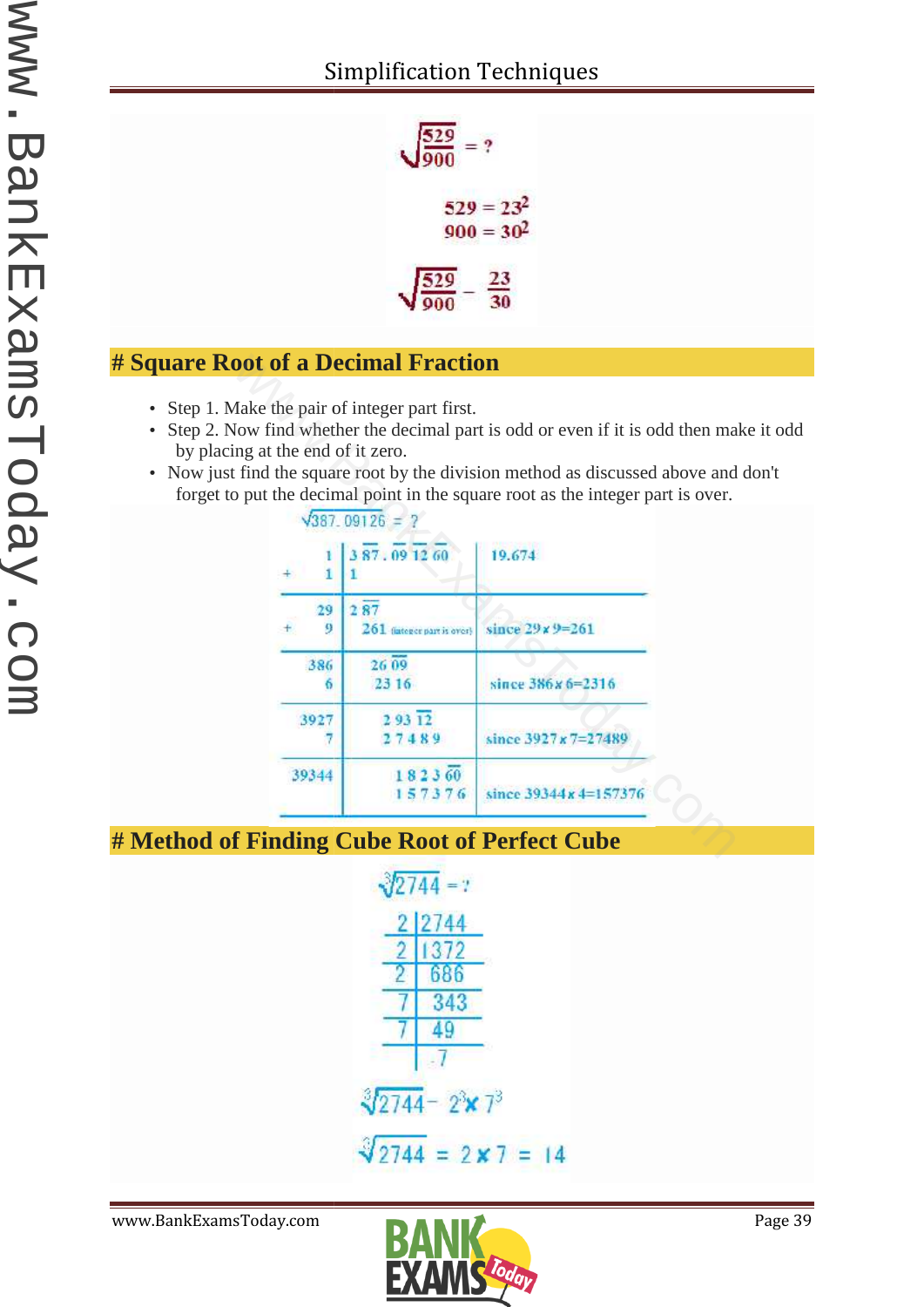

| <b>Fractions &amp; Decimals</b> |                                                                                                                                                                                                                                                                                                                                                                                                                                                                                                                                                                                                                                                                                                                                                                                                                                                                                                                                                                                                                                              |  |
|---------------------------------|----------------------------------------------------------------------------------------------------------------------------------------------------------------------------------------------------------------------------------------------------------------------------------------------------------------------------------------------------------------------------------------------------------------------------------------------------------------------------------------------------------------------------------------------------------------------------------------------------------------------------------------------------------------------------------------------------------------------------------------------------------------------------------------------------------------------------------------------------------------------------------------------------------------------------------------------------------------------------------------------------------------------------------------------|--|
| <b>On Basis</b>                 | <b>Explanation</b>                                                                                                                                                                                                                                                                                                                                                                                                                                                                                                                                                                                                                                                                                                                                                                                                                                                                                                                                                                                                                           |  |
| Decimal<br><b>Fractions</b>     | A number with a denominator of power of 10 is a decimal fractions.<br>$\frac{1}{10}$ = 1 tenth; $\frac{1}{100}$ = 0.1; <sup>38</sup> / <sub>100</sub> = 0.38                                                                                                                                                                                                                                                                                                                                                                                                                                                                                                                                                                                                                                                                                                                                                                                                                                                                                 |  |
| Vulgar<br><b>Fractions</b>      | Conversion of 0.64 (decimal number) into a Vulgar Fraction. First of all write the<br>numeric digit 1 in the denominator of a number (like here 0.64) and add as many<br>numeric zeros as the digit in the number after decimal point. After that removes<br>the decimal point from the given number. At last step just reduce the fraction to its<br>lowest terms. So, $0.64 = \frac{64}{100} = \frac{16}{25} = \frac{25.025}{1000} = \frac{1001}{4}$                                                                                                                                                                                                                                                                                                                                                                                                                                                                                                                                                                                       |  |
| <b>Operations</b>               | <b>Addition &amp; Subtraction</b><br>To perform the addition and subtraction of a decimal fraction could be done<br>through placing them right under each other that the decimal points lie in one<br>column.<br>$3.424 + 3.28 + .4036 + 6.2 + .8 + 4$<br>3.424<br>3.28<br>.4036<br>6.2<br>.8<br>$+4$<br>18.1076<br><b>Multiplication of a Decimal Fraction</b><br>To find the multiplication of decimal fraction, first of all you need to remove the<br>decimal point from the given numbers and then perform the multiplication after<br>that assign the decimal point as many places after the number as the sum of the<br>number of the decimal places in the given number.<br>Step 1.0.06*0.3*0.40<br>Step 2.6*3*40=720<br>Step 3.0.00720<br>Multiplication of a decimal fraction by power of 10<br>A multiplication of a decimal fraction by a power of 10 can be perform through<br>shifting the decimal point towards right as many places as is the power of 10.<br>like 45.6288*100=45628.8, 0.00452*100=0.452<br><b>Division</b> |  |

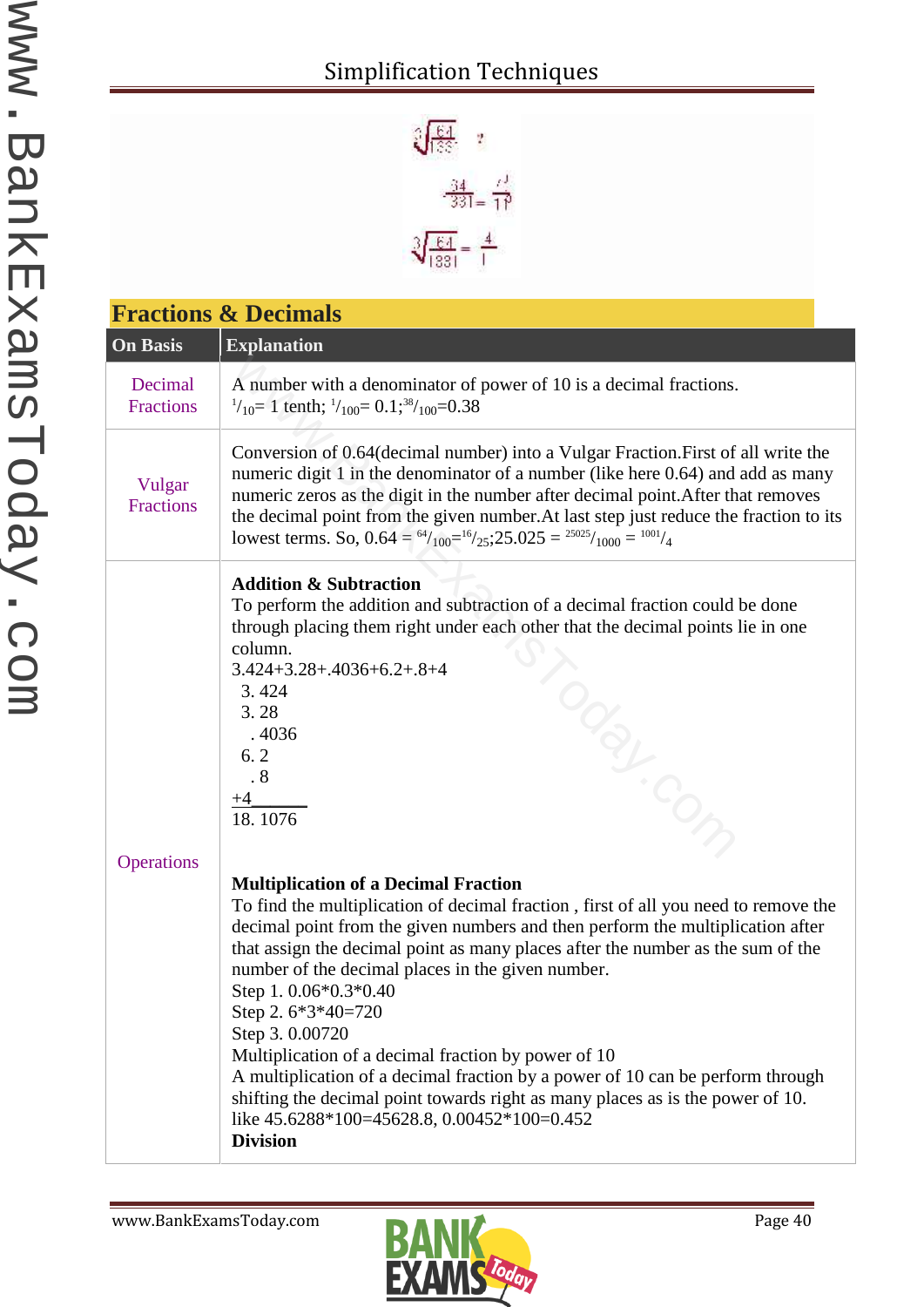|                            | $= 0.0012$<br>0.00066<br>$0.00066 \times 100$<br>0.066<br>0066<br>$0.11 \times 100$<br>0.11                                                                                                                                                                                                                                                                                                                                                                                                                                                                                                                                                         |  |  |  |  |
|----------------------------|-----------------------------------------------------------------------------------------------------------------------------------------------------------------------------------------------------------------------------------------------------------------------------------------------------------------------------------------------------------------------------------------------------------------------------------------------------------------------------------------------------------------------------------------------------------------------------------------------------------------------------------------------------|--|--|--|--|
| Comparison<br>of Fractions | To compare the set of fractions numbers, first of all you need to convert each<br>fraction number or value into a equal decimal value and then it will be became<br>easy for you to assign them (the numbers or value) in a particular way (ascending<br>or descending order).<br>$3/5$ , $4/7$ , $8/9$ and $9/11$ Arranging in Ascending Order<br>$\frac{3}{5} = 0.6$ , $\frac{4}{7} = 0.571$ , $\frac{8}{9} = 0.88$ , $\frac{9}{11} = 0.818$ .<br>Now, $0.88 > 0.818 > 0.6 > 0.571$<br>$8/9$ > $9/11$ > $3/5$ > $4/7$                                                                                                                             |  |  |  |  |
| Recurring<br>Decimal       | <b>Recurring Decimal</b><br>A decimal number in which after a decimal point a number or set of number are<br>repeated again and again are called recurring decimal numbers. It can be written in<br>shorten form by placing a bar or line above the numbers which has repeated.<br>$2.666 = 2.6$<br>0.142857142857142857<br>0.142857<br><b>Pure Recurring Decimal</b><br>A decimal number in which all digits are repeated after a decimal point.<br>$0.5 = \frac{5}{9}$ ; $0.\overline{53} = \frac{53}{99}$ ; $0.\overline{067} = \frac{67}{999}$<br><b>Mixed Recurring Decimal</b><br>A decimal number in which certain digits are repeated only. |  |  |  |  |

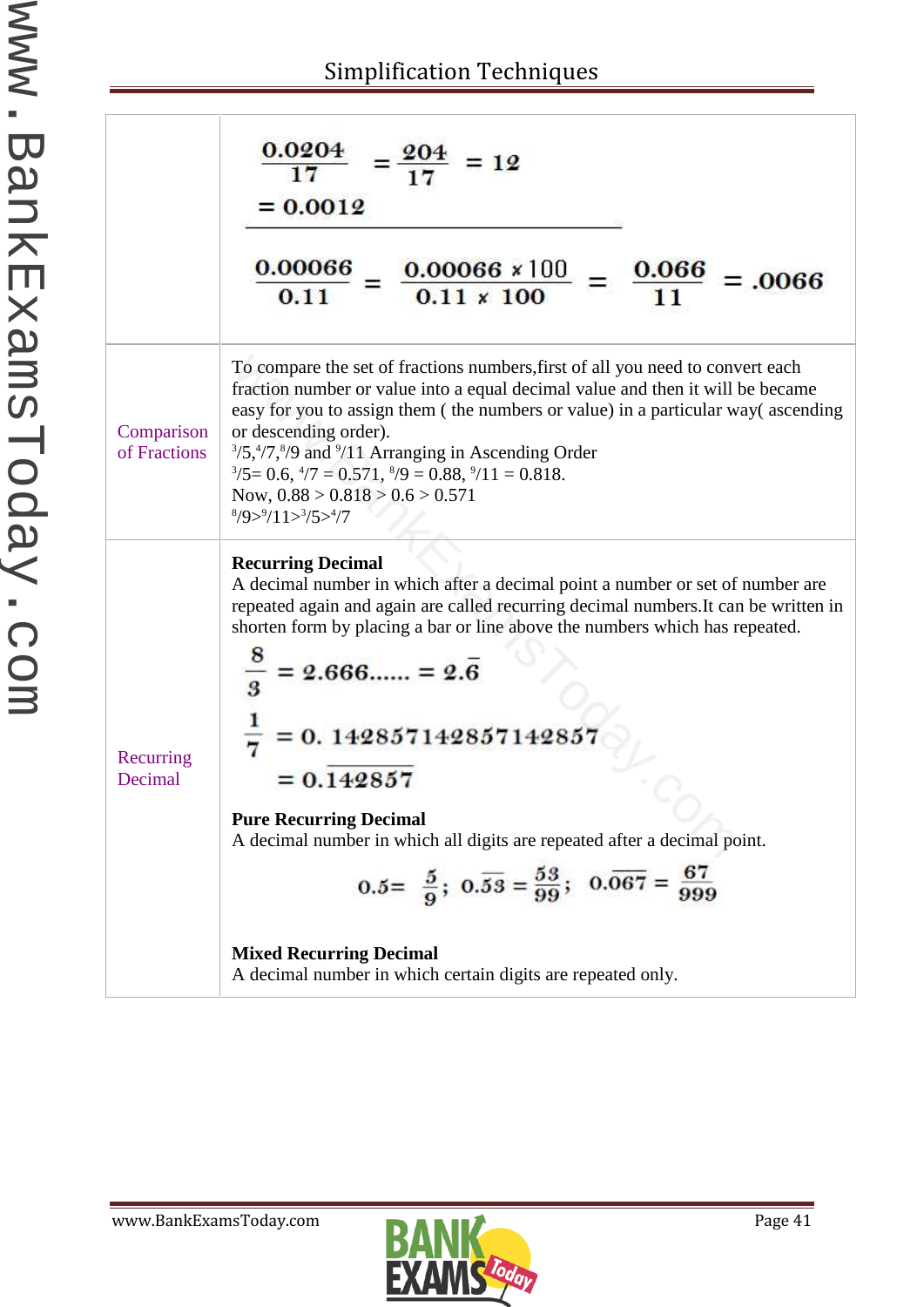$0.17333... = 0.17\overline{3}$  $0.16 = \frac{16-1}{90} = \frac{15}{90} = \frac{1}{6}$  $0.22\overline{73} = \frac{2273-22}{9900} = \frac{2251}{9900}$ 

# Fraction - Techniques with Practice Questions Fraction - Techniques with Practice Questions<br>  $\frac{1}{2}$  numerator<br>
denominator<br>  $\frac{1}{2}$ <br>
denominator<br>
m: [when numerator < denominator ]

# **# Types**

- Proper
- Improper
- Mixed Fraction

I. Proper Fraction: [when numerator **<** denominator ]

Eg. **<sup>4</sup>/<sup>5</sup> , <sup>6</sup>/8 , <sup>9</sup>/<sup>7</sup>**

II. Improper Fraction : [when numerator **>** denominator ]

Eg. **<sup>4</sup>/<sup>2</sup> , <sup>5</sup>/<sup>3</sup> , <sup>6</sup>/<sup>2</sup>**

III. Mixed Fraction :

- Mixed with Proper Fraction
- Mixed with Improper fraction

a) Mixed with Proper Fraction: When a proper fraction is mixed with a whole number known as mixed with proper fraction.

Eg. **5 <sup>2</sup>/<sup>3</sup> , 6<sup>3</sup>/<sup>4</sup> , 7<sup>1</sup>/<sup>4</sup>**

b) Mixed with Improper Fraction: When a proper fraction is mixed with a whole number known as mixed with Improper fraction.

Eg. **2 <sup>3</sup>/2 , 4 <sup>4</sup>/1 , 6 <sup>6</sup>/<sup>1</sup>**

# Rules

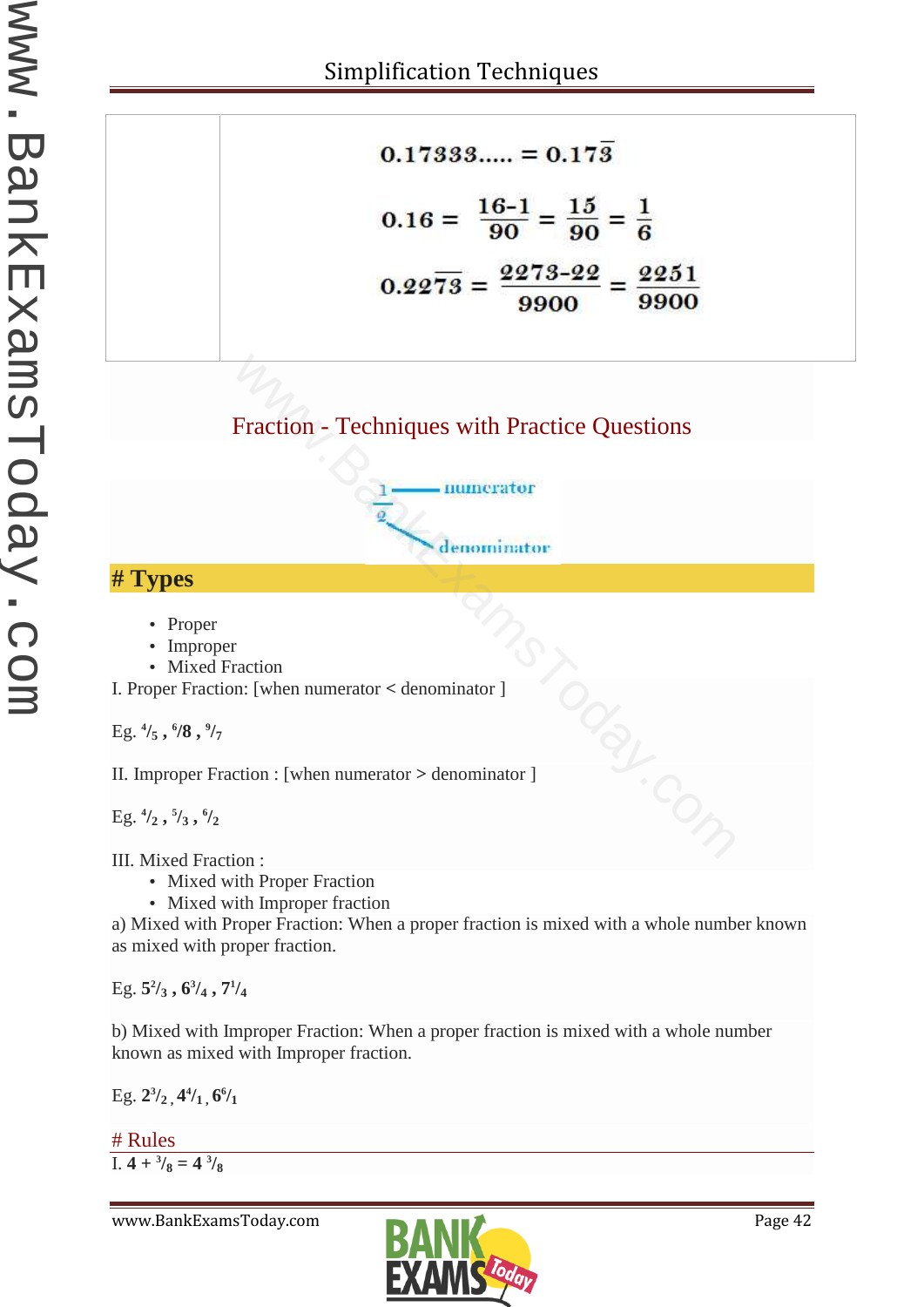$II. 4 + \frac{8}{3} = 4 + \frac{2^2}{3}$  $= 6^2$ /<sub>3</sub> III. **4- <sup>3</sup>/8=3+(1- <sup>3</sup>/8)=3+<sup>5</sup>/8=3<sup>5</sup>/<sup>8</sup>**

Q1. Arrange the fractions  $a=3/5$ ,  $b=4/7$ ,  $c=8/9$  and  $d=9/11$  in their descending order. a) a,b,c,d b)c,d,a,c  $b)$  a,d,c,a,b  $d)$  c,d,a,b e) None of these **Q2.[ 0.00625 of 23/5 ], when expressed as a vulgar, fraction, equals:** a)23/80 b) 23/8000 c) 23/800 d) 125/23 e) None of these

Qs. Simplify: 
$$
\frac{1\frac{1}{2}}{1+\frac{1}{1+\frac{1}{4}}}
$$

a)5/6 b) 5/9 c) 15/18 d) 3/18 e) None of these

**Q4.If 47.2506 = 4A +7/B+2C +5/D+6E, then the value of 5A + 3B + 6C + D + 3E is:**

a) 153.6003 b)53.6003 c) 53.603 d) None of these e) 213.0003

**Q5.4/15 of 5/7 of a number is greater than 4/9 of 2/5 of the same number by 8.What is half of that number?** 23/5 ], when expressed as a vulgar, fraction, equals:<br>
000 c) 23/800 d) 125/23 e) None of these<br>
28. Simplify :  $\frac{1\frac{1}{2}}{1+\frac{1}{\frac{1}{4}}}$ <br>
5/18 d) 3/18 e) None of these<br>
4A +7/B+2C +5/D+6E, then the value of 5A + 3B + 6

a)215 b) 315 c) 305 d) 325 e)None of these

**Q6. Find the value of**  $\frac{1}{2}$  x 3 +  $\frac{1}{3}$  x 4 +  $\frac{1}{4}$  x 5 +  $\frac{1}{5}$  x 6 + ..............+  $\frac{1}{9}$  x 10

a)<sup>4</sup>/<sub>10</sub> b) <sup>2</sup>/10 c) <sup>2</sup>/5 d)<sup>4</sup>/<sub>5</sub> e) None of these

# **Solution**

(1) **Sol:** Option d Clearly  $\frac{3}{5}=0.6$ ,  $\frac{4}{7}=0.571$ ,  $\frac{8}{9}=0.88$ ,  $\frac{9}{11}=0.818$ Now,  $0.88 > 0.818 > 0.6 > 0.571$ 

(2) **Sol:** Option c  $[0.000625 \text{ of }^{23}/5] = [625/100000 * 23/5] = ^{23}/800$ 

(3) Sol: Option (a)

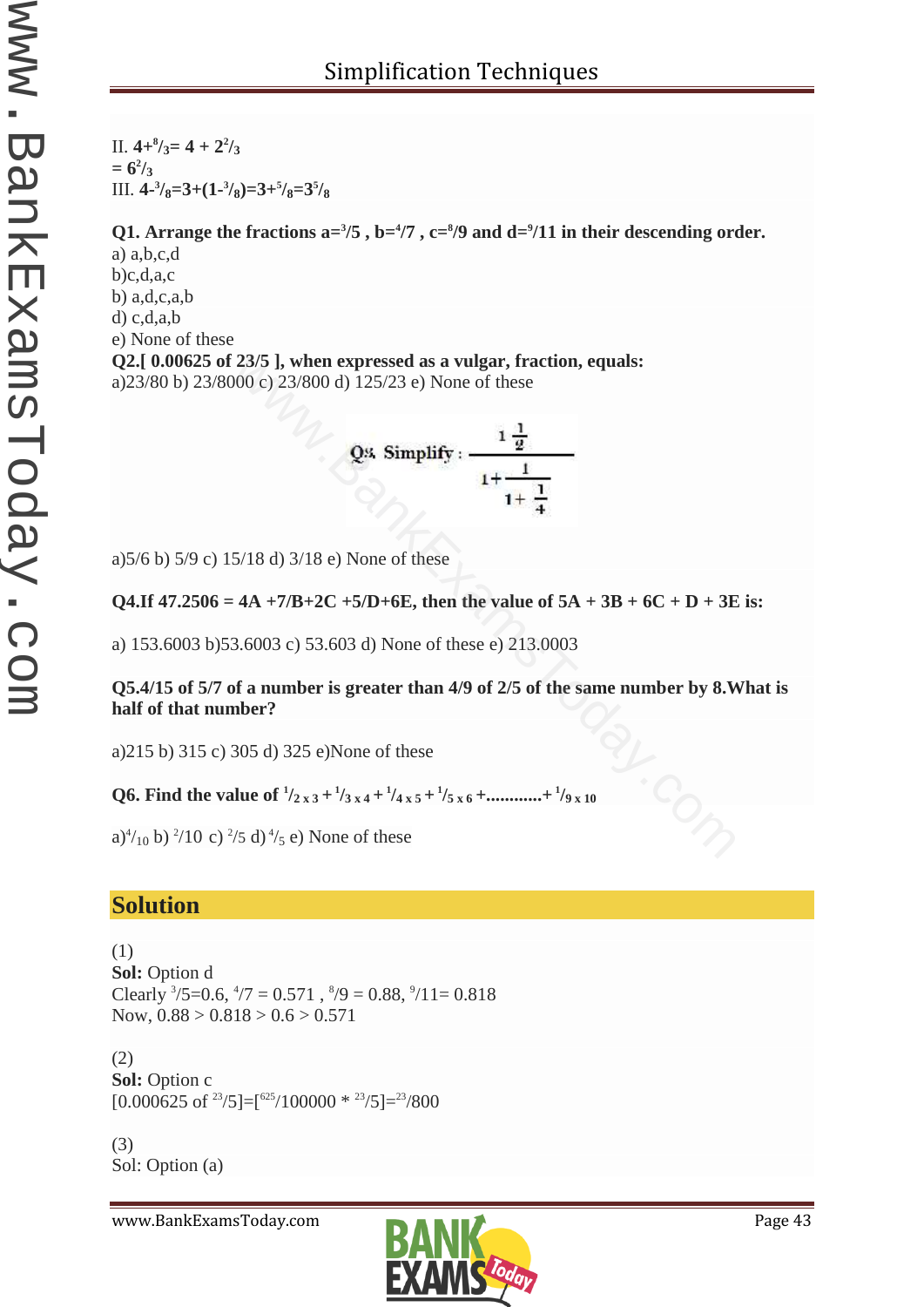$$
\frac{\frac{3}{2}}{1+\frac{1}{\frac{5}{4}}} = \frac{\frac{3}{2}}{\frac{9}{5}}
$$

#### (4)

**Sol:** Option (a)  $4A + 7/B + 2C + 5/D + 6E = 47.2506$  $4A + \frac{7}{B} + \frac{2}{C} + \frac{5}{D} + 6E = 40 + 7 + 0.2 + 0.05 + 0.0006$ Comparing the terms on both sides, we get 4A=40,  ${}^{7}/B = 7$ , 2C = 0.2,  ${}^{5}/D=0.05$ , 6E=0.0006 or a=10, B=1, C=0.1, D = 100, E = 0.0001 5A+3B+6C+D+3E  $=(5810)+(3*1)+(6*0.1)+100+(3*0.0001)$ =50+3+0.6+100+0.0003=153.6003

#### (5)

**Sol:** Option B Let the number be x. Then,  $^{4}/_{15}$  of  $^{5}/_{7}$  of x -  $^{4}/_{9}$  of  $^{2}/_{5}$  of x = 8  $\frac{4}{21}x - \frac{8}{45}x = 8$  $\binom{4}{21}$ - $\binom{8}{45}$  x=8  $\binom{60-56}{315}x=8$  $\frac{4}{315}x=8$  $x=[8*315/4]=630$  $\frac{1}{2}$  x = 315

#### (6)

**Sol:** Option C Given expression [<sup>1</sup>/2- <sup>1</sup>/3]+[<sup>1</sup>/3- <sup>1</sup>/4]+[<sup>1</sup>/4- <sup>1</sup>/5]+[1/5- <sup>1</sup>/6]+.....................+[<sup>1</sup>/9- <sup>1</sup>/10]  $=[^{1}/2^{-1}/10]$  $=4/10$  $=2/5$ 

# **Surds & Indices**

- Some Rules of Indices
- Some Rules of Surds